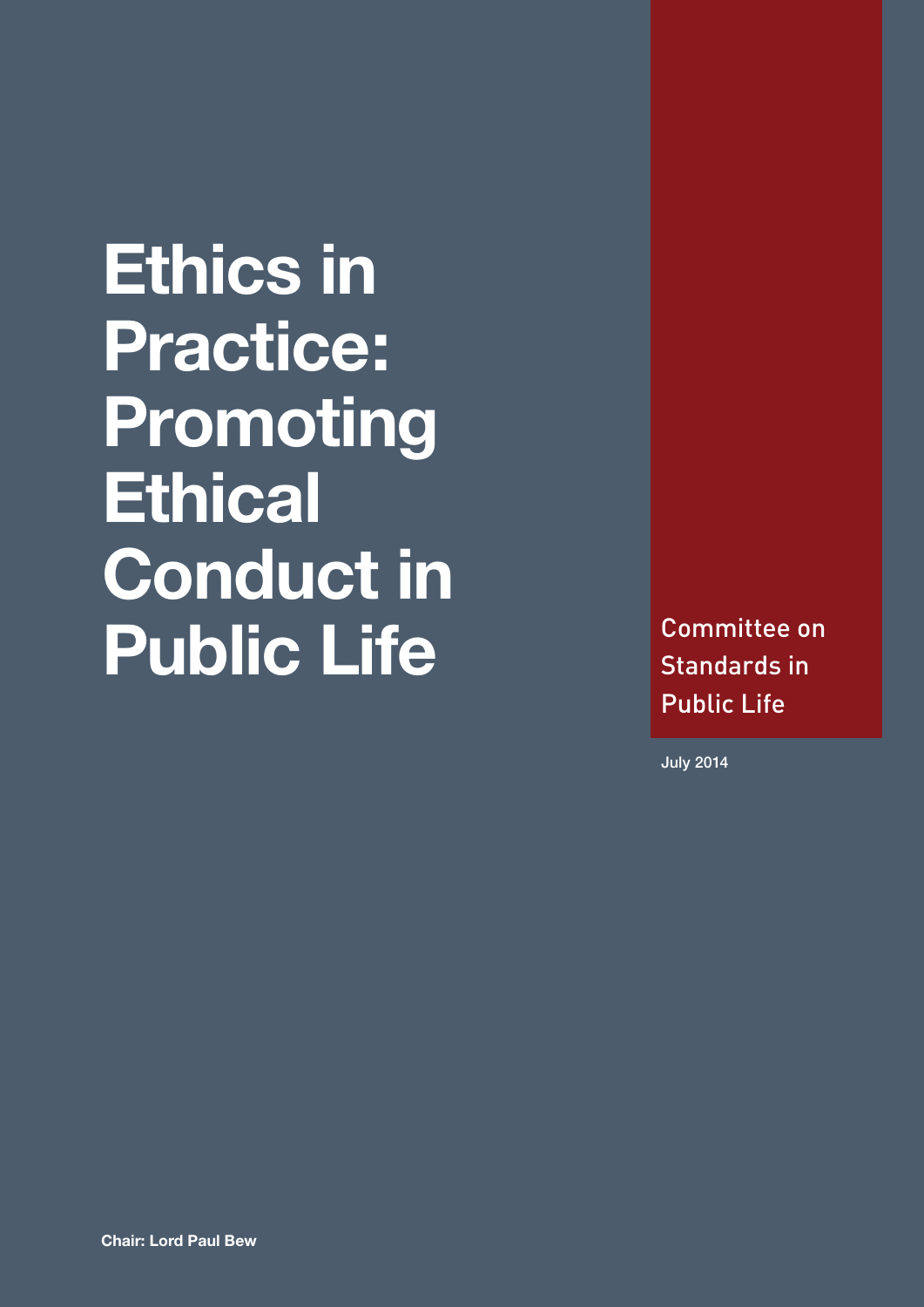# **The Seven Principles of Public Life**

The Seven Principles of Public Life apply to anyone who works as a public office-holder. This includes all those who are elected or appointed to public office, nationally and locally, and all people appointed to work in the civil service, local government, the police, courts and probation services, NDPBs, and in the health, education, social and care services. All public office-holders are both servants of the public and stewards of public resources. The Principles also have application to all those in other sectors delivering public services.

#### **SELFLESSNESS**

Holders of public office should act solely in terms of the public interest.

#### **INTEGRITY**

Holders of public office must avoid placing themselves under any obligation to people or organisations that might try inappropriately to influence them in their work. They should not act or take decisions in order to gain financial or other material benefits for themselves, their family, or their friends. They must declare and resolve any interests and relationships.

#### **OBJECTIVITY**

Holders of public office must act and take decisions impartially, fairly and on merit, using the best evidence and without discrimination or bias.

### **ACCOUNTABILITY**

Holders of public office are accountable to the public for their decisions and actions and must submit themselves to the scrutiny necessary to ensure this.

#### **OPENNESS**

Holders of public office should act and take decisions in an open and transparent manner. Information should not be withheld from the public unless there are clear and lawful reasons for so doing.

### **HONESTY**

Holders of public office should be truthful.

#### **LEADERSHIP**

Holders of public office should exhibit these principles in their own behaviour. They should actively promote and robustly support the principles and be willing to challenge poor behaviour wherever it occurs.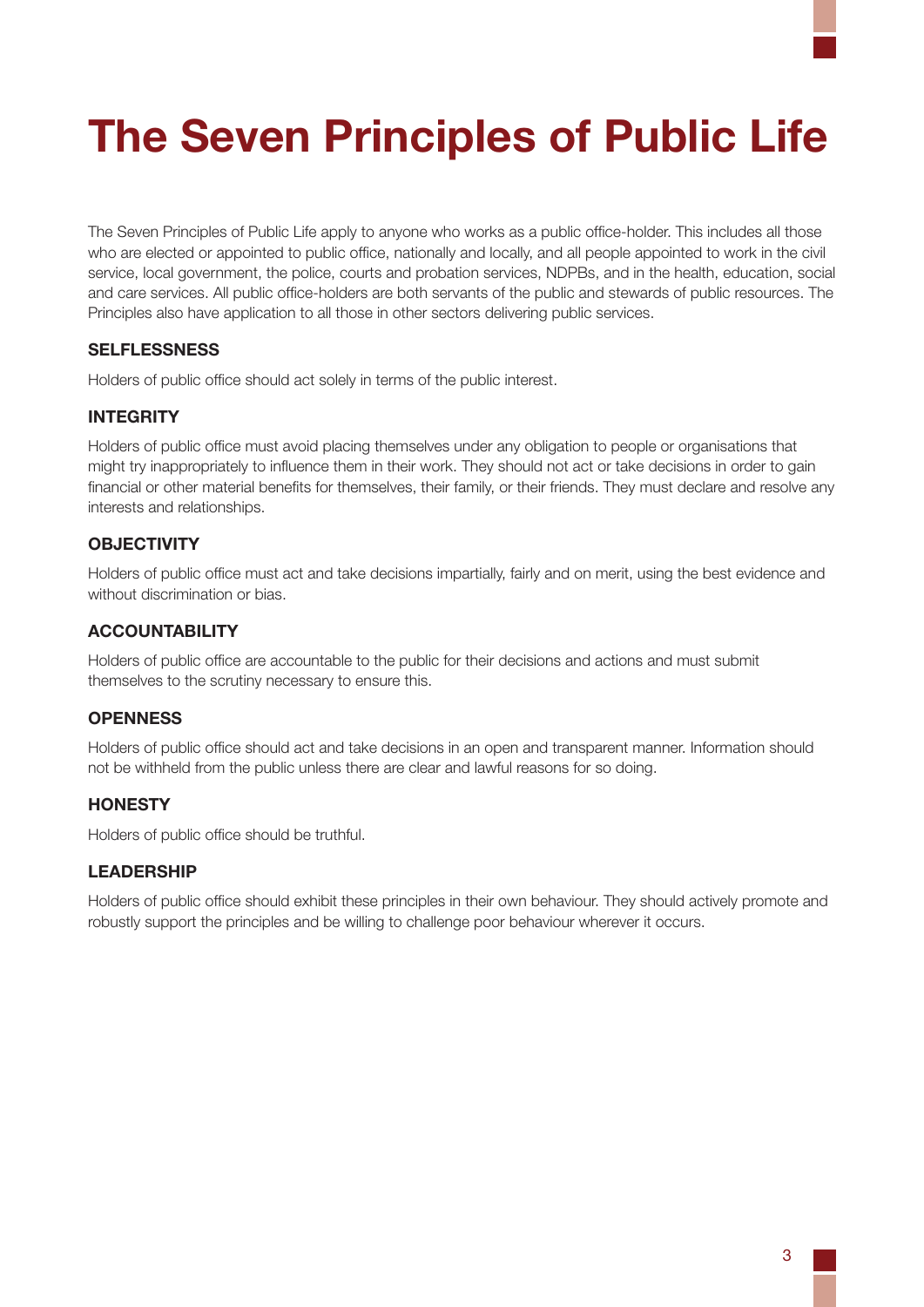# **Foreword from the Chair of the Committee on Standards in Public Life**

Dear Prime Minister,

The message of this report is very simple. Awareness and understanding of the Seven Principles of Public Life cannot be left to chance. We need to make sure that all of those in public life, whether employed, appointed or elected, are aware of their ethical responsibilities and are prepared to act as ethical leaders. The public expects nothing less.

An important first step in building that ethical awareness and understanding is induction. For most of those in public life, receiving induction is a normal part of taking up post, just as it is for those working in large organisations in the private and voluntary sectors. During the course of this project, we were pleased to note that many areas of public life have established induction programmes in place that referenced ethics – in Local Government and the Civil Service, for example. We were also pleased to note the calls, from Parliament and beyond, for induction to be introduced in areas where it was lacking, for example in relation to Police and Crime Commissioners and Special Advisers.

We did, however, identify areas where improvements could be made and the profile of ethical standards raised. Of particular concern to us was the reported lack of engagement with induction by large numbers of Members of Parliament. With the prospect of a Recall Bill, which will give the public the power to remove MPs who have behaved in ways that fall short of the standards expected of them, the stakes have never been higher. In effect, ethical issues will now be under even greater scrutiny. More than ever, MPs need to be fully aware of the principles and the rules that guide their behaviour; Parliament and the political parties need to provide the opportunities for them to build that awareness and understanding. An induction programme that fully embraces ethical standards should be the first of those opportunities.

The recently-announced Review of the Standards System by the House of Commons Standards Review Sub-Committee will doubtless be examining these issues and taking evidence from a wide range of perspectives. We hope this Report will be a useful contribution to their deliberations. This report is also a reminder to those in public life that the recommendations of Lord Nolan in his First Report continue to apply: *it is essential that more is done to inculcate high ethical standards through guidance, education, and training, particularly induction training*. I commend this Report to you.

w/ke

Lord Paul Bew Chair, Committee on Standards in Public Life July 2014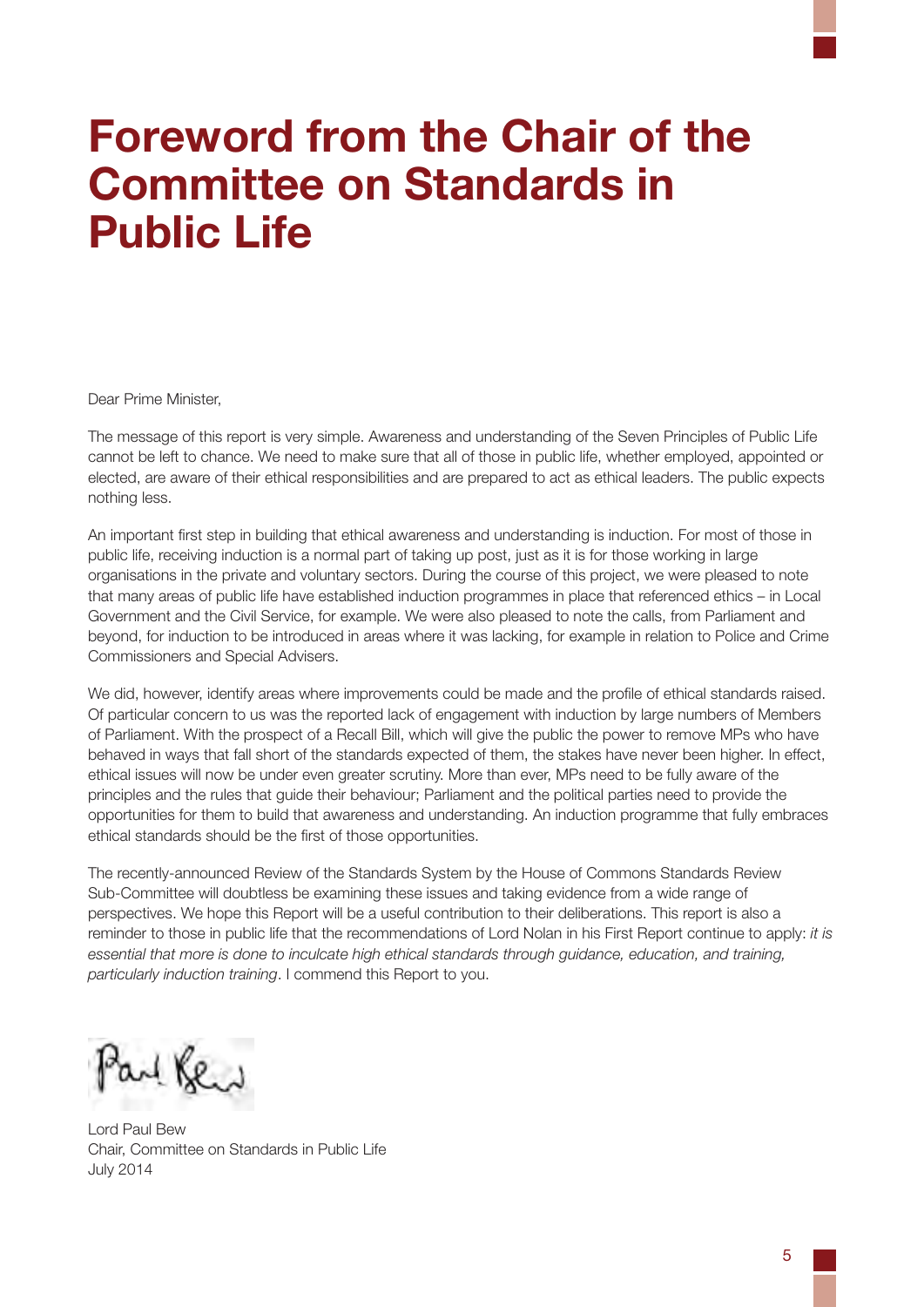## **Contents**

| <b>Executive Summary</b>                                    | $\overline{7}$ |
|-------------------------------------------------------------|----------------|
| <b>Chapter 1</b><br><b>Introduction</b>                     | 9              |
| <b>Chapter 2</b><br><b>Ethics in Induction</b>              | 15             |
| <b>Chapter 3</b><br><b>Beyond Induction</b>                 | 28             |
| <b>Chapter 4</b><br><b>Conclusion</b>                       | 32             |
| <b>Appendices</b>                                           |                |
| Appendix 1: About the Committee on Standards in Public Life | 34             |
| Appendix 2: Local Authority Survey Questions                | 36             |
| Appendix 3: Interviews and Seminar                          | 41             |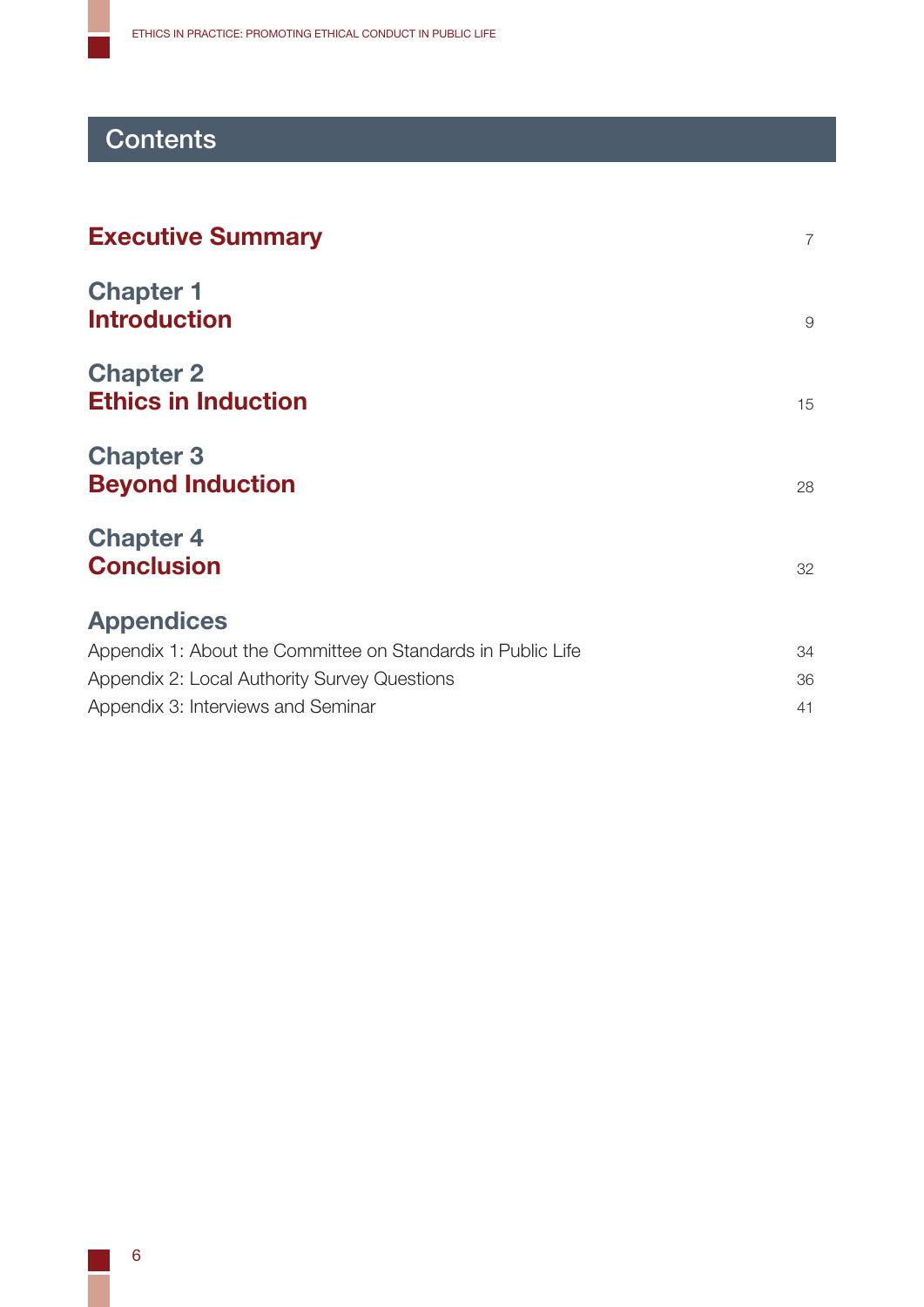## <span id="page-4-0"></span>Executive Summary

- **1.** When Lord Nolan published the First Report of the Committee on Standards in Public Life in 1995 he not only set out the Seven Principles of Public Life but also three 'common threads' for ensuring that those Principles were properly understood and followed – Codes of Conduct, Independent Scrutiny, and Guidance and Education. Lord Nolan was clear that the necessary guidance and education on ethical standards should encompass training and in particular induction training.<sup>1</sup>
- **2.** In this report we have revisited the subject of ethics in induction, both to emphasise that the Nolan Principles apply to the full range of organisations and individuals active in public life – a category that continues to expand – and to review provision of induction programmes to embed those Principles. In this report we note good practice, highlight areas where standards are at risk, and identify where improvements could be made to embed ethical standards more effectively. Our conclusions and suggestions for improvement are emboldened in the body of the report.
- **3.** The Committee's aim in this report has not been to impose a one-size-fits-all model of induction on all those covered by the Seven Principles of Public Life. We believe that every organisation should take the lead in designing and delivering an induction programme that responds to the challenges and circumstances of their particular area of public life. However, as a basic minimum, the Committee would expect to see induction cover the relevant code of conduct and the principles on which it is based, with an explanation of any compliance requirements that derive from that code, and reference to the channels for raising and dealing with ethical issues. Ideally, an induction process would relate the code and its principles to the particular role and responsibilities of the individual, demonstrating their practical as well as theoretical relevance, and involve active rather than passive learning. We would also expect attendance at induction to be, if not compulsory, the norm rather than the exception.
- **4.** In most areas of public life, our expectations are being met. Where they are not, we expect our suggestions for improvement to be taken on board. Throughout this project, we have been alert to the sensitivities attached to ethics in induction, but we do not believe that ethical standards can be an optional extra for those in public life or that the value of induction in embedding ethical standards can be overlooked.
- **5.** The Committee is aware that the subject of 'ethics training' for Parliamentarians, whether as part of induction or professional development, is a delicate and controversial issue – constitutionally, politically and practically. That is why we commissioned a paper from the Head of our Research Advisory Board, Professor Mark Philp, to inform our thinking on the subject of ethics in practice for politicians.
- **6.** We agree with Professor Philp's conclusion that:

*the challenge is to heighten awareness of the ethical principles, and to do so across the political system – from the local constituency party, the parliamentary party and the chief whips, the formal bodies such as the Parliamentary Standards Committee and the Parliamentary Ombudsman, and bodies linked to the senior civil service. This requires a degree of cross-party commitment. The Seven Principles are non-partisan in character, so that while the judgments politicians make are usually partisan on some dimensions, the common ethical standards that apply to any given decision need to be acknowledged.*<sup>2</sup>

<sup>1</sup> Committee on Standards in Public Life, *Members of Parliament, Ministers, civil servants and quangos*, Cm 2850, (May 1995), hereafter referred to as 'First Report.'

<sup>2</sup> Mark Philp, *Public Ethics and Political Judgment*, July 2014, [www.public-standards.gov.uk](http://www.public-standards.gov.uk)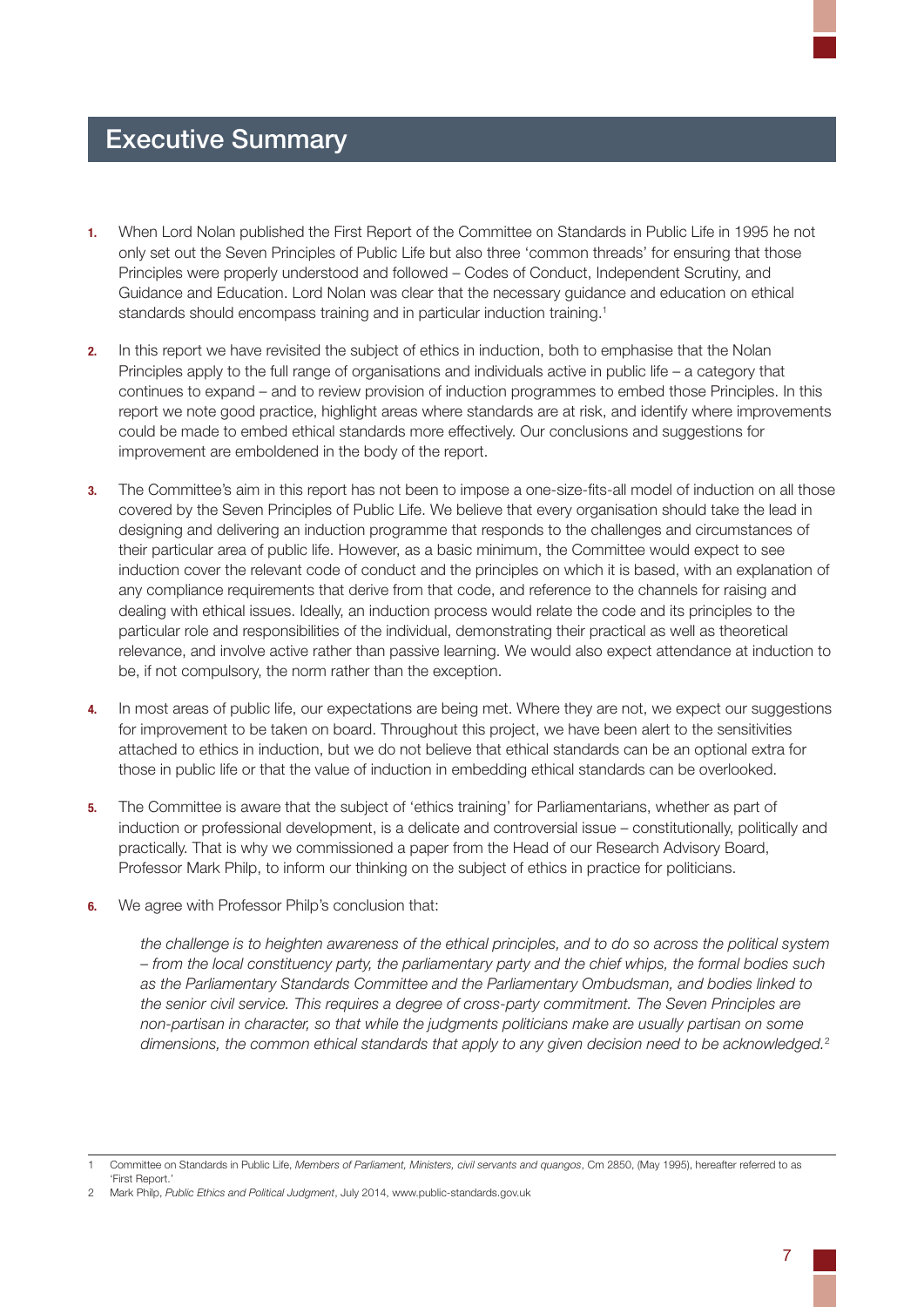- **7.** From the evidence we have seen, induction is an effective means of heightening that awareness and building a real understanding of what the Seven Principle of Public Life and codes of conduct mean in practice, and leadership is key to the effectiveness of induction processes. So, whether they are elected or appointed, office holders or employees, those in public life have an obligation to perform their roles in ways that are consistent with the Seven Principles of Public Life and the rules embodied in the codes that derive from them, and that includes embracing the processes for embedding standards.
- **8.** It is our simple conclusion, then, that induction is essential to ensure that public office holders are aware of the standards expected of them, and therefore that ethical standards need to be included in the induction arrangements for all those in public life.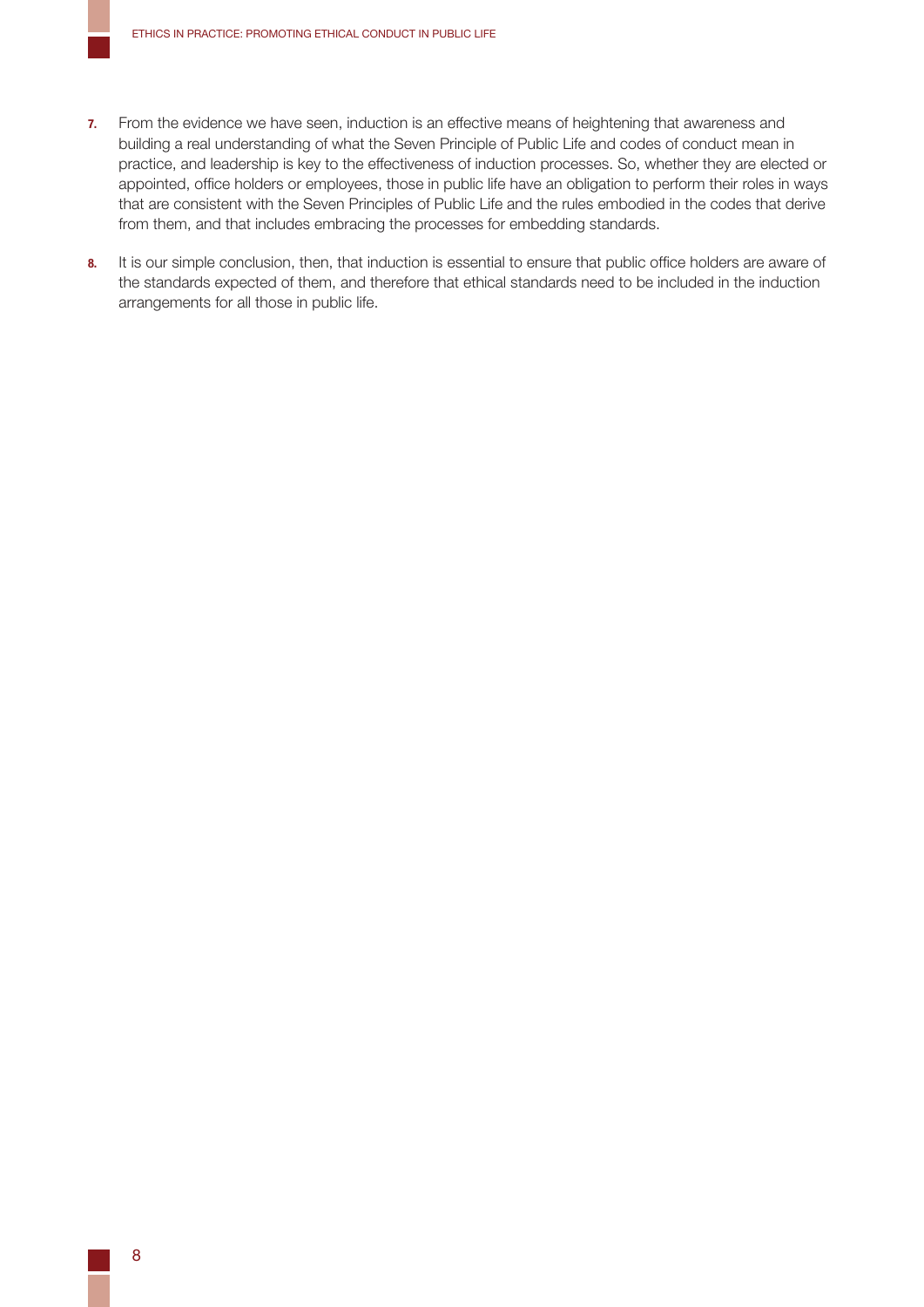## <span id="page-6-0"></span>Chapter 1: **Introduction**

**1.1** This report looks at the role of induction processes in embedding ethical standards in public life. Nearly twenty years after Lord Nolan's First Report, the Committee has reviewed the extent to which the Seven Principles of Public Life, and the codes of conduct which they have generated, are recognised and understood by those to whom they apply. We have looked at a range of induction processes, and subsequent methods to enhance ethical awareness, understanding and capability, in order to establish what works, and where there is room for improvement.

## **Background**

**1.2** The Committee on Standards in Public Life ('the Committee') was established in 1994 by the then Prime Minister, John Major, to address widespread concerns about declining standards in public life. Amidst concerns about cash for questions, the politicisation of public appointments and relationships between politicians and commercial organisations, the first Committee, chaired by Lord Nolan, was asked to:

*examine current concerns about standards of conduct of all holders of public office, including arrangements relating to financial and commercial activities, and make recommendations as to any changes in present arrangements which might be required to ensure the highest standards of propriety in public life.*<sup>3</sup>

**1.3** In response, the Committee's First Report set out Seven Principles to guide the behaviour of those active in public life. The Principles – Selflessness, Integrity, Objectivity, Accountability, Openness, Honesty and Leadership – have been accepted by the public and those active in public life as appropriate determinants of behaviour, and now underpin much of the UK's public sector ethical infrastructure.<sup>4</sup>

## **Raising and Embedding Ethical Awareness**

**1.4** Since its inception, the Committee has signalled the importance of embedding the Seven Principles of Public Life into the culture and practice of public sector organisations through guidance and education. In addition to enumerating the Seven Principles, the First Report set out three 'common threads' for ensuring that those Principles were properly understood and followed – Codes of Conduct, Independent Scrutiny, and Guidance and Education.<sup>5</sup> Creating and following those threads would, it was argued,

*maintain, and where necessary restore the standards of conduct in public life which the public are*  entitled to expect, and to promote a policy of openness which will enable the public to see that their *expectations are being met.*<sup>6</sup>

<sup>3</sup> *Hansard* (HC) 25 October 1994, col 758. Details on the current Committee's membership and remit are set out in [Appendix 1.](#page-31-0)

<sup>4</sup> *Survey of public attitudes towards conduct in public life 2012* (London: Committee on Standards in Public Life, 2013), and copies of previous Public Attitudes Surveys may be found at:<http://www.public-standards.gov.uk/our-work/public-attitude-surveys/>

<sup>5</sup> First Report, p. 3

<sup>6</sup> First Report, Letter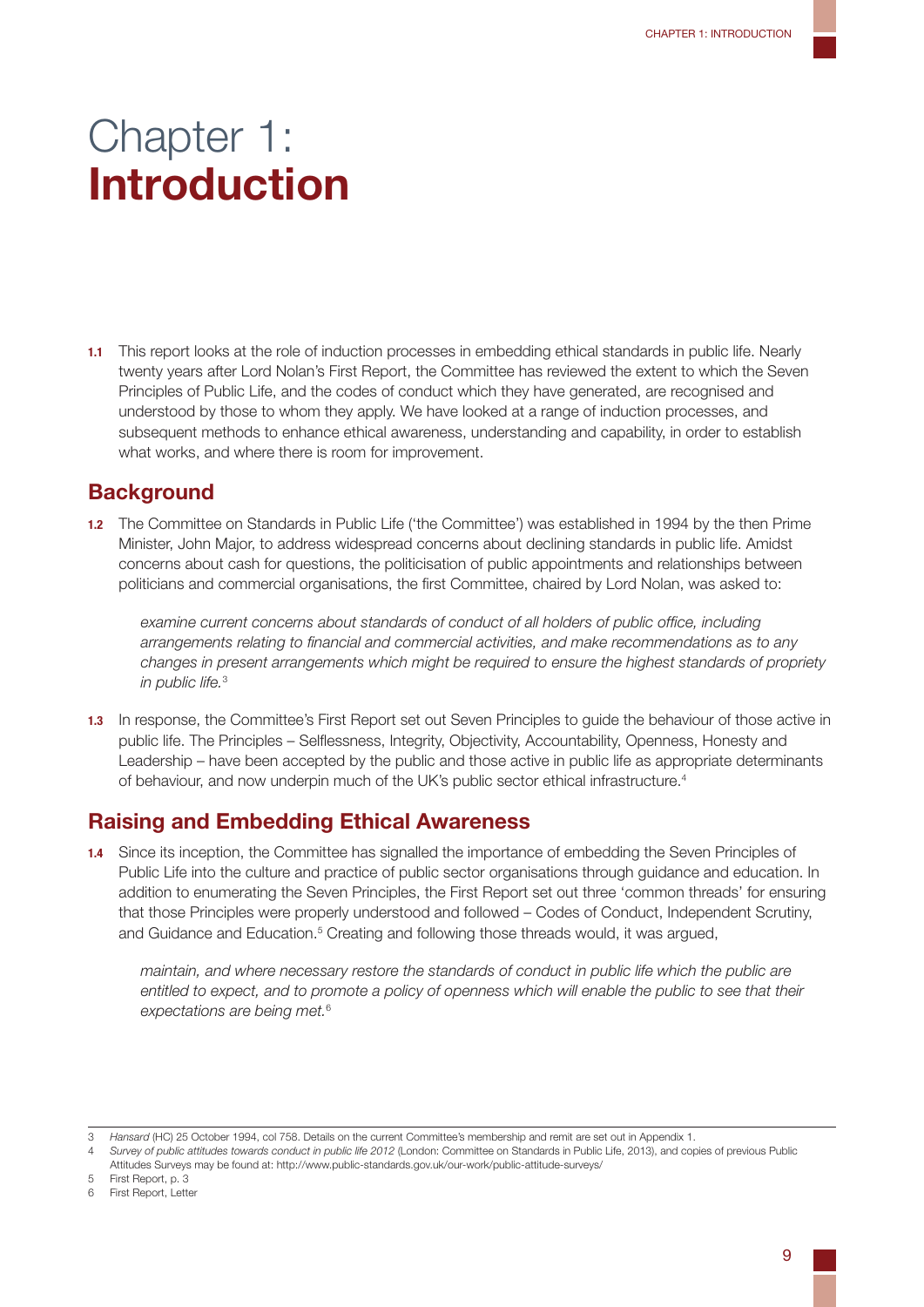**1.5** The Committee was of the view, in 1995, that

*because of the pace of change, it is essential that more is done to inculcate high ethical standards through guidance, education, and training, particularly induction training, than has been thought necessary in the past.*<sup>7</sup>

In the nineteen years since 1995, the Committee has continued to revisit this third strand of guidance and education as a means of embedding the Seven Principles, both to emphasise that it applies to the full range of organisations and individuals active in public life, and to review progress against the particular recommendations it has made in this area. It is notable that, while progress has clearly been made in establishing codes of conduct and independent scrutiny mechanisms, there is less obvious and detailed evidence of comparable progress on guidance and education.

- **1.6** The Tenth Report of 2003, for example, inquired whether "the Seven Principles of Public Life are being embedded into organisational culture and what steps are being taken to ensure that this involves the appropriate use of training and development and is more than a box-ticking exercise."8 The Committee was of the view that "however intangible the issue of culture appears, ... it is critical to delivering high standards of propriety in public life in a proportionate and effective manner. Learning from good practice must play a central role."9
- **1.7** Ten years later, in *Standards Matter* (2013) the Committee returned to the topic of embedding ethical principles as a means of ensuring that organisations maintain high ethical standards. In answer to the question "How can organisations embed ethical principles so that they become part of their culture?" the Committee offered induction, training, and leadership as solutions, while recognising that "[p]romotion and reinforcement of standards needs to go well beyond formal training. Organisations need to reflect their principles in all their policies and practices."10 As in previous reports, the Committee noted that

*in many parts of the public sector there is considerable scope for improvement in this area. The majority of public sector organisations have now established a basic ethical framework, including a code of conduct and perhaps some staff training. Some have gone further by making demonstrable efforts to reflect their ethical principles across their whole organisation. We do not as yet have robust evidence to demonstrate conclusively that these efforts have resulted in higher standards. But we are confident that following best practice in the areas discussed [… including recruitment, induction, training, leadership] will increase the likelihood of organisations achieving and maintaining high standards.*<sup>11</sup>

- **1.8** More recent reports, *Strengthening Transparency Around Lobbying* and *Ethical Standards for Providers of Public Services* also highlight the need for education and training to address the particular ethical risks arising in Parliament and in new models for delivering public services. The lobbying report made two training-related recommendations:
	- *Ethics training should be included in their [MPs' and Members of the House of Lords'] induction and training programme, and*
	- Scenario based ethics training is recommended as an approach to raising consciousness of and *adherence to high ethical standards in lobbying.*<sup>12</sup>

We are not aware that either of these recommendations has been acted upon. **As the induction programme for the 2015 Parliament is being developed the Committee reiterates these recent recommendations**.

<sup>7</sup> First Report, p. 18

<sup>8</sup> Committee on Standards in Public Life, *Getting the Balance Right: Implementing Standards of Conduct in Public Life,* Cm 6407, (January 2005), p. 1, hereafter referred to as the 'Tenth Report.'

<sup>9</sup> Tenth Report, p. 5

<sup>10</sup> Committee on Standards in Public Life*, Standards Matter: A review of best practice in promoting good behaviour in public life*, Cm 8519, (January 2013), p. 29, hereafter referred to as '*Standards Matter*.'

<sup>11</sup> Ibid, p. 29

<sup>12</sup> Committee on Standards in Public Life, *Strengthening Transparency Around Lobbying*, November 2013, p. 9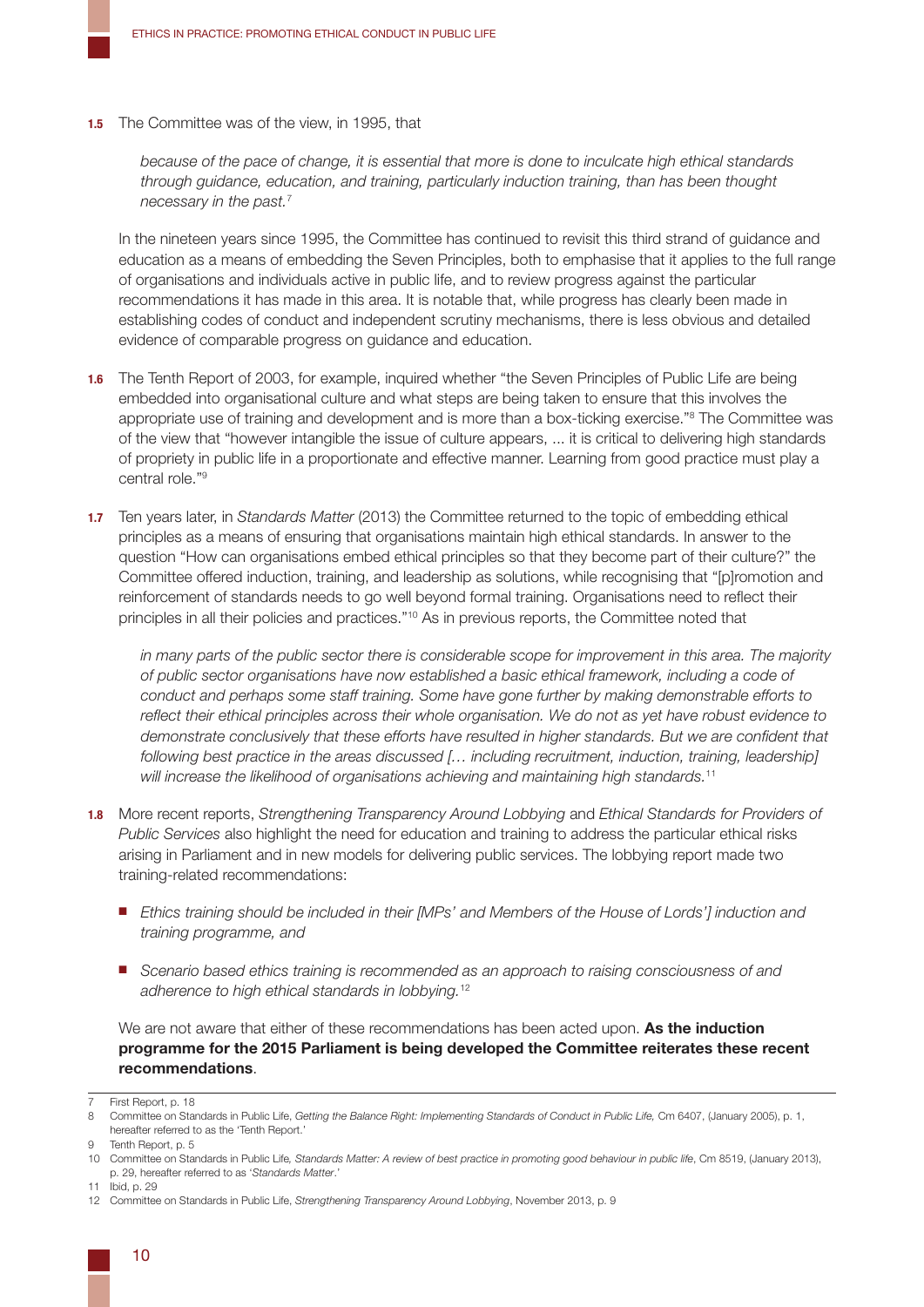- **1.9** *Ethical Standards for Providers of Public Services* focuses on the extent to which third party providers of public services adhere to ethical standards in the delivery of those services, and how best to ensure that they do so in future. One of the conclusions of that project is that government should make clear to third party providers that ethical standards, as well as service delivery standards and legal obligations, are an essential part of the delivery of public services and should apply to all those who deliver those services. Ethical awareness should be seen as a "professional commercial capability for those commissioning, procuring or managing government contracts," and therefore the Crown Commercial Service, Civil Service Learning and the Government's Commissioning Academy should "arrange training on ethical awareness and disseminate best practice on ethical standards."13
- **1.10 The Committee will continue to raise these recommendations on ethical training for third party providers as part of our forthcoming discussions with Government on how best to implement the recommendations of our report**.

## **The Current Project**

- **1.11** Against the backdrop of previous reports, and in light of continued standards breaches which have attracted public opprobrium, the Committee decided to revisit Lord Nolan's third strand of guidance and education, focusing on induction. While *Standards Matters* identified areas of good practice in induction, education and training it did so as part of a broader review of the standards landscape. None of the Committee's reports thus far have focused solely on induction, although almost all have signalled the importance of awareness raising and learning in embedding the Seven Principles and improving standards in public life.
- **1.12** Ethics education and training is increasingly the subject of attention amongst the professions and those sectors – like banking – emerging from crises of trust.<sup>14</sup> Members of the public have expressed strong support for ethics education for politicians.<sup>15</sup> Yet for all the rhetoric advocating ethics awareness and education, the Committee recognised that it did not possess current information on the extent to which ethics featured in induction for those in public life, the extent of take up of induction provision, and how provision for those in public life compared with practice in other sectors. The current Committee therefore decided to focus on the role of standards in induction and supplemental methods of building and enhancing ethical awareness as part of its 2014 programme of work. The aim of the current project has been to identify what works in terms of building an ethical culture through induction, education and training, capture examples of best practice, and identify areas where more needs to be done or where previous progress may be at risk.

### **Methodology**

- **1.13** In line with the Committee's post-Triennial Review remit, the methodology for this project departed from the inquiry-led approach used in the past. Instead, the Committee has drawn on evidence provided in response to recent inquiries and reviews (notably *Standards Matters, Strengthening Transparency Around Lobbying*  and *Ethical Standards for Providers of Public Services*), and reviewed academic and practitioner literature in the fields of ethics and training, both generally and in relation to a selection of individual professions.
- **1.14** In addition, the Committee conducted a snapshot survey of Local Authorities' approach to induction and training, sending a questionnaire to Local Authority Monitoring Officers in England and asking them to circulate to elected members. Completion of the survey was voluntary and responses were anonymous, although distinguishable in terms of Monitoring Officer or elected member. The list of survey questions is reproduced at Appendix 2 and the results may be found on our website at [www.public-standards.gov.uk.](http://www.public-standards.gov.uk)

<sup>13</sup> Committee on Standards in Public Life, *Ethical Standards for Providers of Public Services*, June 2014, p. 9

<sup>14</sup> See, for example the *Salz Review: An Independent Review of Barclays' Business Practices*, April 2013; the Banking Standards Review

<sup>(</sup><http://www.bankingstandardsreview.org.uk/>); and the Legal Education and Training Review (<http://www.letr.org.uk/>)

<sup>15</sup> *Audit of Political Engagement 11: The 2014 Report with a focus on the accountability and conduct of MPs*, Hansard Society, 2014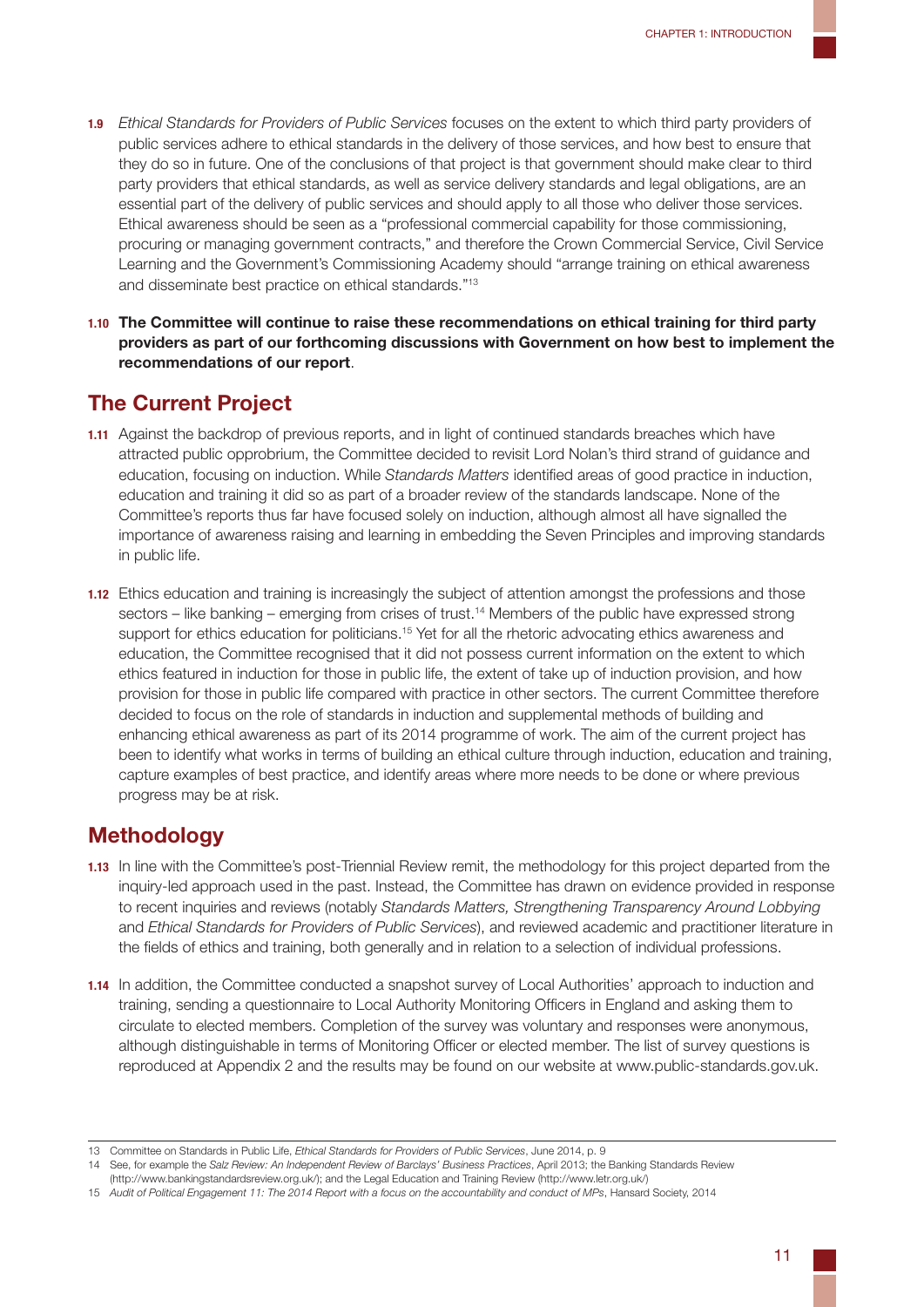- **1.15** The Committee also held a seminar with academics active in the fields of neuro-, educational, medical, and political ethics, as well as behavioural insight and the delivery of practitioner to practitioner advice in building ethical capacity in public sector organisations (see Appendix 3 for details). The Committee then conducted a number of face-to-face and telephone interviews with representatives from public, private and third sector organisations to understand how ethical standards are being embedded through induction with a view to building a particular organisational culture and identifying gaps and areas for improvement (see Appendix 3).
- **1.16** Finally, the Committee drew on the expertise of the Chair of its Research Advisory Board, Professor Mark Philp, to explore the particular issues arising from ethics and political practice. Professor Philp's paper *Public Ethics and Political Judgment* is published alongside this report and is available on the Committee's website at [www.public-standards.gov.uk.](http://www.public-standards.gov.uk) The Committee is especially grateful to Professor Philp for his contribution to the debate on political ethics.

### **The Framework for Embedding Standards**

- **1.17** As our Biennial Surveys have shown, there is now a widespread acceptance and understanding of the value of the Seven Principles of Public Life.16 There is also a public expectation that these Principles should be taken seriously, and be seen to be taken seriously, by those in public life, including all those who deliver public services. Unsurprisingly, then, the Principles, or similar variants, have formed the bases of codes of conduct that apply in most public sector organisations. Similarly, in the professions, and in the private and third sectors, ethical principles and codes of conduct based on those principles are now normal features of most working environments.
- **1.18** There is also a widespread acceptance that both principles and the codes, with their more detailed rules, need to be actively promoted, integrated into the operational structures of organisations and espoused as important in order to be effective in building an ethical culture and, by implication, reducing the risk of unethical behaviour and combating corruption.<sup>17</sup> A wide range of publications and organisations – national and international – devoted to the topics of preventing corruption, promoting compliance, building ethical knowledge and skills, and shaping and promoting ethical behaviour in the professions and in the workplace has provided a wealth of material on the theory and practice of embedding ethics through induction, guidance, education and training.
- **1.19** Box 1 sets out just a few examples of institutions or publications which investigate, promote or embody ethics in practice.

<sup>16</sup> *Survey of public attitudes towards conduct in public life 2012* (London: Committee on Standards in Public Life, 2013), and copies of previous Public Attitudes Surveys may be found at:<http://www.public-standards.gov.uk/our-work/public-attitude-surveys/>

<sup>17</sup> See, for example: Stuart C. Gilman, *Ethics Codes and Codes of Conduct as Tools for Promoting an Ethical and Professional Public Service: Comparative Successes and Lessons*, prepared for the Prem, the World Bank, Washington, 2005; Ethics Training for Public Officials, OECD, 2013; *Promoting Ethics in the Public Service*, Department of Economic and Social Affairs, Division for Public Economics and public Administration, United Nations, New York, 2000.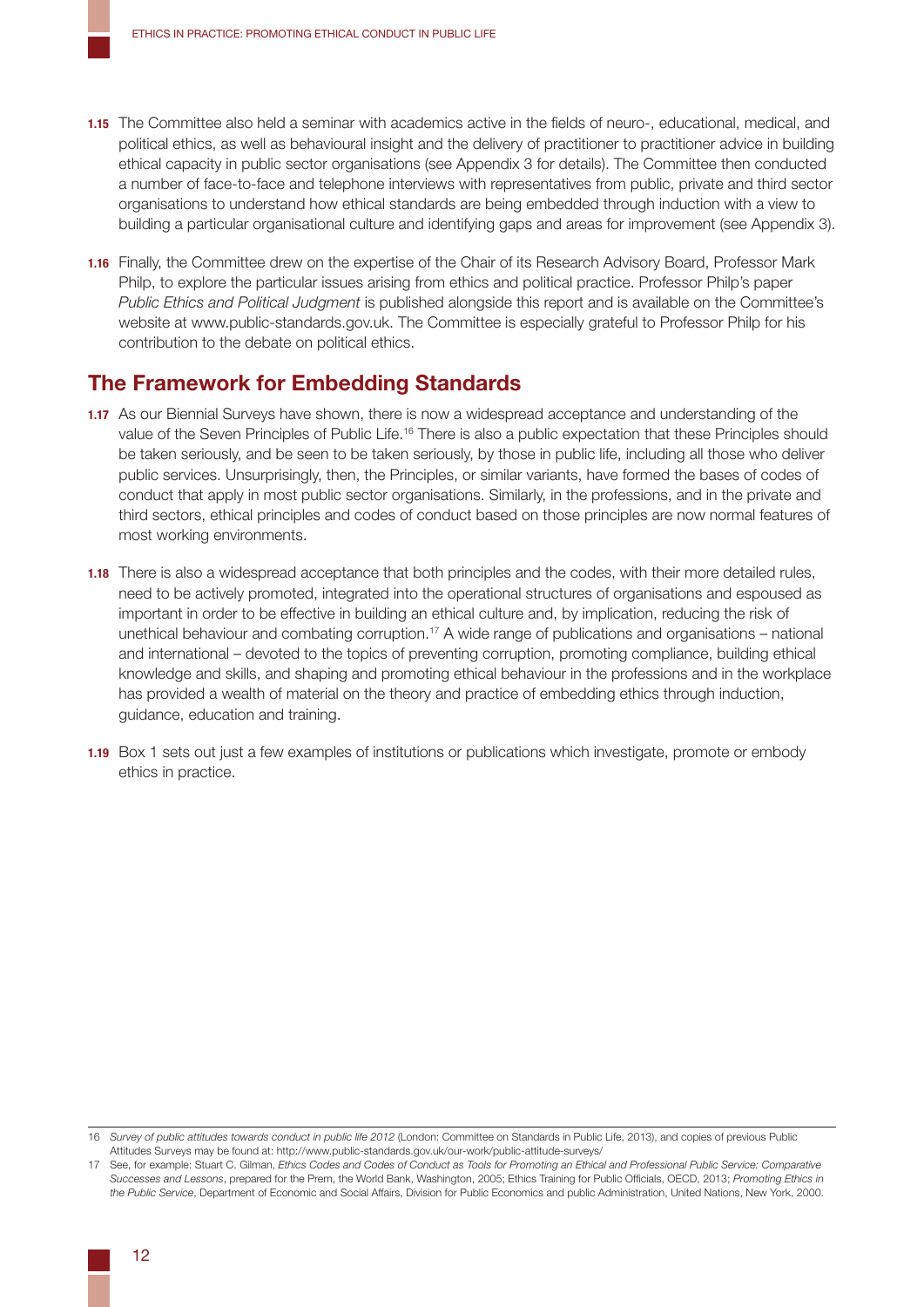#### **Box 1**

- **The Journal of Business Ethics**: "discusses ethical issues related to business, from a wide variety of methodological and disciplinary perspectives."18
- **The Journal of Medical Ethics**: "seeks to promote ethical reflection and conduct in scientific research and medical practice."19
- **The Institute of Business Ethics**: "promotes high standards of business practice based on ethical values" and raises "awareness of business ethics through the dissemination of knowledge and good practice."20
- **The City Values Forum**: deals with research, development and sharing of best practice in relation to trust, integrity, culture and values for businesses in the financial and business services arena," developing "a series of best practice guides, practical resource materials and training programmes."<sup>21</sup>
- **U.S. Office of Government Ethics**: a statutory agency to "foster high ethical standards for executive branch employees and strengthen the public's confidence that the Government's business is conducted with impartiality and integrity" and provide education and training to officials and employees.<sup>22</sup>
- **Harvard University: Kennedy School**: offering degrees and executive education for students, government officials and elected representatives; **Edmund J Safra Center for Ethics** which seeks to advance teaching and research on ethical issues in public life.
- **1.20** Reviewing the range of material has also reaffirmed many of the conclusions that the Committee came to in *Standards Matter* and which were first expounded by Lord Nolan in 1995. Embedding ethical standards "starts with recruitment and induction and should continue with training, contemporaneous prompts and self-assessment" and needs to be supported by "visible incentives for good behaviour and sanctions for bad behaviour." Most importantly, "robust ethical cultures need to be led from the top by leaders who model the right behaviours."23
- **1.21** The focus of this project is on the particulars of induction (Chapter 2) and the means of helping induction to work (Chapter 3). The discussion therefore goes beyond induction into broader issues, such as leadership. Whatever the effectiveness of an individual session in an induction programme, for example, the value and impact of that event will be compromised if, subsequently, unethical behaviour is left unchallenged and leaders are indifferent to ethical standards. On the other hand, where ethical awareness and capability is a necessary step towards progression and reward and fully embraced and promoted by leaders, its impact is likely to be greater.

## **Political Complications?**

**1.22** Encouragingly, the Committee found that most organisations accepted the principle of induction as a means of embedding ethical standards, and differed mainly in the extent to which they chose different options from a suite of similar teaching and learning methods, or chose to integrate ethics into existing processes rather than institute new standalone processes. The Committee noted, however, that members of the Westminster Parliament, and in particular the House of Commons, appeared to be noticeably behind some other organisations in embracing either the principle or the practice of induction, let alone accepting that there was a role for ethics within it.

<sup>18</sup> <http://www.springer.com/social+sciences/applied+ethics/journal/10551>

<sup>19</sup> <http://jme.bmj.com>

<sup>20</sup> <http://www.ibe.org.uk>

<sup>21</sup> [http://www.cityvaluesforum.org.uk/about\\_city\\_values\\_forum.html](http://www.cityvaluesforum.org.uk/about_city_values_forum.html)

<sup>22</sup> <http://www.oge.gov/About/Mission-and-Responsibilities/Mission---Responsibilities/>

<sup>23</sup> *Standards Matter*, p. 39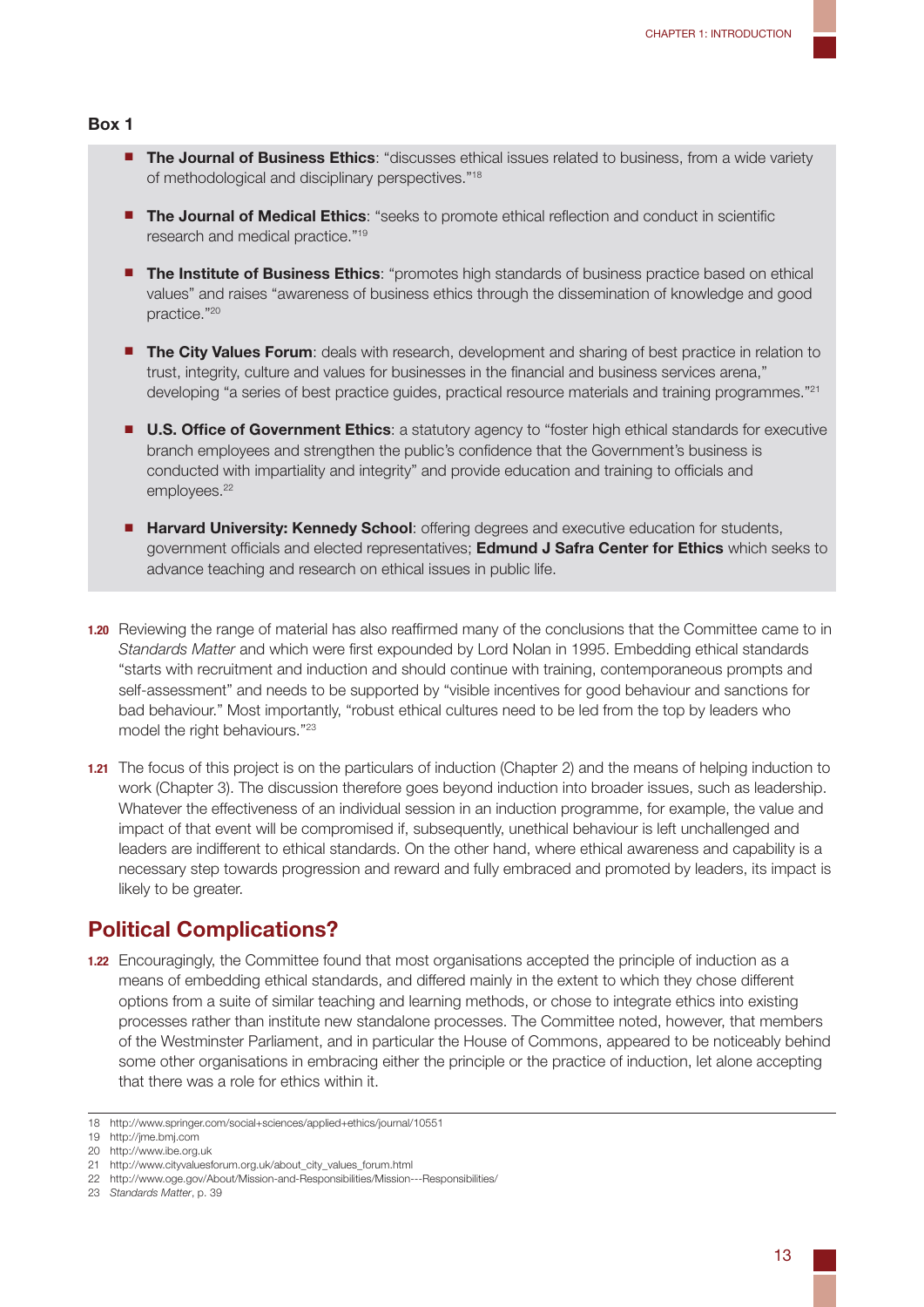- **1.23** According to the Hansard Society, "officials estimated that just 19% of new Members [in 2010] had attended at least one session [of the induction programme] and feedback suggested that attendance rarely rose above six Members at any one time."24 Furthermore, in 2010 the one workshop on dealing with ethical dilemmas was cancelled due to poor take-up.25 Add to this apparent lack of engagement statements like "The executive would love to train members of parliament. It absolutely mustn't happen" and "Once you've seen it [the Code] there's no need to return to it", and the ongoing standards breaches by both MPs and members of the House of Lords, and there is, we would argue, some cause for concern.26
- **1.24** The House Authorities, the Commissioner for Standards and the Administration Select Committee are alert to the issue and we understand that steps are being taken to offer an induction programme for 2015 that aims to build on the successes of 2010 and avoid some of its pitfalls. The Committee is also aware, through its discussions with politicians and its review of the academic literature on continuing professional development for politicians, of the complications arising from the issue of ethics in practice within an oppositional political system. The Committee therefore asked itself whether Westminster politics, or the nature of politics itself, were sufficiently different from other areas of public life, including those involving elected representatives, to warrant the lack of other engagement with induction and processes for continuing ethical awareness as currently conceived.
- **1.25** We commissioned Professor Mark Philp, Chair of the Committee on Standards in Public Life's Research Advisory Board, to consider the issue of professional ethics for politicians in the context of upholding and promoting the Seven Principles of Public Life. His paper has been published alongside this report and its contents have informed both our analysis of the current provisions for elected members, and our thoughts on approaches that might prove more successful in increasing ethical awareness.
- **1.26** The question of success, or what works, remained an open one throughout this project. Systematic, measurable evidence as to the success of induction in terms of reducing unethical behaviour is limited, and evidence of successfully preventing unethical behaviour would need to rely on counterfactuals. There is, however, evidence to suggest that induction and certain types of training and learning methods can enhance awareness and understanding of principles and processes, challenge complacency and established assumptions, and give individuals the skills and confidence to recognise and deal appropriately with ethical dilemmas.<sup>27</sup>

<sup>24</sup> Ruth Fox and Matt Korris, "A Fresh Start? The Orientation and Induction of New MPs at Westminster Following the 2010 General Election," *Parliamentary Affairs*, 65(2012), p. 567.

<sup>25</sup> Ibid, p. 571

<sup>26</sup> Katrin Steinack, "Between Apathy and Enthusiasm: An International Comparison of MPs' Attitudes Towards Parliamentary Training," *Parliamentary Affairs*, 65(2012), p. 549 and Nicholas Allen, "Voices from the Shop Floor: MPs and the Domestic Effects of Ethics Reforms," *Parliamentary Affairs*, 62(2009), p. 91

<sup>27</sup> Ken Coghill et al, "Professional Development Programmes for Members of Parliament," *Parliamentary Affairs*, 61(2008), 73-98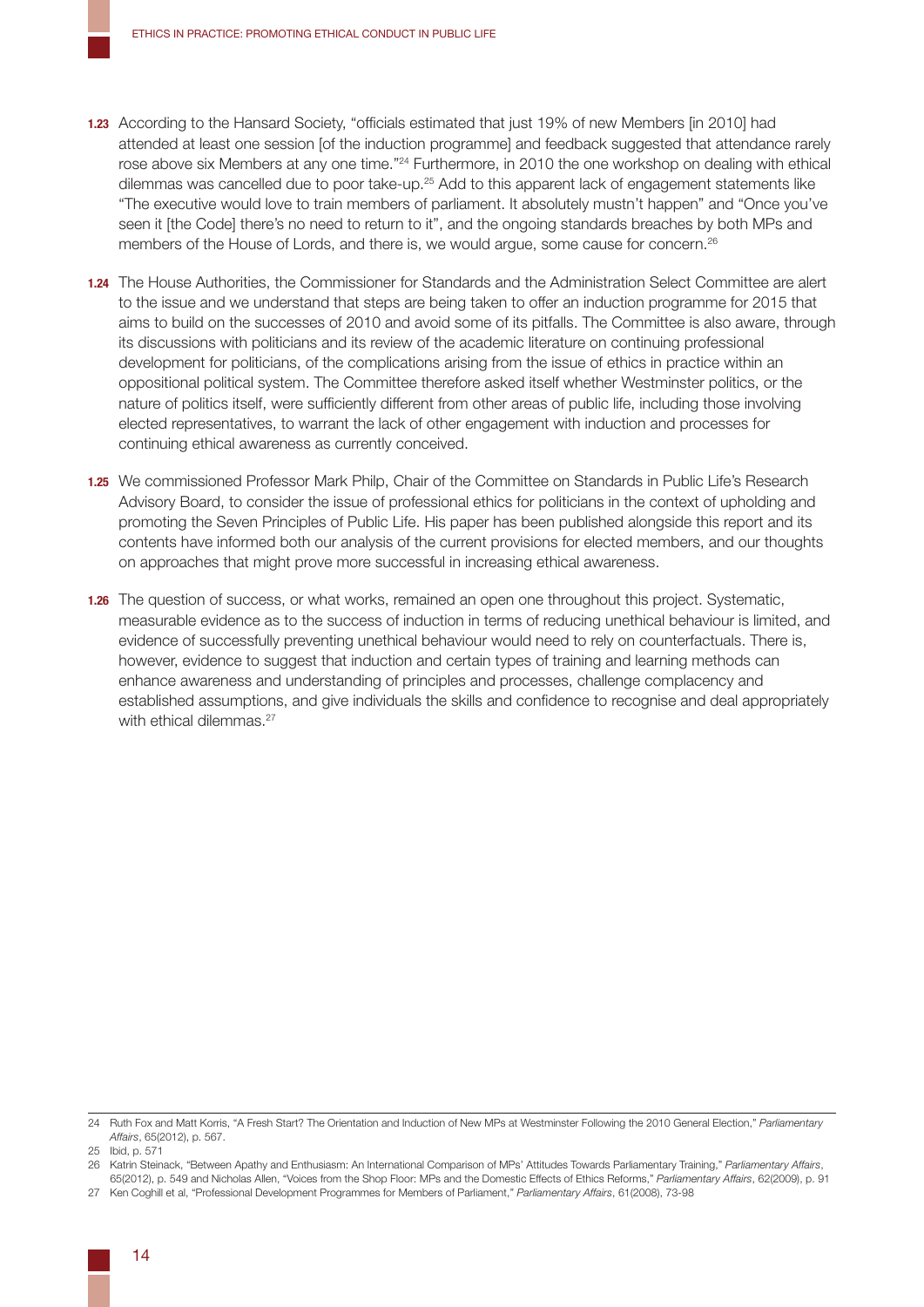# <span id="page-12-0"></span>Chapter 2 **Ethics in Induction**

- **2.1** Induction programmes, events and materials are standard features of the modern workplace, whether that is a professional services firm, the Civil Service or a Local Authority. Induction generally occurs at all levels of the organisation, up to and including the boardroom. Clifford Chance, for example, provides a two week induction and training programme for new starters; Microsoft provides a four day induction for interns and apprentices, a weeklong induction for new graduates and up to four weeks for new starters at a more senior level; and the Institute for Government has "provide[d] support to the Cabinet Office in designing and convening the induction for lead NEDs [Non Executive Directors]."28
- **2.2** In other parts of the public sector, the Civil Service has an induction programme for new Fast Streamers, and a Civil Service Learning website with a dedicated 'New to the Civil Service' section with "a recommended pathway of key learning to help you orientate yourself and get to grips with a few essentials" accessible to all Civil Servants. 90% of respondents to our local government survey said that their Local Authority provided an induction programme for newly elected councillors.<sup>29</sup> The Westminster Parliament, since the 1980s at least, has also offered an induction programme which has enjoyed varying levels of attendance.30
- **2.3** Induction is an example of what Rush and Giddings, in their work on Members of Parliament, call "socialisation by instruction."31 Usually a mix of physical orientation, introduction to key personnel, IT and security measures, and an outline of the policies and procedures of the organisation, as well as the basic components of the job, the individual is introduced to the physical workplace as well as its rules and norms. Insofar as first impressions are key, induction provides the perfect opportunity to set the ethical tone of the organisation and establish the behavioural expectations of the individual.
- **2.4** The Committee believes that a good indication of the ethical climate of any organisation and the extent to which ethics are truly embedded within that organisation is the profile of material on ethical principles and any codes of conduct within an induction programme. The approach taken to the delivery of that material is also pertinent. Certainly, the absence of any formal induction programme should be seen as signifying both an operational and ethical risk to the organisation. The more 'optional' the induction programme that contains an ethical component, and the lower the profile of an ethical component within an induction programme, the more we consider there should be cause for concern from a standards point of view. The absence of any ethical component from an induction programme for those in public life indicates a fundamental misunderstanding of what it means to be a public officer.
- **2.5** During the course of this project, the Committee came across a range of different approaches to induction and to the positioning of ethical standards within those approaches. On the whole, we were pleased to note the progress that has been made in embedding standards through induction. What follows is a discussion of examples of good practice and areas where the Committee thinks practice could be improved, on the basis of the range of evidence we have seen. We looked at induction programmes in the private sector, the

<sup>28</sup> For Microsoft see:<http://careers.microsoft.com/careers/en/gb/whatsinit.aspx>. For Government Lead NEDs see: [http://www.instituteforgovernment.org.uk/](http://www.instituteforgovernment.org.uk/our-work/leadership-government/non-executive-director-development) our-work/leadership-government/non-executive-director-development

<sup>29</sup> [www.public-standards.gov.uk](http://www.public-standards.gov.uk)

<sup>30</sup> Michael Rush and Philip Giddings, *Parliamentary Socialisation: Learning the Ropes or Determining Behaviour?* (Basingstoke: Palgrave Macmillan, 2011)

<sup>31</sup> Ibid, p. 39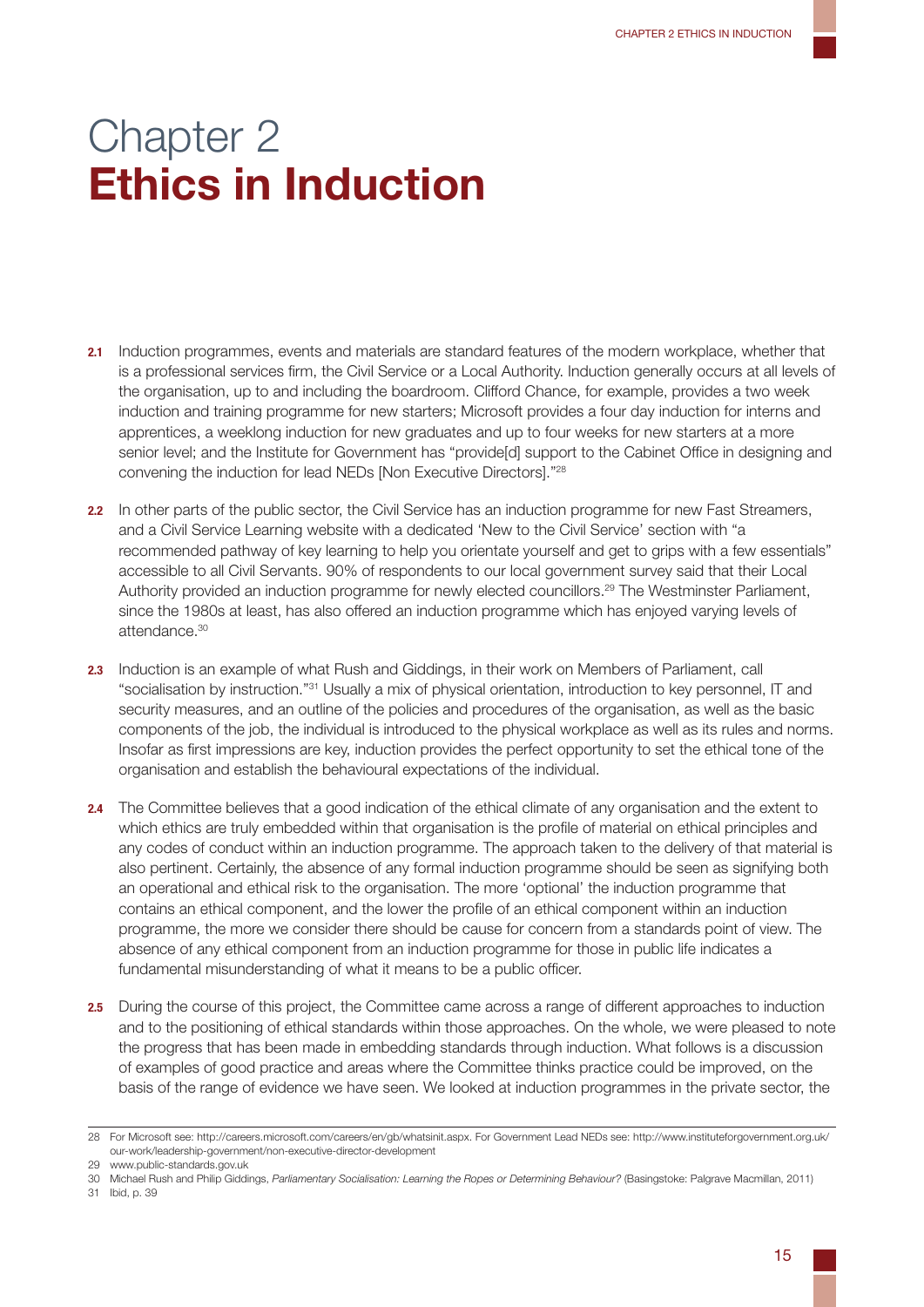voluntary sector and, within the public sector, at those provided for employed, appointed and elected individuals. We are aware that our approach is not comprehensive.

**2.6 The Committee's aim is not to impose a single template approach on all those covered by the Seven Principles of Public Life. However, as a basic minimum the Committee would expect to see induction for those in public life cover the relevant code of conduct and the principles on which it is based, with an explanation of any compliance requirements that derive from that code (such as registering gifts and hospitality, for example), and reference to the channels for raising and dealing with ethical issues. Ideally, an induction process would relate the code and its principles to the particular role and responsibilities of the individual, demonstrating their practical as well as theoretical relevance. We would also expect attendance at induction to be, if not compulsory, the norm rather than the exception.**

### **Recognising the Value of Induction**

**2.7** Unsurprisingly, representatives from the majority of organisations considered as part of this project had an induction programme in place which referenced the relevant code of conduct. Large private sector organisations and professional services firms have rigorous and formal induction programmes which introduce newcomers to the organisation and its values, emphasising that an understanding of and commitment to their code and its principles is core to fulfilling one's role in the organisation.

#### **Box 2**

#### **Goldman Sachs**

One of the recommendations of Goldman Sachs' Business Standards Committee in 2011 to "strengthen reputational excellence and training and professional development" was to "update and strengthen the Code of Business Conduct and Ethics. Through that process, we will signal its importance and articulate the need for every employee to operate in accordance with the code. The firm should reinforce the importance of the Code of Business Conduct and Ethics by requiring employees to certify their compliance with the Code, highlighting it in orientation and training sessions and posting it more prominently on the firm's external and internal websites."32

By 2013, Goldman Sachs was reporting that it had "enhanced the content of our orientation and promotion programs" with an "online training program developed and rolled out to all employees."33

**2.8** Within the public sector organisations reviewed by the Committee, induction arrangements (where present) were not necessarily as clearly geared towards foregrounding ethical conduct, but there was, in general, a recognition of the need to feature the relevant code of conduct and reference ethical principles. In those cases where formal induction was not provided, or was very poorly attended, or principles and codes were not covered, we believe that standards could be at risk and that measures should be taken to mitigate that risk.

<sup>32</sup> Goldman Sachs, *Report of the Business Standards Committee*, January 2011, p. 57

<sup>33</sup> Goldman Sachs, *Business Standards Committee Impact Report*, May 2013, p. 26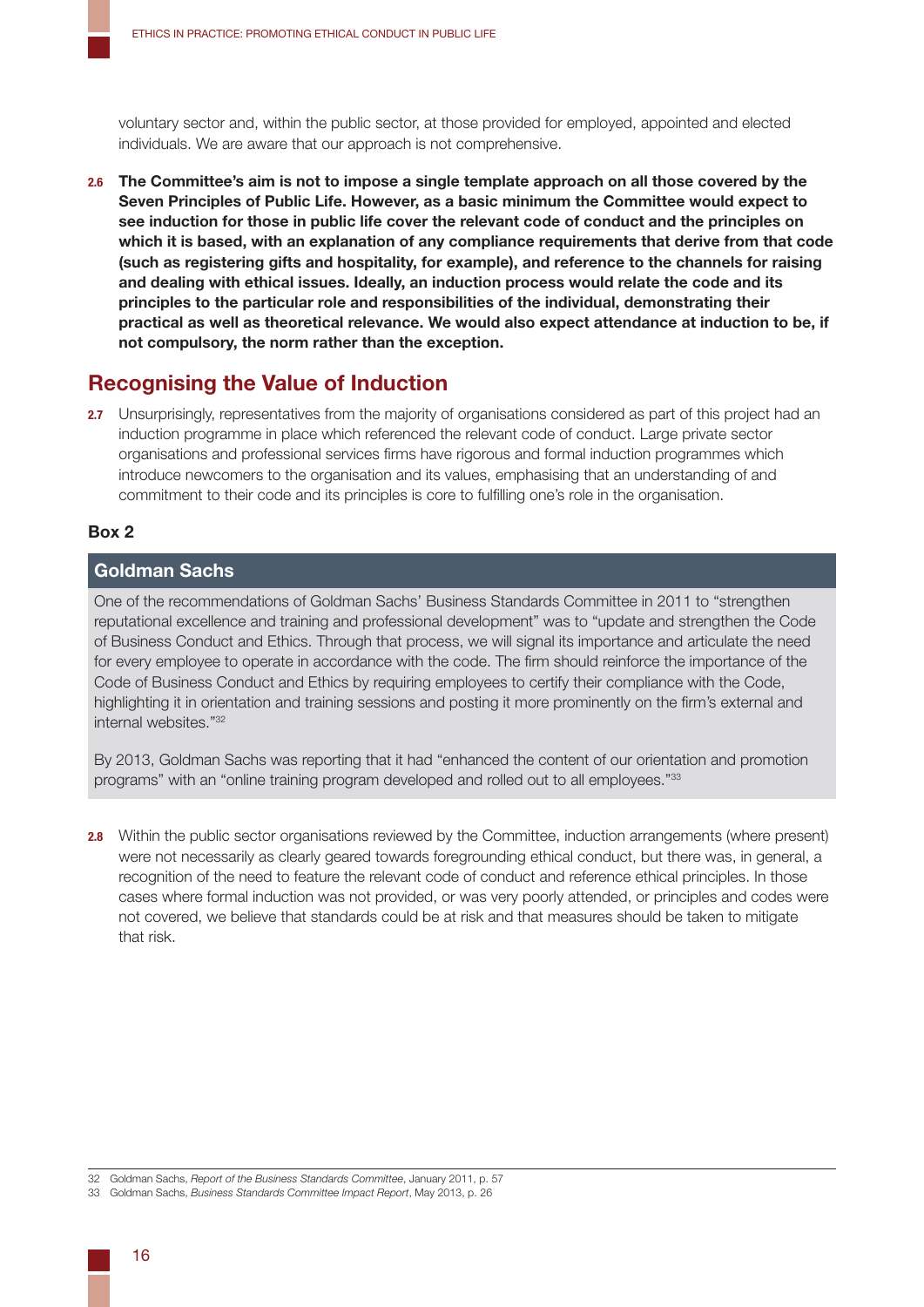## **Delegating Ethics? – The Civil Service**

#### **Box 3**

#### **The Civil Service – non Fast Stream**

Induction planning and delivery is primarily the responsibility of the Line Manager, whose department or office may or may not have a preferred model for induction. A suite of generic, Civil Service-wide e-learning material is available for the new starter on the internal Civil Service Learning website. The on-line material referenced under the 'New to the Civil Service' heading is:

- Read [Joining the Civil Service induction booklet](https://civilservicelearning.civilservice.gov.uk/learning-resources/joining-civil-service)
- Complete [Induction: Understanding the Civil Service](https://civilservicelearning.civilservice.gov.uk/learning-opportunities/elearning/understanding-civil-service) e-learning
- Complete [Finance Foundations](https://civilservicelearning.civilservice.gov.uk/learning-opportunities/finance-foundations-0) e-learning
- Read [Surviving your first 100 days in a new job](https://member.goodpractice.net/csl-competency/Resources/engaging-people/career-management/succeeding-in-a-new-role/sink-or-swim-surviving-the-first-100-days-in-a-new-job.gp)
- Complete the [Equality and Diversity Essentials](https://civilservicelearning.civilservice.gov.uk/learning-opportunities/elearning/equality-and-diversity-essentials) e-learning
- Complete [Responsible for information](https://civilservicelearning.civilservice.gov.uk/learning-opportunities/elearning/responsible-information) e-learning
- Review your [Profession's curriculum](https://civilservicelearning.civilservice.gov.uk/professions-v3)

**2.9** The delegated approach to induction for non-Fast Stream Civil Servants has clear advantages. Departments and offices can design an induction programme which best suits their policy and operational needs and responsibility for induction and for the degree of emphasis on ethical principles and the Civil Service Code rests with the Line Manager, whose leadership and management role should extend to actively promoting and robustly supporting the Seven Principles (in line with the Leadership principle itself). Cabinet Office, for example, has an 'Essential Actions' induction checklist for managers which includes a 'within first month' action point to "check that starter understands their obligations set out in the [Civil Service Code](http://resources.civilservice.gov.uk/wp-content/uploads/2011/09/civil-service-code-2010.pdf)."34

**2.10** The Civil Service Learning approach also gives the new employee control over when to access the on-line material and the ability to return to it when needed. The provision of generic material ensures consistency of message, and the use of e-learning is a cost-efficient model in times of financial constraint. Evidence from the Audit Commission also suggests that on-line training material can be an effective means of building awareness of ethical issues.<sup>35</sup>

**2.11** There are, however, some risks attached to this approach to induction both from an institutional capability and a standards point of view. With discretion comes the possibility of a cursory approach, or a noninteractive approach where the new starter is left to 'get on with it' and read (or ignore) the on-line material, leaving knowledge and understanding untested, in the informal sense. The recent report by the Civil Service Policy Profession Board noted that the Civil Service did not compare well with private sector organisations in this respect:

*Time spent on induction compares unfavourably with private sector firms. In particular, management consultancy firms were cited as having a comprehensive approach to induction. Indeed, new recruits to consultancy firms undertake several weeks of intensive training before being able to interact with clients.*<sup>36</sup>

In the worst case scenario, it is possible that there could be no formal induction whatsoever, or induction could be limited to orientation with no explicit reference to the Civil Service Code and its values.

<sup>34</sup> Cabinet Office internal document

<sup>35</sup> Audit Commission, *Overall Data Charts, Section 1: Counter Fraud Culture*, 2014, unpublished.

<sup>36</sup> *Twelve Actions to Professionalise Policy Making: A Report by the Policy Profession Board*, October 2013, p. 19, [http://www.civilservice.gov.uk/wp-content/](http://www.civilservice.gov.uk/wp-content/uploads/2011/09/Twelve-Actions-Report-Web-Accessible.pdf) uploads/2011/09/Twelve-Actions-Report-Web-Accessible.pdf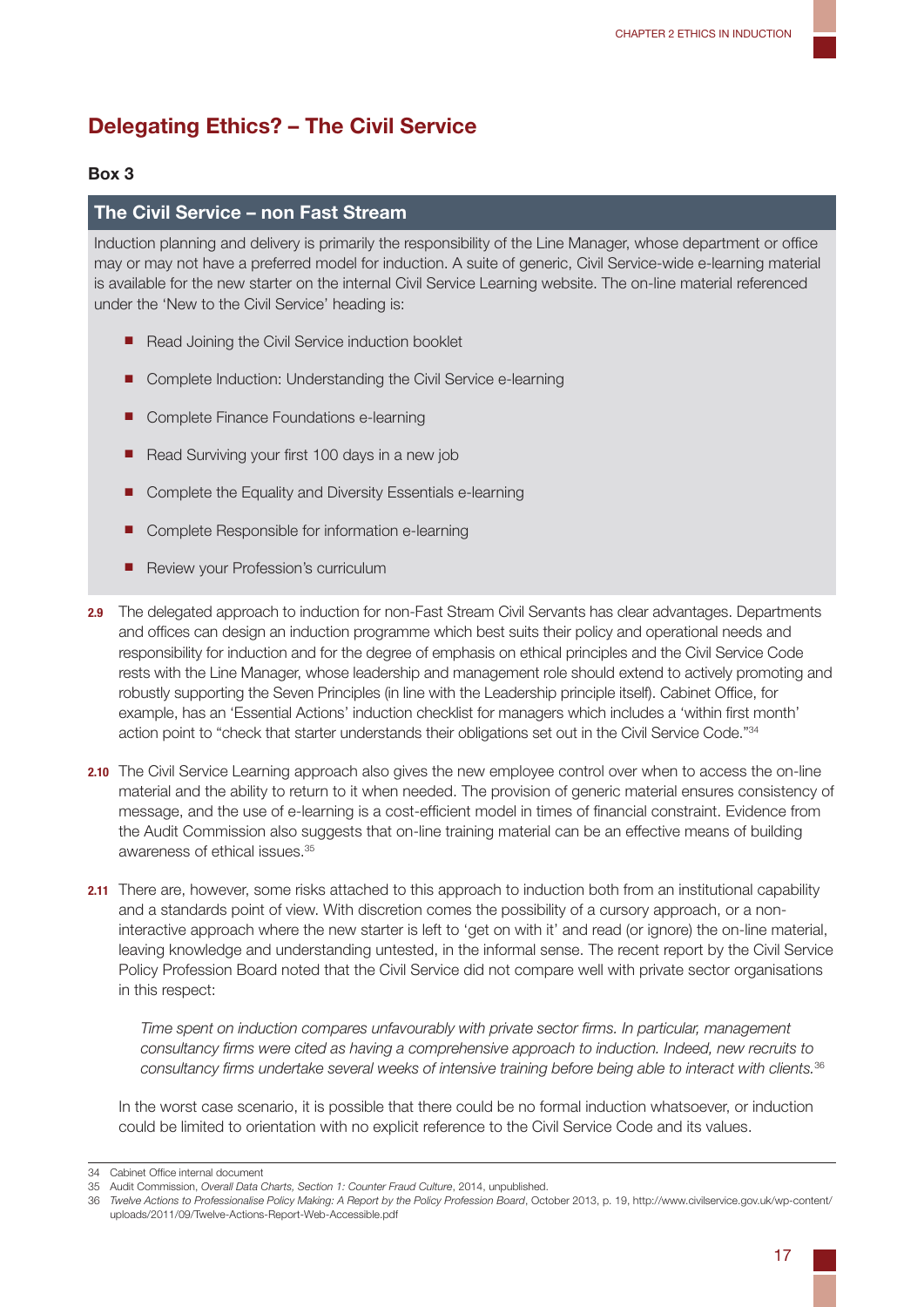- **2.12** The Committee believes that the lack of a direct link to the Civil Service Code on the 'New to the Civil Service' front page is a missed opportunity – after all, this is the first port of call for the new starter. The *Joining the Civil Service induction* online booklet and *Induction: Understanding the Civil Service* do refer to the Civil Service Code, but the full text of the Code is not included in the e-learning programmes, nor is it pointed out that observance of the Code and its values is part of a Civil Servant's terms and conditions of employment.
- **2.13** Within a discretionary framework, then, with no up-front on-line presence as a learning resource for new starters and with references to rather than inclusion of the Code within the on-line material, there is a risk that the detail and importance of the Code and the Civil Service values could be overlooked by new Civil Servants. The apparent gearing of induction material to more junior level new starters is also an issue, especially as greater interchange at middle and senior management levels is encouraged and steps are taken to recruit those with expertise in areas traditionally outside the Civil Service skill set.<sup>37</sup>
- **2.14** As we noted in our report *Ethical Standards for Providers of Public Services*, ethical risks arise "when recruiting those with commercial and financial expertise from outside the civil service in that they need to understand the public facing context in which they work."38 We therefore agree with the First Civil Service Commissioner that

*there is a strong case for better induction for new senior recruits, including in the values of the Civil Service. It is too easy to assume that new recruits will automatically understand and embrace the expectations in the Civil Service Code.*<sup>39</sup>

- **2.15** Moreover, with a "refresh[ed] introduction to [the] Civil Service course to include awareness of the four new priorities for building the capabilities of the Civil Service," namely leading and managing change, commercial skills and behaviours, delivering successful projects and programmes, and redesigning services and delivering them digitally, the Committee considers that there is a risk that the ethical principles that should underpin the approach to these priorities will be lost, especially if the Civil Service Code itself is not highlighted as an essential resource for those joining the Civil Service.<sup>40</sup>
- 2.16 We note that the 2014 Annual Refresh of the Civil Service wide Capabilities Plan calls for a new induction offer for all staff by May 2015, and commends the refreshed 'Introduction to Civil Service' course which now includes awareness of the four new priorities for building the capability of the Civil Service. The Committee is clear, however, that part of the 'business' and 'capability' of the Civil Service is knowledge of the Civil Service Code values and the ability to draw on that knowledge in the day-to-day conduct of Civil Service work.
- **2.17 Civil Service Learning should, therefore, work with the Civil Service Commission, Cabinet Office Propriety and Ethics and the Committee on Standards in Public Life to enhance the provision of material on the Civil Service Code, and its values, in the on-line material offered to those new to the Civil Service, and in the wider induction offer. Further to enhancing the provision, steps should also be taken to ensure that the Code and its values do not remain an optional extra in the induction programme**. At present, although departments are audited by the Civil Service Commission on their inclusion of the Code in their induction programmes through training, in line with the Commission's [best practice checklist of actions](http://civilservicecommission.independent.gov.uk/wp-content/uploads/2012/03/Best Practice Checklist.pdf) for departments to uphold and promote the Code, the audit process restson departmental self-reporting, with no agreed standard as to what constitutes acceptable 'training' on the Code in induction.41

<sup>37</sup> *The Civil Service Reform Plan*[, HM Government, June 2012, http://resources.civilservice.gov.uk/wp-content/uploads/2012/06/Civil-Service-Reform-Plan](http://resources.civilservice.gov.uk/wp-content/uploads/2012/06/Civil-Service-Reform-Plan-acc-final.pdf)acc-final.pdf

<sup>38</sup> Committee on Standards in Public Life, *Ethical Standards for Providers of Public Services*, June 2014, p. 32

<sup>39</sup> Civil Service Commission, *Annual Report and Accounts 2013-14*[, p. 7, http://civilservicecommission.independent.gov.uk/wp-content/uploads/2014/06/](http://civilservicecommission.independent.gov.uk/wp-content/uploads/2014/06/CSC-Annual-Report-201314.pdf) CSC-Annual-Report-201314.pdf

<sup>40</sup> *Meeting the Challenge of Change: A capabilities plan for the Civil Service*[, April 2013, p. 20, https://www.gov.uk/government/uploads/system/uploads/](https://www.gov.uk/government/uploads/system/uploads/attachment_data/file/307250/Civil_Service_Capabilities_Plan_2013.pdf) attachment\_data/file/307250/Civil\_Service\_Capabilities\_Plan\_2013.pdf

<sup>41</sup> See the Civil Service Commission website:<http://civilservicecommission.independent.gov.uk/> The Code audit is a non-statutory activity for the Commission, enabled by section 17 of the Constitutional Reform and Governance Act 2010. In line with the Act, the carrying out of these additional functions is agreed between the Commissioner and the Minister for the Cabinet Office.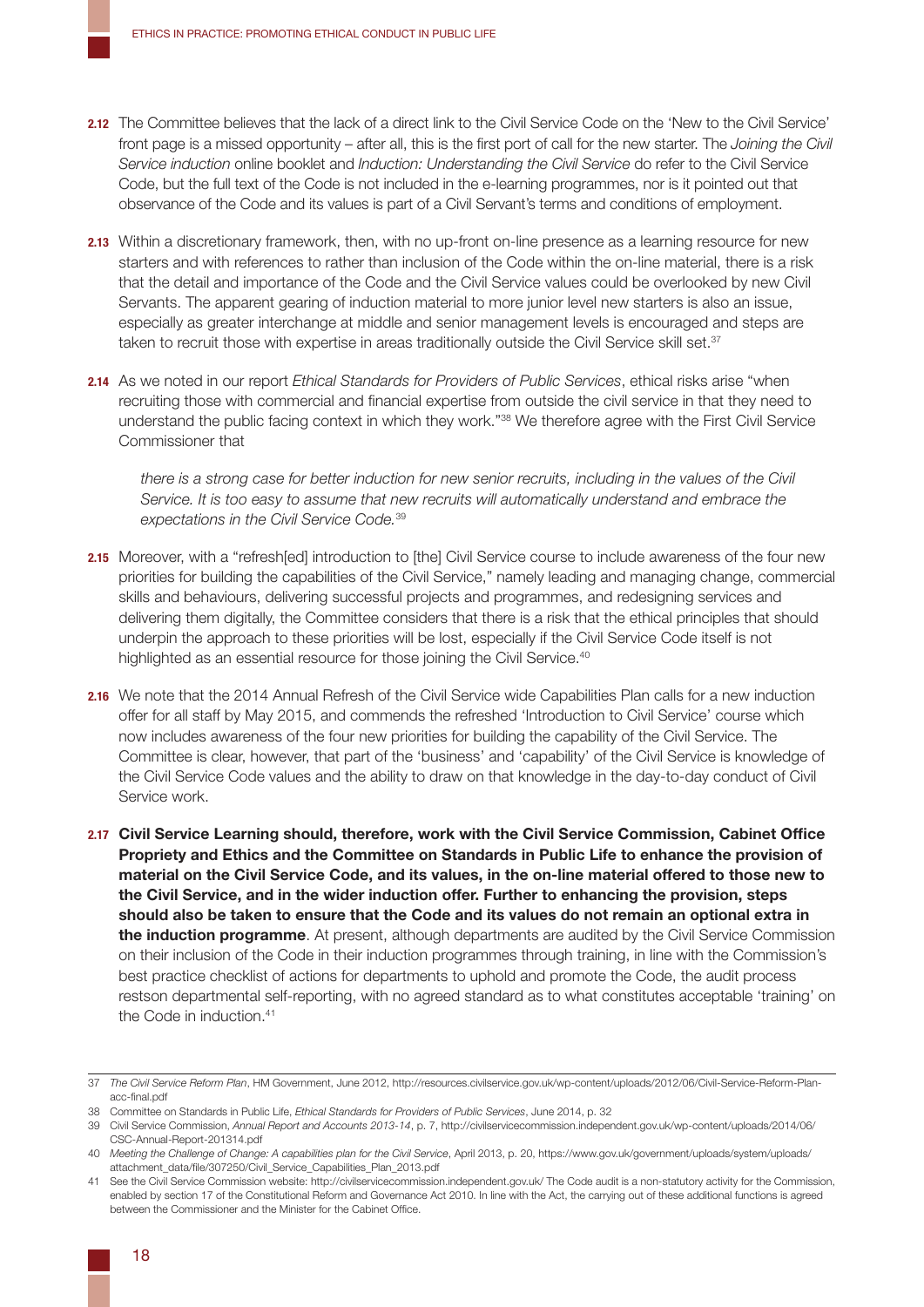**2.18 The Government and the Civil Service Commission should therefore consider how best the Commission can fulfil the additional function agreed between them that the Commission works with departments to help them promote and uphold the Civil Service Code.** This discussion should consider the role of audit, and we consider that the Government could formally request that the Commission continues to audit departments' promotion of the Code, including specifically how departments promote the Code during their induction processes.

## **Understanding the Principles – the Civil Service Fast Stream**

#### **Box 4**

#### **Civil Service – Fast Stream**

As part of the Fast Stream induction programme, new starters attend a two day Understanding Government course, which contains a session on The Duties and Responsibilities of Civil Servants, delivered by a facilitator external to the Civil Service.

Using a case study, participants are led towards a discussion of the Civil Service Code, as well as the Ministerial Code and the Code of Conduct for Special Advisers. Discussion of the particulars of the case leads participants to explore the Civil Service Code values of Honesty, Impartiality, Integrity and Objectivity and the boundaries between the Civil Service and Special Advisers in the context of a workplace situation that many of them are likely to experience.

- 2.19 As the promotional material for Fast Stream applicants makes clear, joining the Fast Stream is about "Becoming a leader" and involves an induction that will "introduce you both to the Fast Stream and to the Civil Service, and will help set your career in context."42 As with the programmes offered by private sector organisations, induction is "just the first step" in developing the individual.43 The Fast Stream induction does not rely solely on on-line material and includes a face-to-face session covering the Civil Service Code. This enables new Civil Servants to test their understanding of the Code values, challenge their assumptions as to how principles might apply in practice, and highlights the formal requirements of the various codes of conduct for those operating in the Civil Service workplace – Civil Servants, Special Advisers and Ministers.
- **2.20** This is the type of approach to learning that, as Lewis and Gilman have argued, is more conducive to ethical behaviour, and "is more likely to be remembered on the job" than more compliance or rule-based approaches.44 Qualitative research commissioned by the Institute of Chartered Accountants in England and Wales (ICAEW) also points to the benefits of a case study approach to ethics. The ICAEW suggests that there are limitations associated with on-line training which is "too simplistic" or general training which is "trying too much to enforce rigid patterns of behaviour" or is "too abstract, or a simple box-ticking exercise," both of which are features associated with less sophisticated on-line training packages. Simplistic, box-ticking training was found to correlate negatively with "overall organisational integrity."<sup>45</sup> As a result, the researchers from the University of Leeds recommended that training

*should be based on real-life case studies, since this both demonstrates the relevance of ethics, and enables participants to improve their ethical decision-making skills through the discussion of scenarios which are qualitatively similar to those they are likely to face in real life.*<sup>46</sup>

**2.21** While the on-line, or limited face-to-face dissemination of information about the Civil Service Code is valuable in raising awareness of principles and rules, the more interactive case-study approach covered in the Fast Stream induction programme introduces officials to the application of principles and rules in

45 Jim Baxter, et al, "Real Integrity: Practical solutions for organizations seeking to promote and encourage integrity," ICAEW, 2012, p. 2

46 Ibid, p. 2

<sup>42</sup> <http://faststream.civilservice.gov.uk/about-fast-stream/support-and-training/>

<sup>43</sup> Ibid

<sup>44</sup> Carol W. Lewis and Stuart C. Gilman, *The Ethics Challenge in Public Service: A Problem Solving Guide*, Third Edition (San Francisco: Jossey-Bass, 2012), p. 211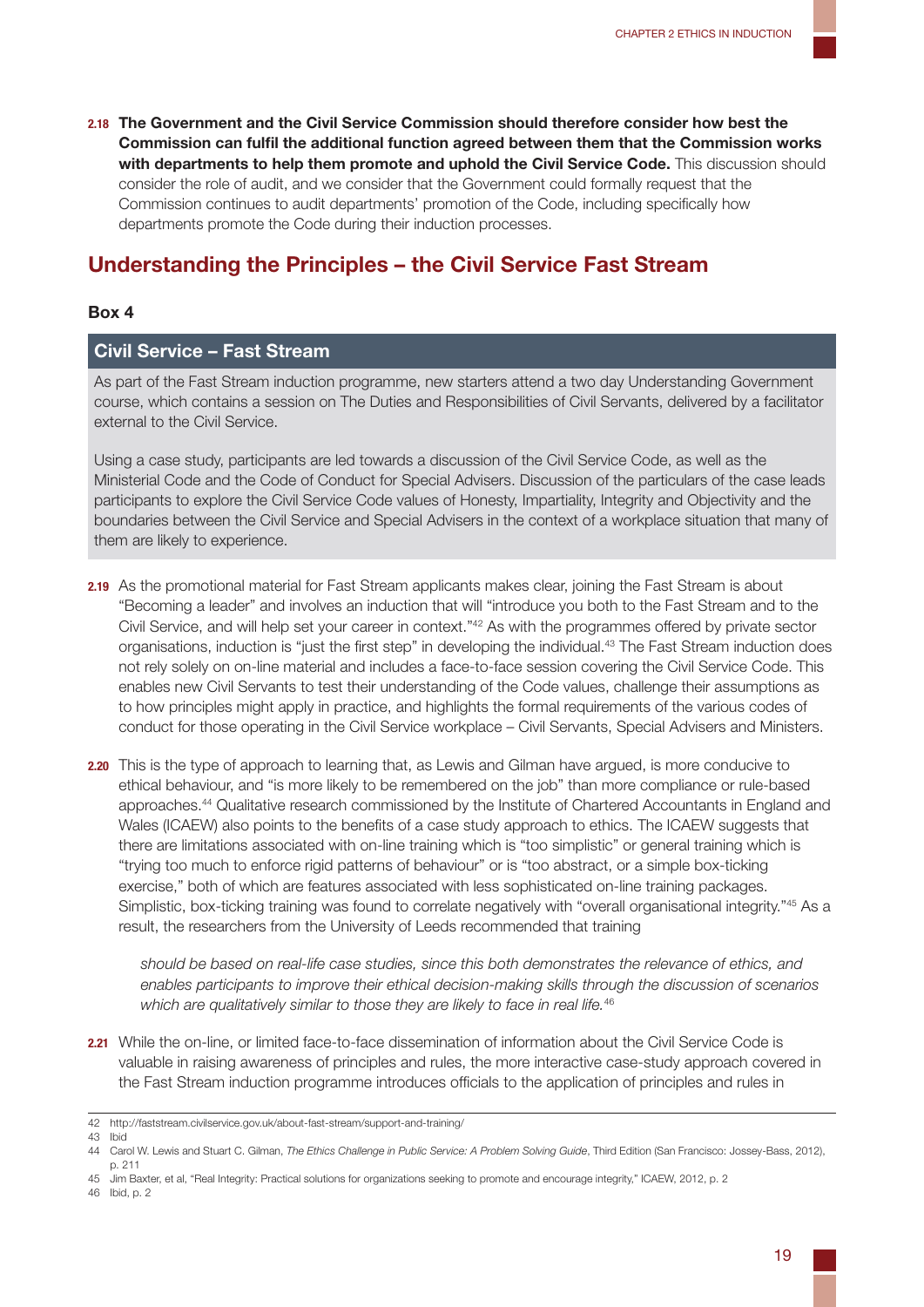context – a practice that is more likely to have a greater impact in embedding ethical standards. We noted the value of case-study material in *Standards Matters*, alongside contemporaneous prompts, as effective means of embedding standards. The research findings published in our *Survey of public attitudes towards conduct in public life 2012* also show that the public values interactive and personalised means of promoting understanding of ethical standards. Our survey showed that there was very wide agreement in all segments of the British general public that the methods seen as most important for ensuring good standards are: the promotion of a culture in which people are not afraid to report wrongdoing; training of staff on a code of conduct; and the setting of a good example by senior managers.<sup>47</sup>

**2.22** The Committee recognises that there are issues of cost in providing access to externally facilitated face-toface sessions for all new starters in the Civil Service, but **consideration should be given to using case-study material on the Civil Service Code and the application of its values in practice in induction packages across the Civil Service**. Using Line Managers to develop and deliver the material with new starters would also have the added benefit of reinforcing their own understanding of ethical standards, modelling ethics and promoting the Civil Service values – required behaviours under the new Civil Service Competency Framework.48

## **Increasing Effectiveness (i): Induction for Special Advisers**

- **2.23** The induction programme for Fast Stream Civil Servants addresses the need to prepare these individuals for working at the centre of Government in the future, advising Ministers on key policy and operational decisions. Working alongside them during those key decision-making moments will be Special Advisers: Civil Servants also bound by the Seven Principles of Public Life with their own Code of Conduct deriving from those principles.
- **2.24** The extent to which Special Advisers are actively prepared for their role, through a formal, or even an informal, induction process, is variable. In evidence to the Public Administration Select Committee, the Cabinet Office stated that the "induction process for new special advisers is shared by the appointing Minister, the relevant Permanent Secretary and the Propriety and Ethics Team in the Cabinet Office."<sup>49</sup> Evidence submitted to a research project conducted by the Constitution Unit, however, casts doubt on the impact of past and recent induction processes – "Many of the special advisers interviewed complained that they had received no training and little guidance, especially when they started."50
- **2.25** There have been calls on a number of fronts for a more professional approach to the induction and training of Special Advisers in order to provide them with a collective and individual understanding of their responsibilities in post – responsibilities which we would argue are both ethical and practical. Nick Hillman, a Special Adviser under the Coalition Government, for example, has argued in favour of an early, concentrated induction process:

*If all special advisers had been whisked away to the School of Government at Sunningdale for the first weekend after entering government, the impact could have been profound [...] We could have heard first-hand about administration from past special advisers, ministers and officials and been told what the rest of the Civil Service was expecting from us.*

*The School of Government no longer exists but the Institute for Government or a university department (such as the Constitution Unit of UCL) could be contracted to undertake induction for new special advisers on a change of government, a general election or a major reshuffle.*<sup>51</sup>

<sup>47</sup> *Survey of public attitudes towards conduct in public life 2012* (London: Committee on Standards in Public Life, 2013)

<sup>48</sup> <http://resources.civilservice.gov.uk/wp-content/uploads/2011/05/Civil-Service-Competency-Framework-Jan2013.pdf>

<sup>49</sup> *Special advisers in the thick of it, Sixth Report of the House of Commons Public Administration Select Committee*, HC134 (2012-13), p. 15 50 *Being a Special Adviser* (London: The Constitution Unit, 2014), p.4

<sup>51</sup> Nick Hillman, *In Defence of Special Advisers: Lessons from Personal Experience* (London: Institute for Government, 2014), pp. 27-8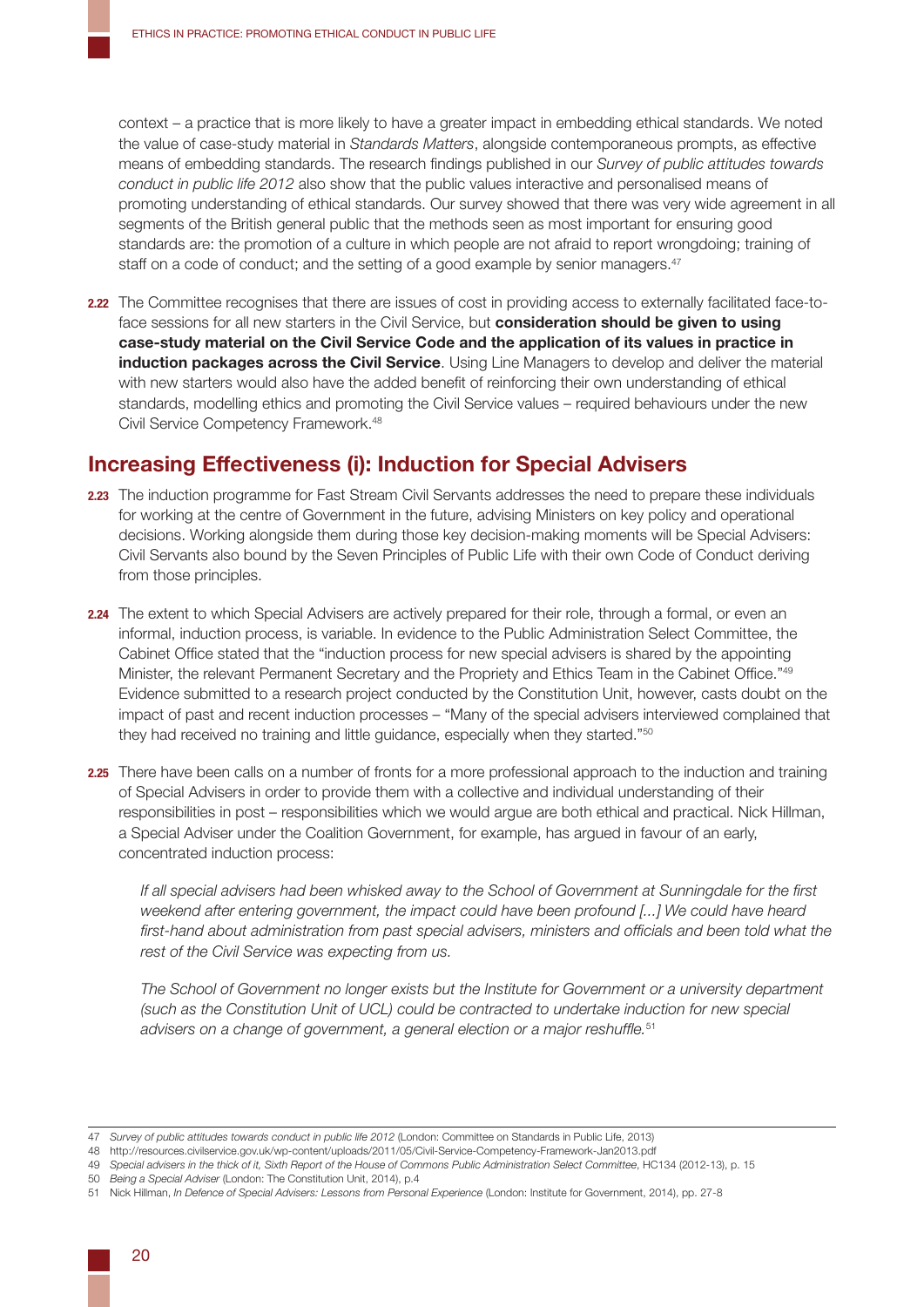- **2.26** The Committee agrees that there should be an induction programme for new Special Advisers, in line with the calls for greater professionalisation of the role.<sup>52</sup> And, we would argue, that induction should cover the ethical roles and responsibilities of the Special Adviser, since their operational effectiveness depends upon understanding the practical application of the principles in their Code of Conduct, as well as information about the workings of Whitehall, and the specific skills to work effectively with Civil Servants, Ministers and the media, and the boundaries between them.
- **2.27** The Public Administration Select Committee (PASC) has set out a clear framework and rationale for comprehensive induction training for Special Advisers:

*The Government should ensure that all special advisers receive induction training within three months of taking up the role. Ministers who are appointing a special adviser for the first time should also be made properly aware by their officials of their special advisers', and their own, responsibilities and obligations. The induction training for special advisers should cover: the structure and work of the relevant department; the scope and meaning of the various Codes of Conduct to which special advisers are subject; the implications of their status as temporary civil servants (including the business appointment rules process, and their obligations under public records and access to information legislation); the nature of their accountability to ministers (and ministers' accountability to Parliament); the role of permanent secretaries in managing the work and reputation of the department as a whole; and where to seek advice and support on propriety issues. This would ensure that all special advisers and their ministers have a shared understanding of what is expected and appropriate behaviour for special advisers.*<sup>53</sup>

**2.28** The Government agreed with PASC's recommendation.54 **The Committee also endorses PASC's recommendation, and welcomes PASC's recognition that standards of conduct, and the Codes and principles that underpin them, should be at the heart of a structured induction process. The Committee will therefore monitor the Government's progress in meeting PASC's recommendations**.

## **Increasing Effectiveness (ii): Police and Crime Commissioners**

- **2.29 The Committee will also monitor the progress of Police and Crime Commissioners (PCCs) in adopting Codes of Conduct and actively implementing them at an organisational level**. One of the more recent additions to the landscape of public life, PCCs have, since 2012, been elected to "be the voice of the people and hold the police to account [… and] are responsible for the totality of policing."55 Like other public office holders, the post of PCC is covered by the Seven Principles of Public Life.
- **2.30** It is somewhat disappointing, then, that not all PCCs have published a Code of Conduct and that, on the basis of evidence submitted to the Home Affairs Select Committee, there seems to have been no formal induction process in place following the election of the first cadre in 2012, although the Local Government Association offers PCCs membership and access to the learning and training packages offered by the LGA. The Association of Police and Crime Commissioners has produced an Ethical Framework for PCCs, but this does not require PCCs to adopt a Code of Conduct, although some have chosen to do so.56
- **2.31** The Chair of the Committee on Standards in Public Life wrote to all PCCs in April 2014, emphasising the importance of their role as ethical leaders both in exemplifying high ethical standards and in ensuring they meet their responsibilities to improve police accountability and improve public trust. Adoption of a Code of

<sup>52</sup> Ben Yong and Robert Hazell, *Special Advisers: who they are, what they do and why they matter* (Hart Publishing, forthcoming 2014)

<sup>53</sup> *Special advisers in the thick of it, Sixth Report of the House of Commons Public Administration Select Committee*, HC134 (2012-13), p. 16. Ben Yong and Robert Hazell, *Special Advisers: who they are, what they do and why they matter* (Hart Publishing, forthcoming 2014)

<sup>54</sup> *Special advisers in the thick of it: Government's Response to the Committee's Sixth Report of Session 2012-13, Second Special Report of the House of Commons Public Administration Select Committee*, HC 515 (2013-14)

<sup>55</sup> <http://apccs.police.uk/role-of-the-pcc/>

<sup>56</sup> See, for example, Sir Clive Loader, PCC for Leicestershire, who has adopted a Code of Conduct and is setting up an Ethics Committee to deal with ethical dilemmas in practice, and Martin Underhill, PCC for Dorset who has published a code of conduct and jointly chairs a Standards and Ethics board with his Chief Constable.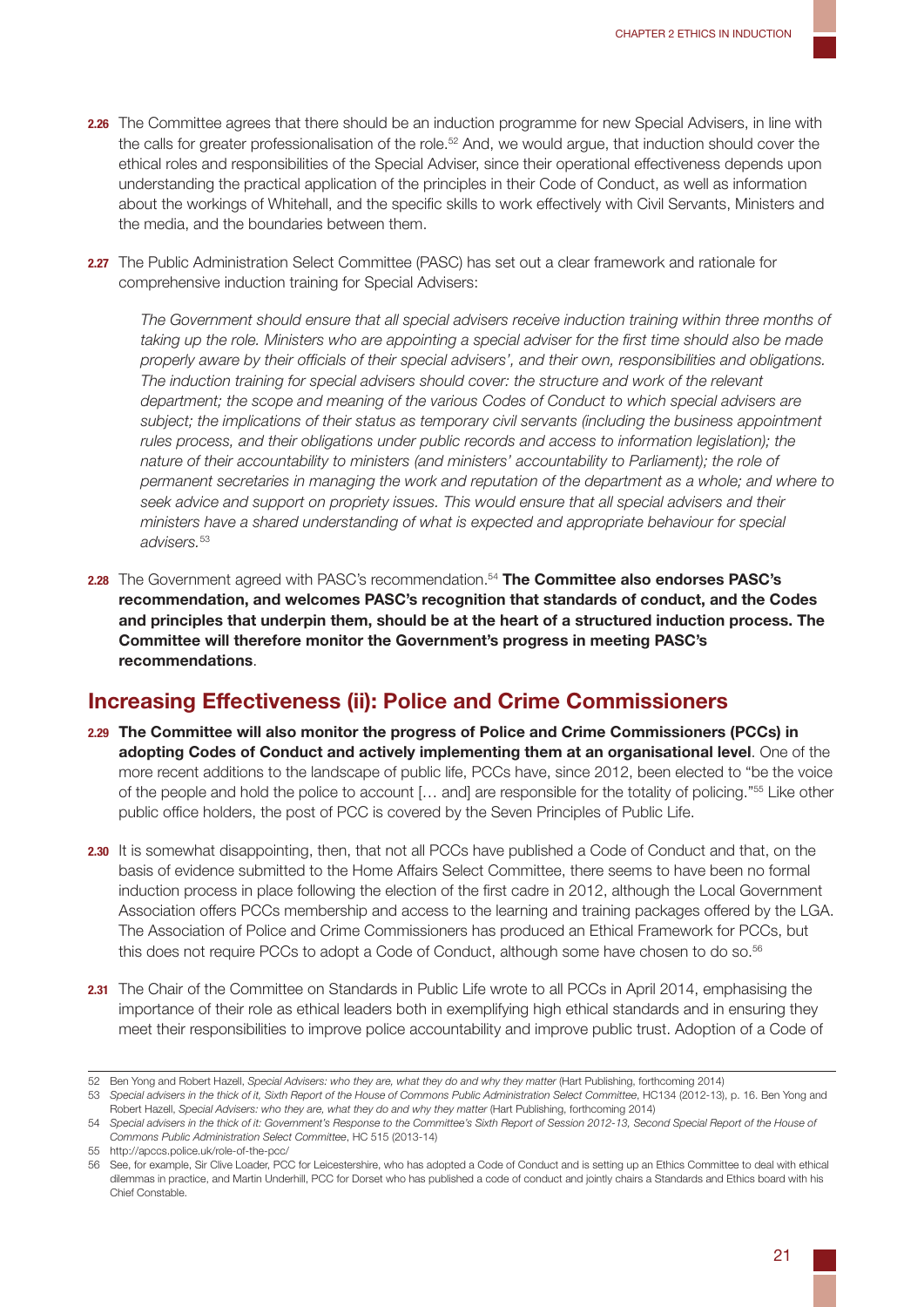Conduct and embedding that Code through induction and training on its principles and rules would be the best indication that PCCs have recognised their responsibilities as public office holders and elected leaders.

**2.32** The Committee therefore endorses the recommendation of the Home Affairs Select Committee that there should be

*a transition period for new commissioners of one month between election and taking office. This would allow time for the Association of PCCs, College of Policing, Local Government Association, and others to provide intensive training for newly elected commissioners, and a period of transition for post-holders and their teams.*<sup>57</sup>

That 'intensive training' should cover the Seven Principles of Public Life and, in the absence of a single corporate Code of Conduct for PCCs, the APCC's Ethical Framework. Given that the role of the PCC is to hold the police to account for high standards of conduct, PCCs should also be fully aware of the principles and Codes that apply to the police. **Induction for PCCs should attempt to develop an understanding of ethics in practice and the role of the PCC as an ethical leader, understanding and modelling high standards of conduct while holding others to account**.

## **Political Standards (i): Local Authority Induction**

**2.33** The approach taken to induction for the elected members of Local Authorities could provide a useful model for Police and Crime Commissioners. We surveyed Local Authority Monitoring Officers and elected representatives in England, seeking information on the content, reception and perceived effect of induction for elected members, focusing particularly on the standards element of induction. The results of our survey, set out in Box 5, are, in general, promising.<sup>58</sup>

#### **Box 5**

#### **Local authority induction**

90% of those who responded to our survey stated that their Local Authority provided an induction programme for newly elected councillors.

When asked if that programme had a session looking at standards in public life, councillor conduct or ethical behaviour:

- 68% of respondents said induction covered the Seven Principles of Public Life
- 88% said induction covered the Council's Code of Conduct
- 73% said induction covered conflicts of interest and expenses
- 55% said induction covered a range of ethical, conduct and standards issues
- 88% said that the standards element of their induction looked at both rules and principles
- over 80% of those who responded said that the standards, conduct or ethical behaviour component of the induction programme was delivered by council staff
- Only 5% said their council's induction programme did not look at standards in public life, councillor conduct or ethical behaviour.

<sup>57</sup> *Police and Crime Commissioners: Progress to Date, Sixteenth Report of the House of Commons Home Affairs Select Committee*, HC757 (2013-14), p.6 58 For full survey results, visit [www.public-standards.gov.uk](http://www.public-standards.gov.uk)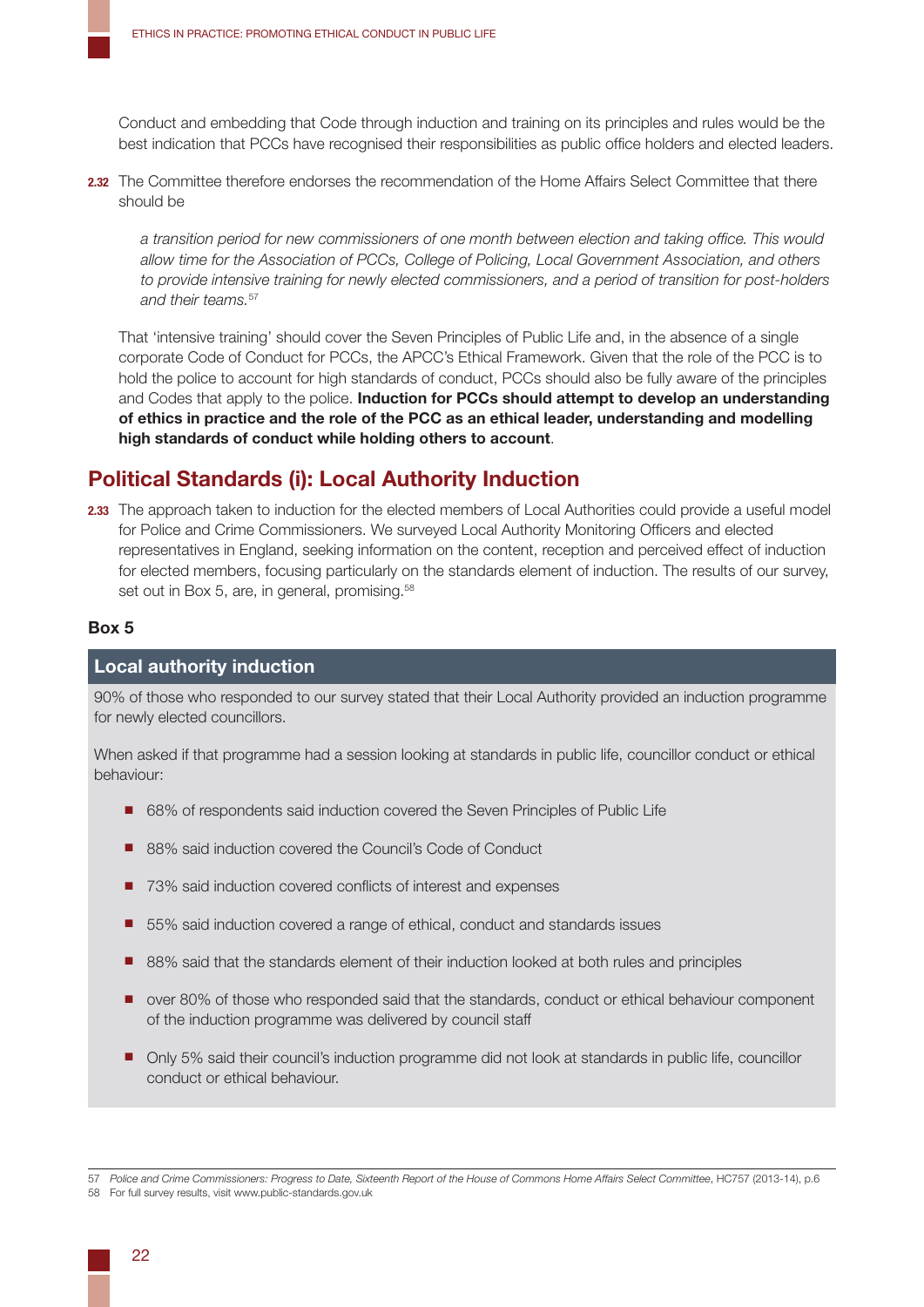#### **Box 5 (***continued***)**

#### **Local authority induction**

■ 83% of those who responded felt that councillors at their Local Authority were familiar or fairly familiar with the Seven Principles of Public Life.

Learning techniques during induction included: presentations, briefings, case studies, and members talking through real life situations.

**2.34** Some of the individual responses to the survey indicated a comprehensive approach to including ethics in induction:

#### **Box 6**

Our induction attempted to ensure that all Members were fully aware of the provisions of the Code of Conduct and the requirements of the current standards regime, the Principles of Public Life and the Council's own ethical governance framework; it also covered a wide range of relevant matters including ethical governance, public sector equality duty, the new standards arrangements, the code of conduct, the difference between Disclosable Personal Interests, Personal Interests and conflicts of interest generally, the relevance of predetermination and pre-disposition (particularly in planning matters) and the availability of dispensations to enable members to speak and/or vote on certain matters despite having an interest in a particular matter.

**2.35** Other responses, however, indicate scope for improving coverage of standards issues within induction and attitudes towards it by elected members:

#### **Box 7**

"Newly elected Members do not receive any advance notice of the requirements when they are selected as candidates and do not attach great importance to high standards of ethical conduct."

"It [standards] needs to be a mandatory element of induction."

"Competency training is essential and Members should be required to undertake training and understand the Seven Principles before taking part in decision making."

- **2.36** There are resources available to Local Authorities to guide them in devising and delivering induction programmes, reminding them of the need to cover the Code and conduct and standards issues. The Local Government Association and associated bodies, for example, have published:
	- *Councillors' guide*: A guide for new councillors 2014/15<sup>;59</sup>
	- *21st Century guide for new members* (2013) which provides advice for council officers which brings together good practice and practical experience of delivering induction programmes to newly elected members;"60 and
	- *The 21st Century guide to member induction* (2010) to "help Local Authorities improve and develop their induction programmes."61
- **2.37** The Committee is aware that there are differing views as to the attendance rate at council induction programmes, and that attendance at induction, or receipt of induction material may not necessarily indicate

<sup>59</sup> *Councillors' guide: A guide for new councilors*, Local Government Association [\(2014\), http://www.local.gov.uk/publications/-/journal\\_](http://www.local.gov.uk/publications/-/journal_content/56/10180/6202054/PUBLICATION) content/56/10180/6202054/PUBLICATION

<sup>60</sup> *[The 21st Century Guide for New Members, Local Government Association](http://www.plymouth.gov.uk/the_21st_century_guide_for_new_councillors.pdf)* (2013), http://www.plymouth.gov.uk/the\_21st\_century\_guide\_for\_new\_ councillors.pdf

<sup>61</sup> *The 21st Century guide to member induction,* Leadership Centre for Local Government [\(2010\), http://www.localleadership.gov.uk/images/21stCCguidetom](http://www.localleadership.gov.uk/images/21stCCguidetomemberinduction.pdf) emberinduction.pdf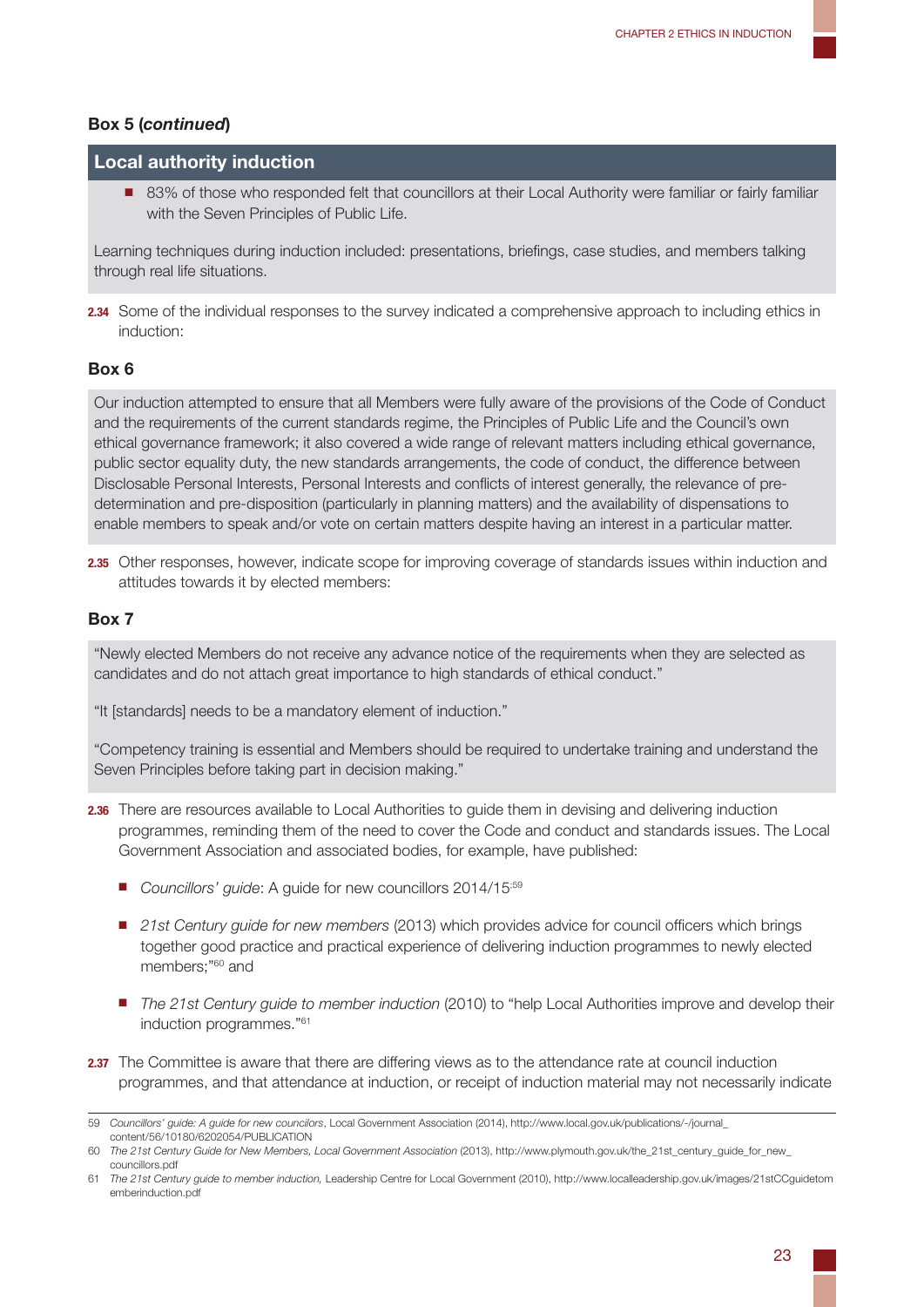awareness or understanding of the Seven Principles or a code of conduct. However, the responses to our survey, the range of materials provided on local councillor induction programmes, and the evidence on council websites on the review and development of their own induction programmes indicate that induction as a process is taken relatively seriously by Local Authorities and that the Seven Principles and the individual council's Code of Conduct are relatively well-integrated into induction processes.

**2.38** There is, however, always room for improvement in the profile of standards, conduct and ethical behaviour within Local Authority induction programmes. The Committee is concerned that financial constraints may result in less emphasis being placed on induction in future and that changes to the Local Authority standards regime may result in ethical standards becoming less of a priority and less actively monitored. **The Committee will therefore continue to monitor provision of Local Authority induction programmes and the profile of standards, conduct and ethical behaviour within those programmes by repeating its snapshot survey in 2015**.

### **Political Standards (ii): Parliamentary Induction**

- **2.39** Surveys and studies of the induction arrangements for Members of Parliament tell a different story from those covering their counterparts in Local Government. In its review of the 2010 orientation and induction programme for new MPs, the Hansard Society reported that, beyond the initial briefing meeting held in the Commons Chamber (which was whipped), the main induction programme itself was poorly attended.<sup>62</sup> Despite the care put into devising the programme, its spread over a period of time, and the involvement of external parties like the Hansard Society, the Institute for Government and the London School of Economics, "officials estimated that just 19% of new Members had attended at least one session."63 The workshop on dealing with difficult ethical dilemmas was cancelled due to poor take up.<sup>64</sup>
- **2.40** The Hansard Society noted timing as a factor for the disengagement with the induction session on ethics, but also noted that "Members' understanding of and willingness to engage with the broader ethical landscape was also a factor."<sup>65</sup> More recently, the Lay Members of the House of Commons Standards Committee reported the low level of take-up of training on standards and registration requirements for new and established MPs, delivered by the Commissioner and Registrar, as well as the justification that Elected Members were often "too busy to spend much time on standards."<sup>66</sup>
- **2.41** Individual Members of Parliament have also talked about information overload and a desire to 'get on with the job' of being a Member of Parliament preventing them from active engagement with the induction programme beyond the initial orientation sessions. Some have also expressed an in principle objection to anything that approximates 'training' and is associated with those in the executive.<sup>67</sup> Another response to calls for induction and training for politicians, leaving aside the question of whether induction should cover ethics and standards, is that being a Member of Parliament is not a 'job' and not a 'profession' and that therefore individuals cannot be 'trained' for it, or at least not in the same way as individuals in other fields.<sup>68</sup>
- **2.42** One of the obligations of holding office as an MP is to observe the ethical standards that MPs have conferred upon themselves, including the Seven Principles of Public Life and the rules set out in the MPs' Code of Conduct. And although there is a common view that "ethical standards were assumed," this is not a safe assumption to make, as the continuing list of cases (both minor and significant) dealt with by the Parliamentary Commissioner for Standards indicates.<sup>69</sup> Indeed, as Mark Philp's submission to the

<sup>62</sup> Ruth Fox and Matt Korris, "A Fresh Start? The Orientation and Induction of New MPs at Westminster Following the 2010 General Election," *Parliamentary Affairs*, 65(2012), 559-575.

<sup>63</sup> Ibid, p. 567

<sup>64</sup> Ibid, p. 571

<sup>65</sup> Ibid, p. 571

<sup>66</sup> *Reflections of the Lay Members on the first year in post January 2013 – January 2014*, House of Commons Committee on Standards, 2014, p. 11.

<sup>67</sup> Katrin Steinack, "Between Apathy and Enthusiasm: A International Comparison of MPs' Attitudes Towards Parliamentary Training," *Parliamentary Affairs*, 65(2012), 541-558

<sup>68</sup> Ibid, and Colleen Lewis, "Barriers to Prioritising Education and Training for Parliamentarians: Role Complexity and the Media," *Parliamentary Affairs*, 65(2012), 699-714.

<sup>69</sup> Michael Rush and Philip Giddings, *Parliamentary Socialisation: Learning the Ropes or Determining Behaviour?* (Basingstoke: Palgrave Macmillan, 2011), p 119,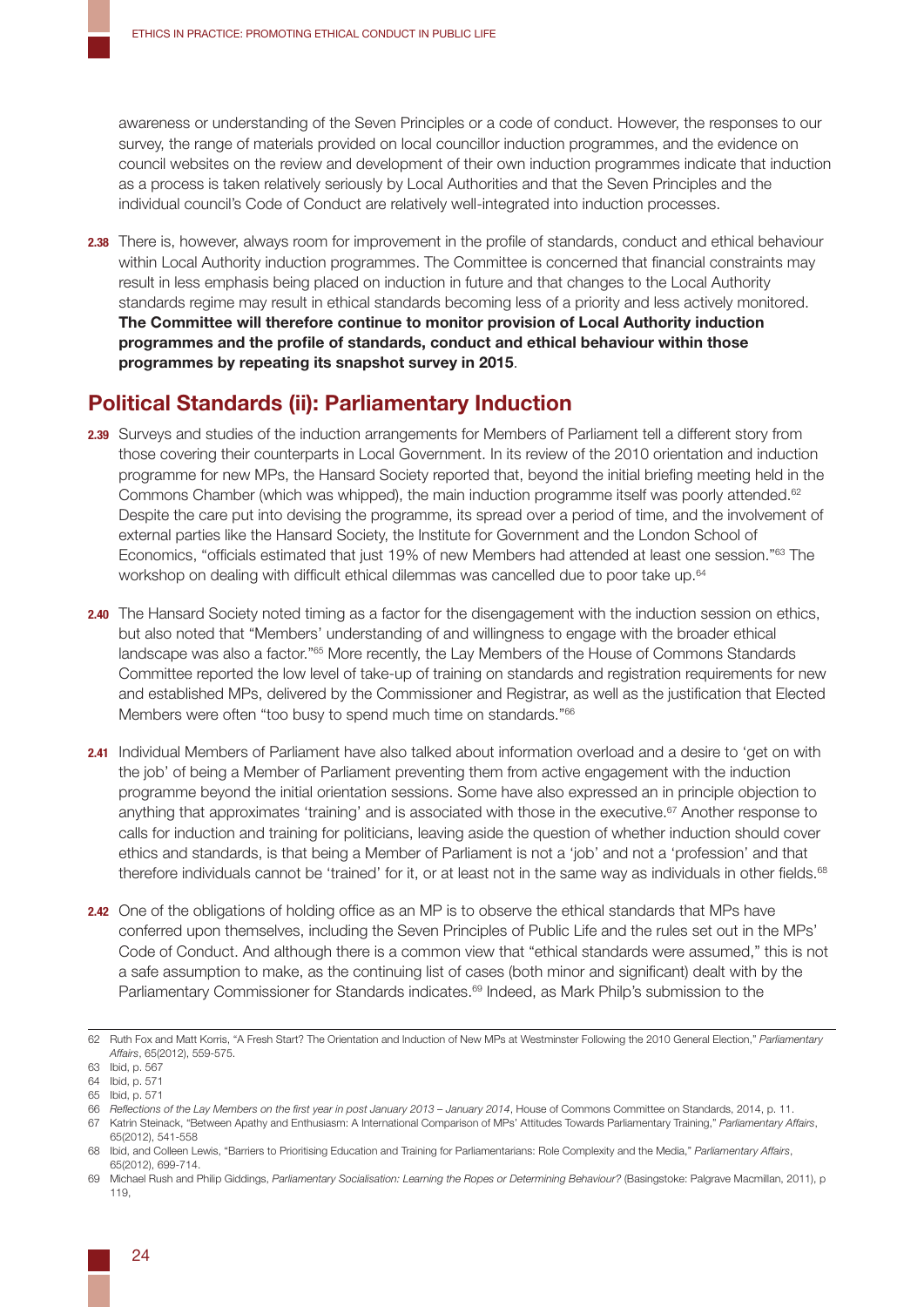Committee sets out, ethical practice in a political context may give rise to complexities that warrant a more developed approach to ethics in induction, and beyond.70

- **2.43** The Committee therefore welcomes the approach currently being developed by the House Authorities to prepare an induction programme for the new intake of MPs in 2015 that draws on the expertise of the Commissioner for Standards, the Committee on Standards, and the Party Whips, to highlight the compliance requirements under the Members' Code of Conduct. There is clearly also a role for the party managers and leaders in ensuring attendance, and we would expect individual Members and parties to demonstrate their commitment to ethical standards by attending, and being prepared to justify themselves to constituents and the public at large if they do not. The Administration Committee's plan to "write to the Leaders of all parties represented at Westminster to encourage more proactive support by the parties of the training programmes put in place for 2015" is helpful in this respect.<sup>71</sup> It is difficult to see how opting out of induction can continue to be justified as public trust in politicians declines and public attitudes are increasingly in favour of politicians acting "according to a set of guidelines about their behaviour" and undertaking "regular ethics and standards training."72
- **2.44** The question remains, however, as to whether what is effectively an awareness-raising session on the rules, while necessary, is sufficient to embed ethical standards, or build an ethical culture within Parliament. Our review of practice in other organisations suggests that it is not. In their work examining how to develop MPs' ethical standards, Coghill, Donohue and Holland have argued that "skill in identifying, analysing and responding to ethical dilemmas is not readily learned through reading or instruction" and that "experiential approaches are the appropriate manner in which to develop the ethical skills of parliamentarians."73 They go on to suggest a role for independent parliamentary commissioners in facilitating this learning.
- **2.45** Rush and Giddings, on the other hand, see the primary agents of attitudinal and behavioural socialisation for parliamentarians as the House of Commons, the parliamentary parties, and outside bodies and organisations, with the three key mechanisms of effecting socialisation as instruction, imitation and motivation.74 This would suggest a greater role for the parties in embedding ethical standards within Parliament, working alongside and in concert with the House Authorities.
- **2.46** Political parties have resources available to them to transfer information to prospective and current Members of Parliament, discuss and develop ethical skills in the context of individual cases and broader ethical principles, and signal the importance of ethical standards to their members. As noted in the *Report of the All-Party Parliamentary Inquiry into Electoral Conduct*, and confirmed by discussions between the Committee and the Chief and Deputy Chief Whips, the parties have screening, selection, training, guidance and support mechanisms for candidates. Within Parliament, the parties offer meetings, away-days, advice and instruction through the Whip's Office, and access to the experience of longer-standing members. We are also aware that parties are, at present, actively engaging with standards issues, not least through developing respect and conduct policies to cover the relationship between party members and their employees.<sup>75</sup>
- 2.47 The Electoral Conduct inquiry report recommended that parties "draw upon expert knowledge and enhance the level of existing training. When training cannot be provided, appropriate guidance should be issued."76 The Electoral Conduct inquiry focused on training on anti-discrimination and equalities issues in the context

<sup>70</sup> Mark Philp, *Public Ethics and Political Judgment*, July 2014, [www.public-standards.gov.uk](http://www.public-standards.gov.uk)

<sup>71</sup> *First weeks at Westminster: induction arrangements for new MPs in 2015*, First Report of the House of Commons Administration Committee, HC 193 (2013-14), p. 28.

<sup>72</sup> *Audit of Political Engagement 11: The 2014 Report with a focus on the accountability and conduct of MPs*, Hansard Society, 2014, p. 6

<sup>73</sup> Ken Coghill, Ross Donohue and Peter Holland, "Parliamentary Accountability to the Public – Developing MPs' Ethical Standards," *Australian Parliamentary Review*, 23(2008), pp. 115-6

<sup>74</sup> Michael Rush and Philip Giddings, *Parliamentary Socialisation: Learning the Ropes or Determining Behaviour?* (Basingstoke: Palgrave Macmillan, 2011), p. 175

<sup>75</sup> See, for example: *Respect Policy, First Report of the House of Commons Committee on Standards*, HC 321 (2014-15);"Leaked: new code of conduct for Tory MPs," Channel 4 News, 11 April 2014<http://www.channel4.com/news/westminster-code-of-conduct-exclusive-mps>; and "Response from Party President Tim Farron," *Liberal Democrat Voice*[, 15 January 2014, http://www.libdemvoice.org/internal-investigation-into-allegations-against-lord](http://www.libdemvoice.org/internal-investigation-into-allegations-against-lord-rennard-37847.html)rennard-37847.html

<sup>76</sup> *Report of the All-Party Parliamentary Inquiry into Electoral Conduct*, October 2013, p. 48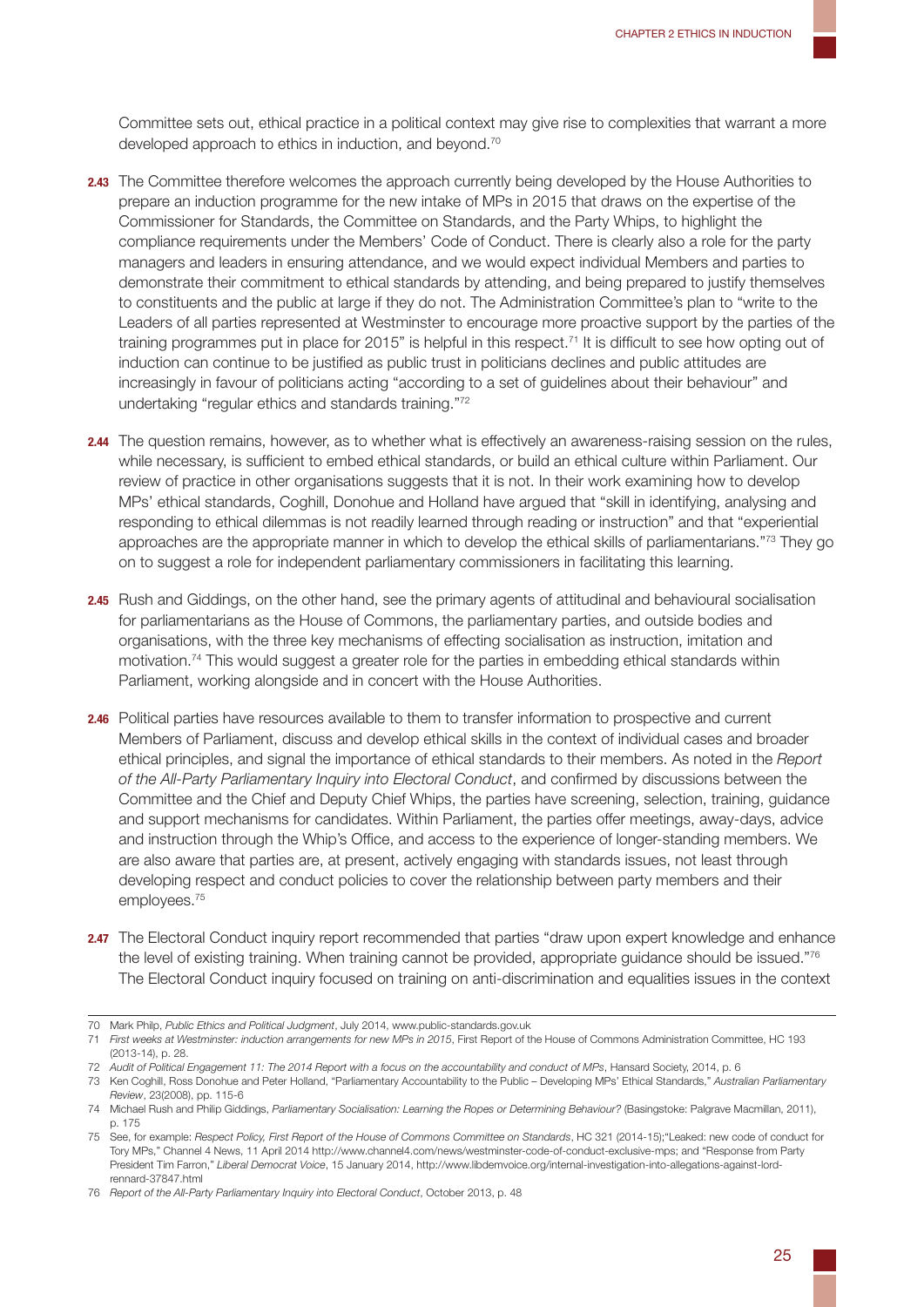of candidate conduct during elections, but the recommendations put forward by the inquiry in light of party structures and training could equally be applied to raising ethical awareness and skills. There is scope for the major parties to promote the Seven Principles of Public Life to prospective Members, and actively explore with them the ethical obligations that will pertain once a candidate becomes a Member of Parliament. New MPs should then at least be primed for the ethical challenges and obligations that await them and potentially more receptive to the information provided by the Commissioner for Standards and the House Authorities during induction.

- **2.48** A similar pro-active approach should be taken in relation to new induction for new Peers as well. As a recent report commissioned by the Parliamentary Office of Science and Technology notes, the induction arrangements for members of the House of Lords have been much less researched and there is little, if any, publicly available material on the induction procedures for the Lords.77 Padilla and Hobbs note party- and House Authority-led orientation and induction procedures, but no formal induction sessions provided by external bodies. Padilla and Hobbs consider induction provision in the Lords more limited than that offered in the Commons<sup>78</sup>
- **2.49** Conversations with the Clerk of the Parliaments confirm that all new Peers are sent a personal copy of the Code of Conduct, that attendance at the induction and orientation sessions is generally good, and that there are plans in place to open up the next induction session for new Peers to recently appointed Peers as a refresher. **We consider that it would be prudent to offer refreshers to all established Peers, either alongside or as part of induction sessions for new Peers**.
- **2.50** In light of the recent changes to the House of Lords' Code of Conduct, made in part in response to our report on lobbying and to emphasise the need for a greater emphasis on observance of the spirit as well as the letter of the rules, Peers will also need to be updated on their new responsibilities as set out in the revised Code. We understand that approaches to doing so are currently being considered. The Committee believes that the decision to emphasise the spirit of the Code provides a perfect opportunity for the House Authorities and the parties to remind all Peers of their obligations to observe the Seven Principles of Public Life and act as ethical leaders whilst undertaking their parliamentary duties. This would involve a more detailed and challenging approach to ethics in induction for new Peers.
- **2.51** Unlike the provisions for inducting members of the House of Lords, which need to respond to occasional and relatively irregular decisions to appoint individual and groups of Peers, the fixed electoral cycle for MPs provides an opportunity for induction processes to be planned and revised on a rolling basis. The call from the Lay Members of the Standards Committee for "greater clarity, in terms of how standards are implemented and who is responsible for this" and "specific induction programmes (for new Members elected to the House), and refresher training of all Elected Members," plus the current inquiry by the Standards Committee into the standards system in the House of Commons show that there is an appetite for improving ethical standards within Parliament. 79
- **2.52 Parliament needs to make better use of its induction programmes to increase awareness of ethical principles and rules, and embed ethical standards**. The political and administrative resources in both Houses, as well as the external resources of organisations with professional expertise in ethics could usefully feed in to the development of future induction programmes, and any longer term programmes for professional development. The examples set by other organisations, which use induction to signal the importance of codes of conduct and their underpinning principles, explore what the rules and principles mean in practice using different learning techniques, and, as we explore subsequently in this report, reinforce the messages of induction on an ongoing basis provide a useful resource for Parliament.

<sup>77</sup> Ana Padilla and Abbi Hobbs, *Science and Technology Related Induction Needs in the House of Lords*, November 2013, http://www.parliament.uk/ [documents/post/Padilla%20and%20Hobbs%202013%20ST%20related%20induction%20needs%20in%20the%20HoL%20Full%20report.pdf](http://www.parliament.uk/documents/post/Padilla%20and%20Hobbs%202013%20ST%20related%20induction%20needs%20in%20the%20HoL%20Full%20report.pdf)

<sup>78</sup> Ibid, p. 12

<sup>79</sup> *Reflections of the Lay Members on the first year in post January 2013 – January 2014,* House of Commons Committee on Standards, 2014, p. 2 and the [Inquiry into the Standards System in the House of Commons, http://www.parliament.uk/business/committees/committees-a-z/commons-select/standards/](http://www.parliament.uk/business/committees/committees-a-z/commons-select/standards/inquiries/parliament-2010/complaints-about-members-of-parliament/) inquiries/parliament-2010/complaints-about-members-of-parliament/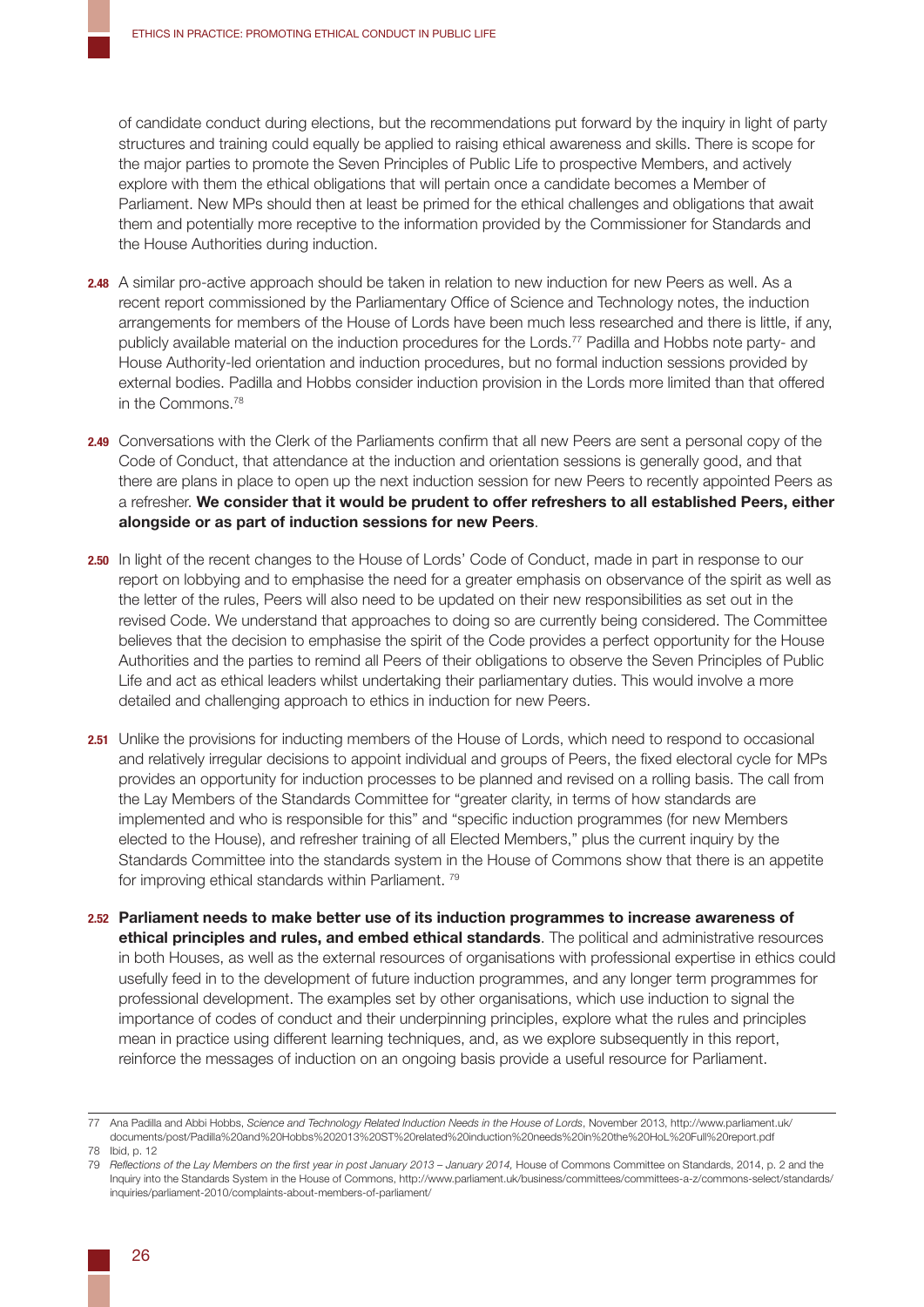**2.53** We therefore agree with the recommendations of the Administration Committee that:

*training and professional development provided for Members is an activity which should be undertaken*  for the course of a parliament, not just as an element of induction. It should be provided in a variety of formats to cater for different learning styles and time availability and should be offered at times that suit *individual Members, rather than fixed slots.*<sup>80</sup>

**2.54 MPs, parties and the House Authorities should take this opportunity to develop a meaningful and credible induction and professional development programme that covers the Seven Principles of Public Life and the separate Codes of Conduct, building on lessons learned from recent or significant standards breaches, that meets the needs of MPs and Lords and the expectations of the public**.

## **Conclusion**

- **2.55** Whether they are elected or appointed, office holders or employees, those in public life have an obligation to perform their roles in ways that are consistent with the Seven Principles of Public Life, and the rules embodied in the codes that derive from them. That includes those sectors, organisations and office holders with established governance arrangements as well as those that have recently been created, and those who have moved away from uniform governance models, and by implication, uniform approaches to induction, like education and health.
- **2.56** There is a level of both professional and ethical competence that those in public life need to fulfil their roles and against which they will be judged, ultimately by the public. It is our simple conclusion, then, that **induction is essential to ensure that public office holders are aware of the standards expected of them, and that ethical standards need to be included in the induction arrangements for all those public life**.

<sup>80</sup> *First weeks at Westminster: induction arrangements for new MPs in 2015*, First Report of the House of Commons Administration Committee, HC 193 (2013-14), p. 26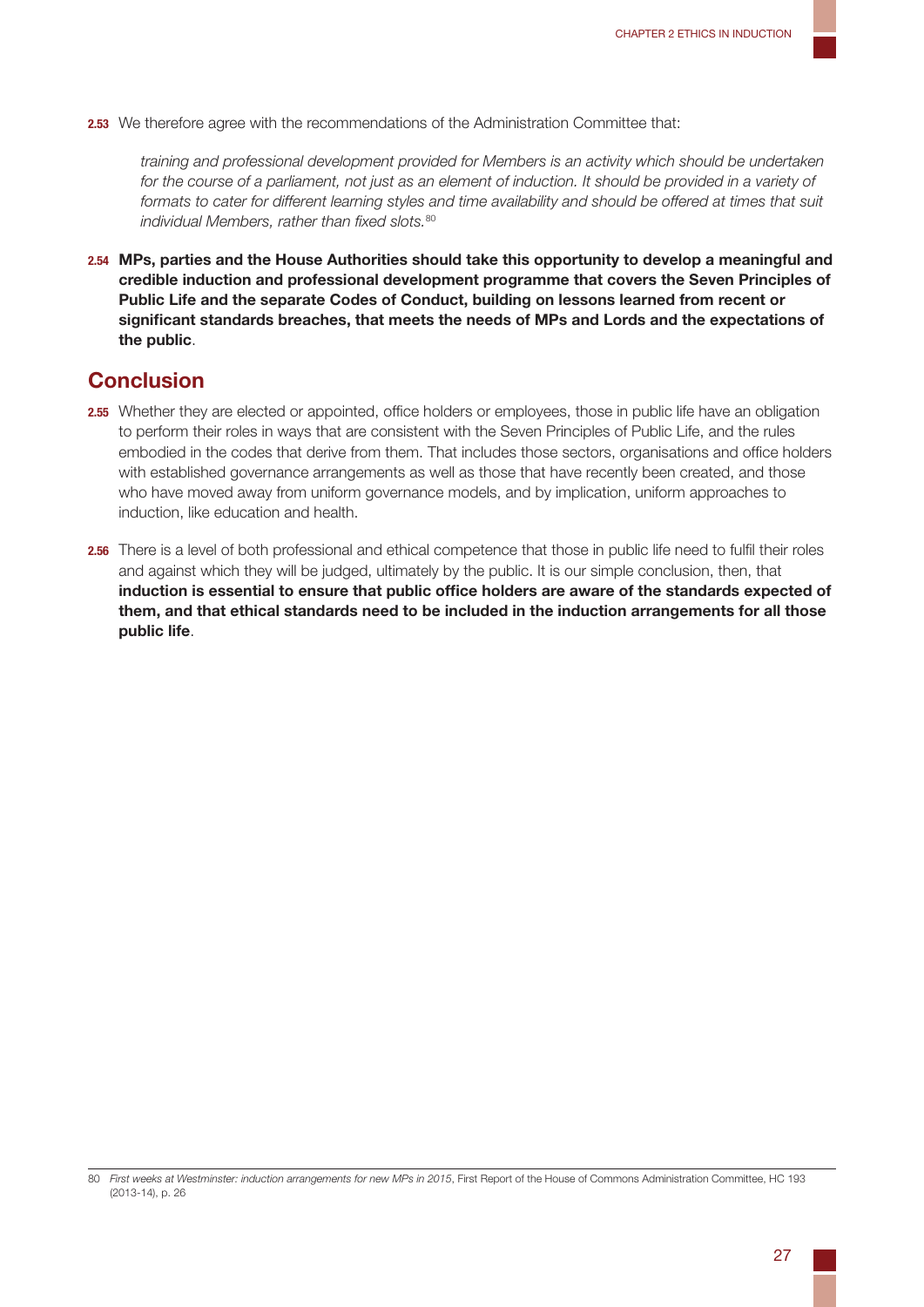## <span id="page-25-0"></span>Chapter 3: **Beyond Induction**

**3.1** The success of induction programmes is generally perceived as resting on three factors: the content and mode of delivery; being clear as to the desired outcome of the programme; and the situation of induction in a longer term, more expansive, explicitly valued and actively led approach to learning and development.<sup>81</sup> Factoring ethical standards into induction does little to change this basic assessment, although some scholars have argued that unless those responsible for designing and delivering "ethical interventions" draw on the insights of behavioural ethics, interventions like induction and training are likely to fail.<sup>82</sup>

#### **Awareness or Understanding?**

- **3.2** The success of any ethics element in an induction or professional development programme requires, as a first step, developing an understanding of the objective to be achieved. For most induction programmes, the aim is awareness raising and developing an understanding of principles, rules and where, when and how those principles and rules are likely to come into play; it is not generally the desire fully to equip individuals with the skills to deal effectively with ethical dilemmas.
- **3.3** Insofar as the aim is raising awareness, an on-line package may be sufficient, as discussed in paragraph 2.10. Making completion of on-line learning compulsory, or linking it to a test, may also go some way to signifying the importance of the issues covered and building a basic level of knowledge. Awareness of the subject area, or even learning material in order to pass a test, especially a tick-box test, however, is no guarantee of real understanding. And unless the initial course is explicitly followed up in any way, it is difficult to see how its subject matter is likely to be seen as important, and any initial awareness is likely to fade. It is unsurprising, then, that many of those we interviewed as part of this project were sceptical of the value of on-line learning packages as the sole means of embedding ethical standards in public life.
- **3.4** The Committee does not believe that relying solely on on-line material to cover the Seven Principles or the rules set out in a code of conduct constitutes best practice. There should always be a face-to-face element in induction, or in subsequent training and development options, that covers ethical standards. A face-toface approach provides an opportunity to talk through issues, test the individual's understanding of the principles and rules against the perceptions of others, and challenge prejudices or preconceptions.
- **3.5** We are aware that a range of training and learning providers offer short courses and workshops on ethics in practice, either in relation to specific standards issues such as bribery and corruption, or ethics in the context of particular sectors, such as business.<sup>83</sup> We are also aware of recent increased training provision to meet compliance requirements in many professional services across the public and private sectors which provide opportunities for ethical issues to be addressed and considered we welcome such initiatives. We also welcome less formal methods of approaching ethics in practice, such as the Peer-to-Peer sessions

<sup>81</sup> See, for example: *Teaching Ethics and Values in Public Administration Programs: Innovation, Strategies, and Issues*, ed.by James Bowman and Donald Menzel (Albany NY: State University Press, 1998); Christoph Demmke and SNE Timo Moilanen, *Effectiveness of Good Governance and Ethics in Central Administration: Evaluating Reform Outcomes in the Context of the Financial Crisis*, European Institute of Public Administration, December 2011; Carol W. Lewis and Stuart C. Gilman, *The Ethics Challenge in Public Service: A Problem Solving Guide*, Third Edition (San Francisco: Jossey-Bass, 2012); John A. Weber, "Business Ethics Training: Insights from Learning Theory," *Journal of Business Ethics*, 70(2007), 61-85; and a range of publications by the Institute of Business Ethics.

<sup>82</sup> Max H. Bazerman and Ann E. Tenbrunsel, *Blind Spots: Why We Fail to Do What's Right and What to Do About It* (Princeton and Oxford: Princeton University Press, 2011

<sup>83</sup> See, for example, the Institute for Business Ethics.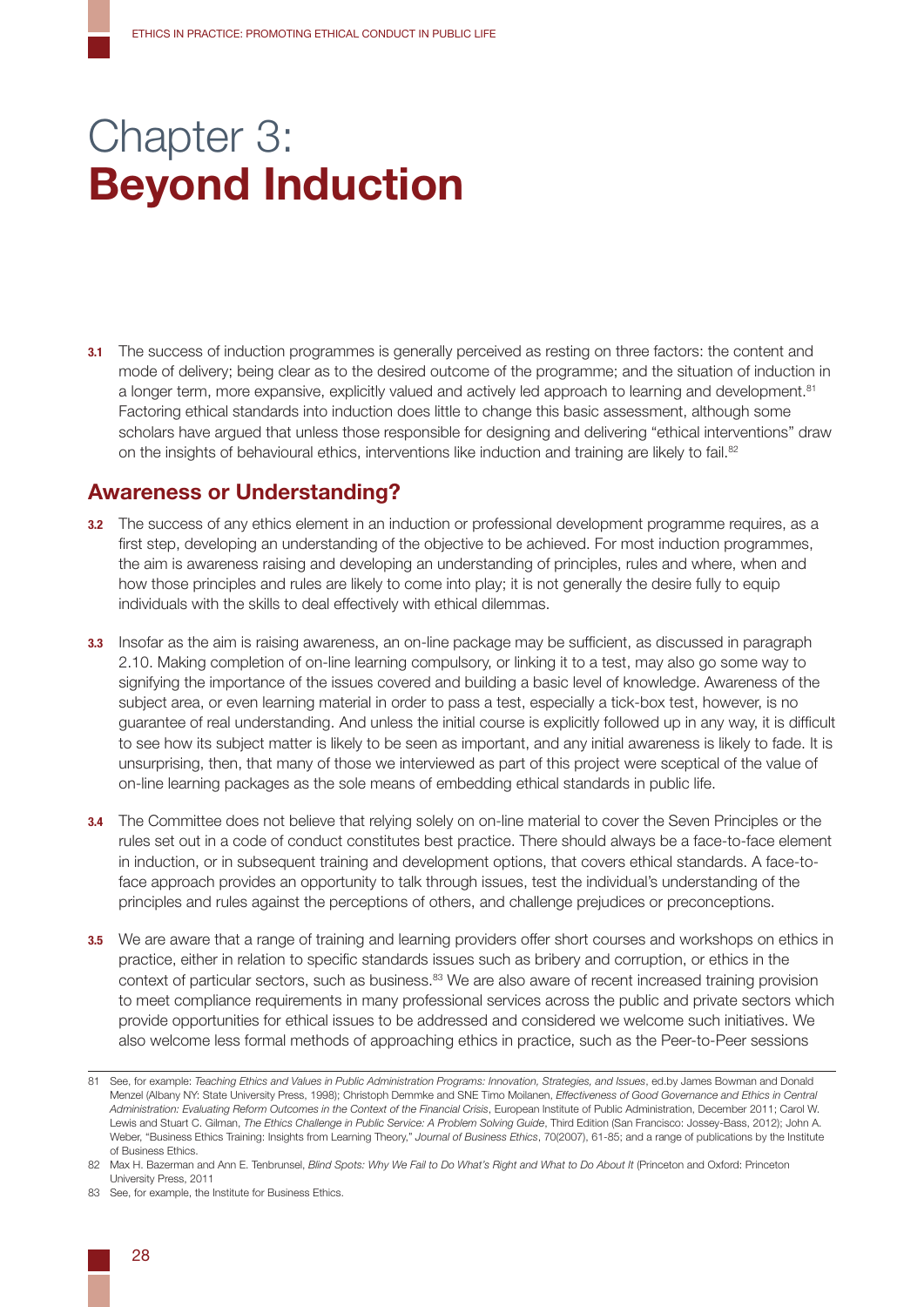offered by staff in Cabinet Office's Propriety and Ethics team, which provide ad hoc opportunities for interested staff in Cabinet Office to attend short discussion sessions on the codes of conduct that cover all those working in government departments and their application in relation to individual cases.

**3.6** The Committee is not aware of any providers in the learning and development market that focus specifically on awareness and understanding of the Seven Principles of Public Life for those in public life. **We are therefore currently engaged in discussions with the Chartered Institute of Finance and Accountancy (CIPFA) to investigate the possibility of a developing an ethical awareness workshop that focuses on the Principles and is adaptable to various sections of public life, such as, for example, the Civil Service, Local Government, and the Police. We hope that such a workshop could usefully supplement predominantly on-line induction programmes.**

## **Integrated or Standalone?**

- **3.7** Clearly such a workshop would isolate ethical standards as a subject to be understood and, potentially, the application of those standards as a separate competency to be learned. There are differing schools of thought as to whether isolation serves to highlight the importance of ethical standards, and recognises ethical decision-making as a particular skill that needs to be refined, or whether integrating ethics into other learning and development material is the best way of embedding ethical standards. The question of isolation or integration also extends to whether a specific ethics workshop is best integrated into an induction programme, or is better as a separate part of a suite of training and development options to be taken up as part of continuous professional development after the initial period of induction. What is not in question, however, is the beneficial effect of embedding induction within a broader learning and development programme and an explicit narrative that endorses ethics.
- **3.8** Some of those interviewed during this project viewed the prospect of standalone sessions on ethics as a barrier to acceptance, often on the basis that such sessions would be seen as remedial in nature and that those who attended ran the risk of being labelled as 'unethical.' This fear is particularly acute in political settings – quite rationally, given press responses to the prospect of anything labelled 'ethical training.' In these circumstances integration of standards matters into other events and material may be crucial to the success of raising awareness and understanding of ethical rules and principles without stigma.
- **3.9** There can, however, be an explicit value in isolating ethics in induction and training, to signal that active steps are being taken to address ethical failures. Serco, for instance, in its *Corporate Social Responsibility Report* for 2013, responds directly to its well-publicised ethical failures by clearly setting out a series of distinct measures focusing on ethics (including ethics in induction and training):

*We have also set up a board committee for corporate responsibility, to oversee our approach to ethics, the structure of governance, risk management, health and safety, and the environment.*

*Our people need to feel confident that they can raise potential ethical conflicts, so we can identify them early and take appropriate action. Towards the end of 2013, we appointed an ethical lead in each division, who is answerable to a divisional ethics committee. During 2014, we will also review our Code of Conduct and the way we define our values, provide ethical leadership training to all of our managers and make improvements to our performance management process.*<sup>84</sup>

Although initiated as a remedial measure, we would hope that this focus on ethical standards will become a positive feature in future.

**3.10** Other organisations, such as the College of Policing, have taken an active decision to integrate ethical standards into a range of subject- and skill-specific modules on their induction and training courses, so that ethics will be seen as integral to everyday policing. In this instance, integration is a positive choice designed to contribute to building an ethical culture. Whatever is learnt in induction through the College of Policing is

<sup>84</sup> <http://www.cr2013-serco.com/Commitment.html>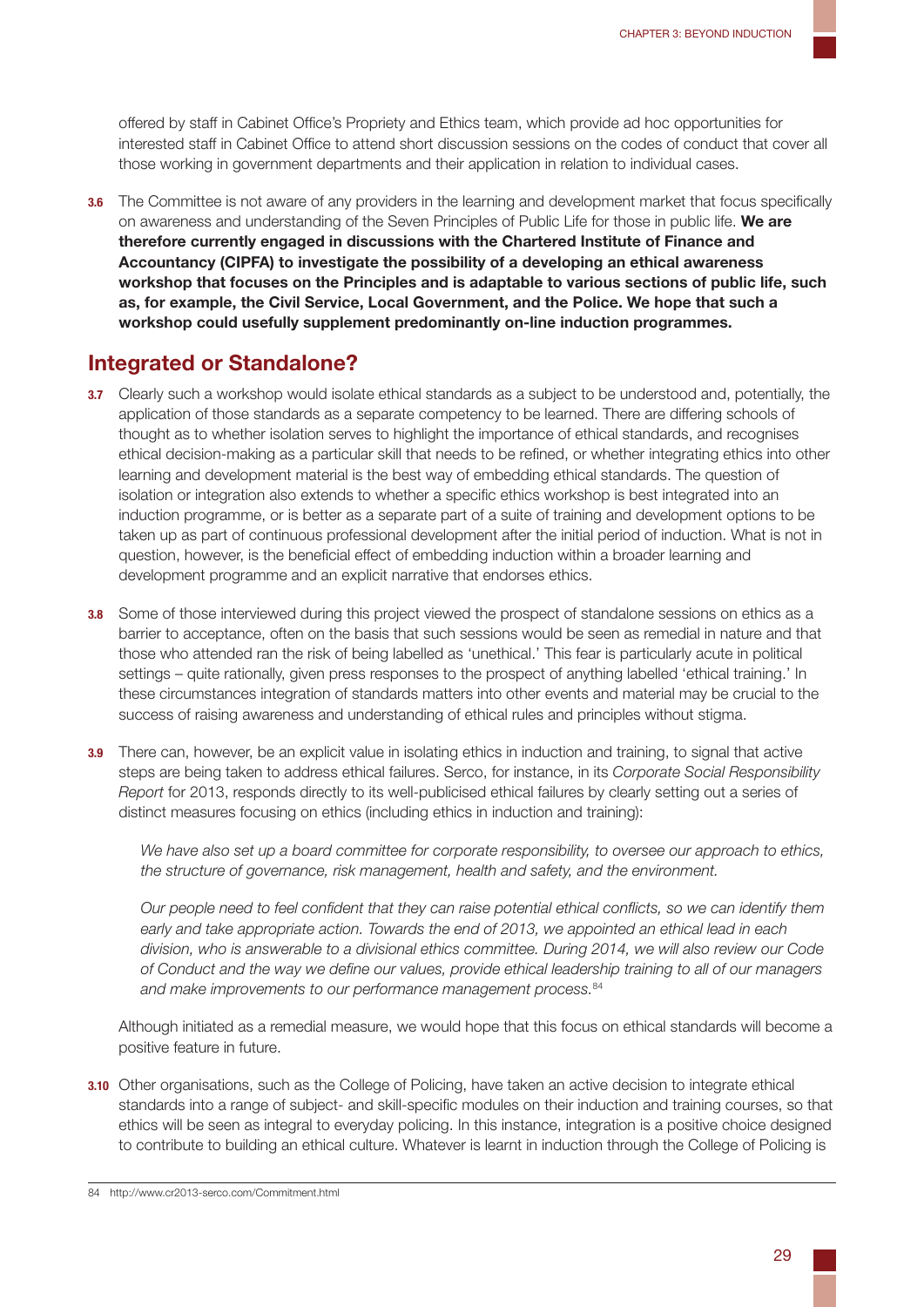reinforced through the messaging on its website and the material provided under clear website headings such as 'Leading on ethics and integrity.'85

**3.11** PwC takes a similar approach, reinforcing the messages of induction by making it clear that ethics is integral to the operation of the firm. PwC has a dedicated Ethics and Business Conduct section on its website, which includes a code and a framework for ethical decision making, as well as list of ethics questions to consider when making day-to-day decisions (see Box 8).<sup>86</sup> There is a clear narrative that ethical standards are integral and important, which in turn makes the messages of induction that much more likely to be absorbed and taken seriously.

#### **Box 8**

#### **Summary of Ethics Questions to Consider**

- **1.** Is it against PwC or professional standards?
- **2.** Does it feel right?
- **3.** Is it legal?
- **4.** Will it reflect negatively on you or PwC?
- **5.** Who else could be affected by this (others in PwC, clients, you, etc.)?
- **6.** Would you be embarrassed if others knew you took this course of action?
- **7.** Is there an alternative action that does not pose an ethical conflict?
- **8.** How would it look in the newspapers?
- **9.** What would a reasonable person think?
- **10.** Can you sleep at night?
- **3.12** The narrative that ethics is important may be also be signified by linking it to progression, again ensuring that the messages of induction are not lost but reinforced. In Clifford Chance, for example, induction, which covers professional standards and ethics, is the first step on a career ladder where ethical standards will be integral to success. Standards and ethics are seen as key to being a leader, and unless staff can demonstrate proficiency in these areas they will not become partners. There is a clear expectation that teaching and maintaining ethical standards will be part of the role of partner, and the managing partner of each office has responsibility for ethical standards.
- **3.13** Integrating induction itself into a broader programme of continuing professional development and a narrative of commitment to ethical standards is an important means of making induction work. Deciding whether to integrate ethics into other induction and learning modules or to have a separate standalone session is a choice best made in light of the particular circumstances and needs of the organisation. An informed choice on integration or isolation may well be crucial in determining the effectiveness or otherwise of induction in embedding ethical standards. Decisions on designing and delivering induction programmes therefore need to be taken carefully, in light of the needs of the organisation as a whole, as well as the individuals within that organisation.

<sup>85</sup> <http://www.college.police.uk/>

<sup>86</sup> See [http://www.pwc.com/gx/en/ethics-business-conduct/code-of-conduct.jhtml,](http://www.pwc.com/gx/en/ethics-business-conduct/code-of-conduct.jhtml) and for Box 8: [http://www.pwc.com/gx/en/ethics-business-conduct/](http://www.pwc.com/gx/en/ethics-business-conduct/ethics-questions.jhtml) ethics-questions.jhtml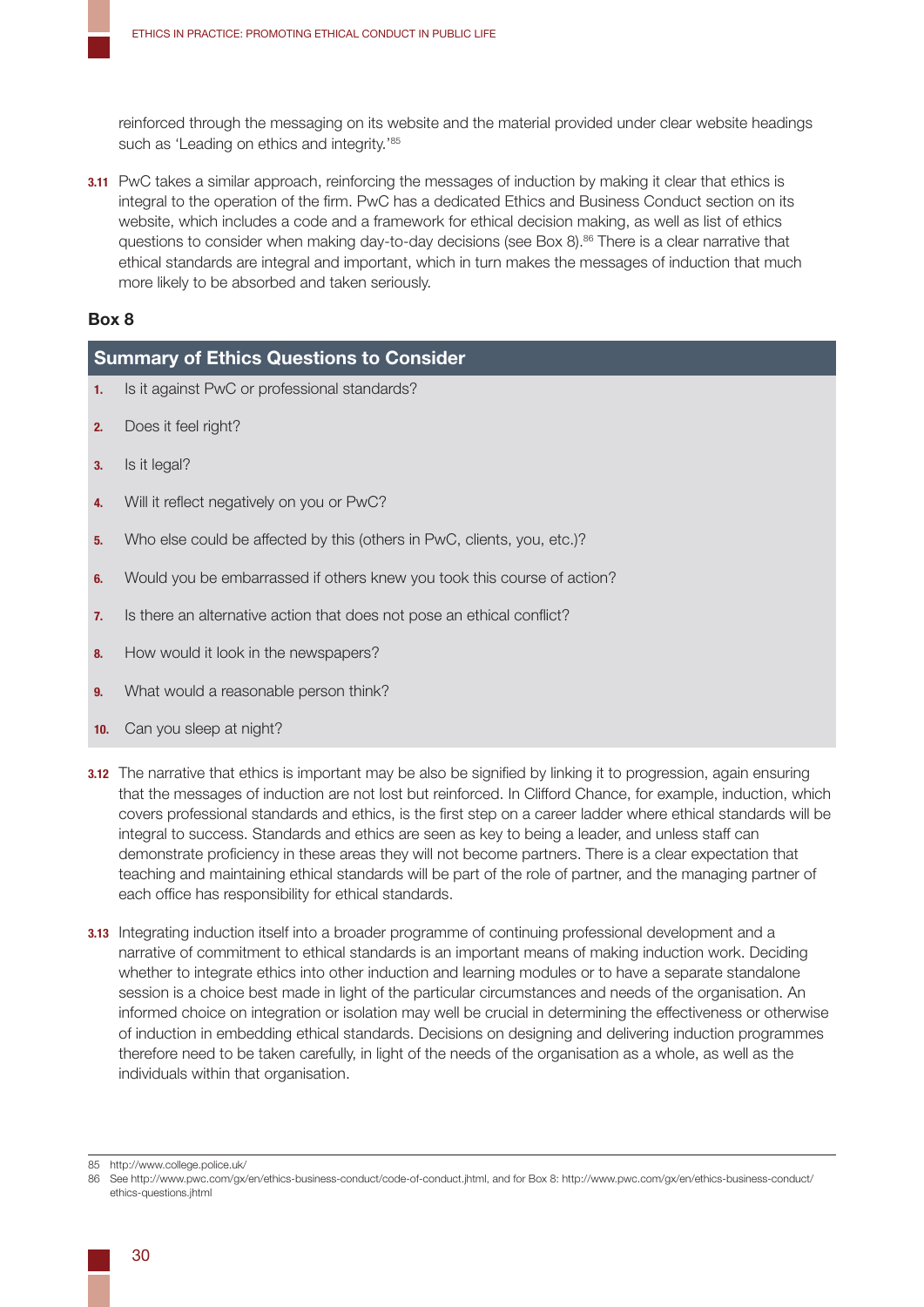## **Behavioural Ethics**

**3.14** That care should extend to an awareness of the insights from behavioural ethics, according to Bazerman and Tenbrunsel, in their book *Blind Spots: Why We Fail to Do What's Right and What to Do About It*. Bazerman and Tenbrunsel argue that:

*Ethics interventions have failed and will continue to fail because they are predicated on a false assumption: that individuals recognize an ethical dilemma when it is presented to them. Ethics training presumes that emphasizing the moral components of decisions will inspire executives to choose the moral path. But the common assumption this training is based on – that executives make explicit trade-offs between behaving ethically and earning profits for their organizations – is incomplete. This paradigm fails to acknowledge our innate psychological responses when faced with an ethical dilemma.*<sup>87</sup>

- **3.15** Despite operating within a predominantly business-based framework, the conclusions of Bazerman and Tenbrunsel provide a useful addition to the debate on what works in embedding ethical standards through induction and training. Their analysis of ethical blind spots and the effects of bounded ethicality – "the systemic ways in which people engage in unethical behaviour without their own awareness" – provides a useful resource for those considering how best to build ethics into induction.88 Bazerman and Tenbrunsel offer a range of "remedies" for addressing ethical blind spots such as "motivated blindness" where "we overlook the unethical behavior of others when it's in our interest to remain ignorant", or "indirect blindness" where "we hold others less accountable for ethical behaviour when it's carried out through third parties."<sup>89</sup> These remedies involve an active and questioning approach to ethics and standards, rather than the more passive awareness-raising techniques or rule-based learning that is common in more basic induction programmes.
- **3.16** Bazerman and Tenbrunsel also place a special premium on leadership as a means of recognising and addressing these blind spots and cognitive biases. Leaders need to be aware, facilitate staff awareness and take the steps necessary to "create the ethical organizations they aspire to run."<sup>90</sup> While Bazerman and Tenbrunsel provide a distinct and provocative analysis of ethical failures and how to combat them, in seeing leadership as the key factor, they join a widespread consensus on the value of leadership in embedding ethical standards.

<sup>87</sup> Max H. Bazerman and Ann E. Tenbrunsel, *Blind Spots: Why We Fail to Do What's Right and What to Do About It* (Princeton and Oxford: Princeton University Press, 2011), p.4

<sup>88</sup> Ibid, p. ix

<sup>89</sup> Max H. Bazerman and AnnE. Tenbrunsel, "Ethical Breakdowns: Good people often let bad things happen. Why?" *Harvard Business Review*, (April 2011), p. 63

<sup>90</sup> Bazerman and Tenbrunsel, (April 2011), p. 60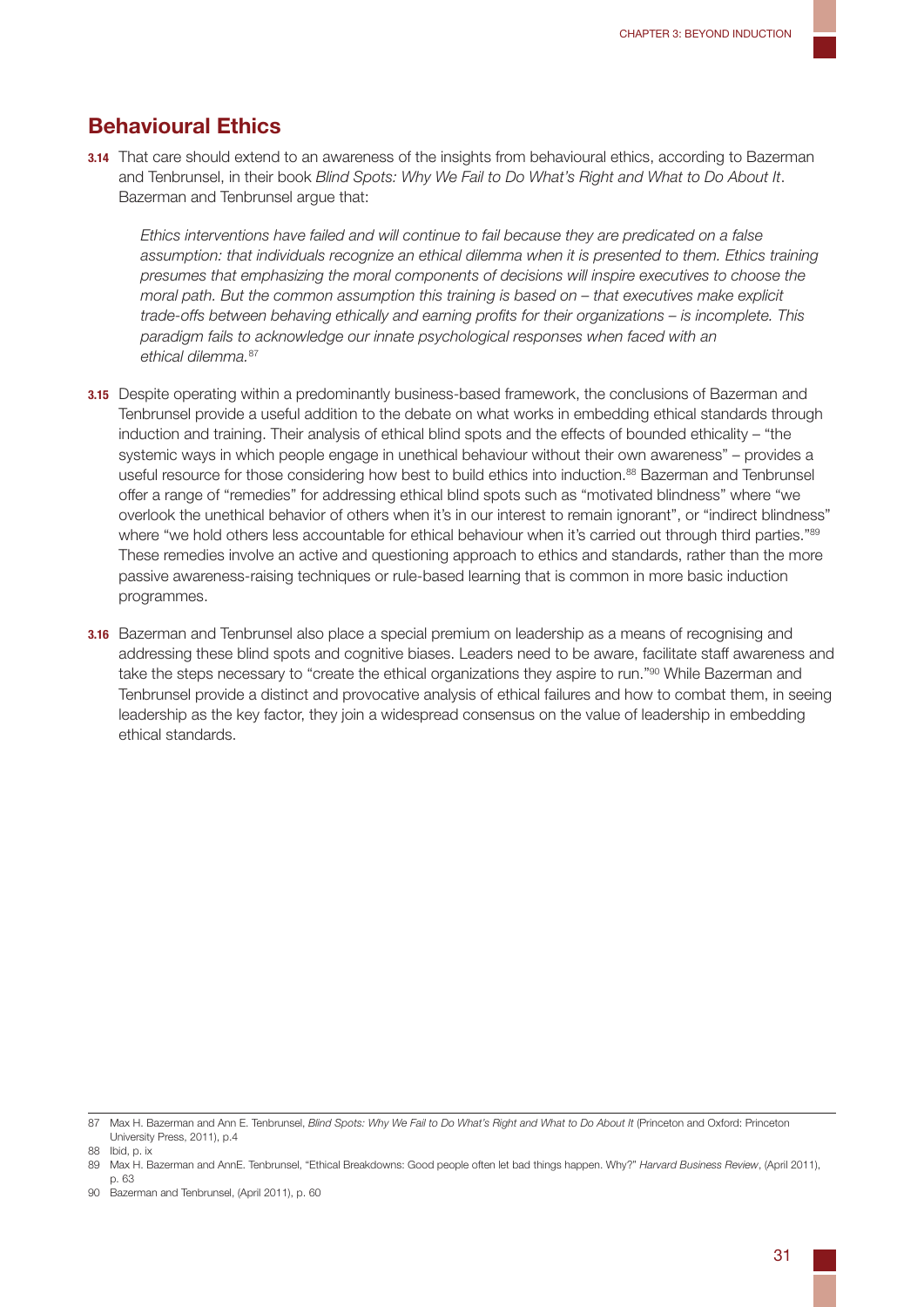## <span id="page-29-0"></span>Chapter 4 **Conclusion**

## **Leadership**

- **4.1** The clearest message the Committee received during this project was that leadership was key to embedding ethical standards, both in the broadest sense and in relation to the success of induction as a separate process. Those in public life need to show individual leadership in the personal choices that they make and the behaviours that they model. This includes the decision whether or not to embrace the ethical elements of induction or to seek it out when provision is lacking. Those at the top of organisations in public life also need to show leadership in taking all the necessary steps to ensure that ethical standards are fully embedded and embraced.
- **4.2** We made these points in *Standards Matters*, and almost all of those we spoke to as part of this report reiterated them. We heard of various methods that have been used to signify leadership commitment to ethical standards, from leaders delivering elements of in-house training on standards and conduct (Goldman Sachs), to organisations requiring ethical proficiency in order to progress to senior leadership positions (Clifford Chance), to organisations requiring senior leaders to undergo leadership training which itself focuses on values and ethics (NSPCC).
- **4.3** All of these are valuable approaches, and are perceived by the organisations in question as contributing both to the success of their induction programmes and the overall ethical climate of the organisation. Their assumptions are relatively sound, based on a body of work that "shows that employees imitate the behaviour of others in the workplace and look to leadership for guidance and direction when faced with ethical dilemmas."91 Should those in positions of power and authority either pay lip service to standards, or through their actions and attitudes actively undermine them, the value of induction will be debased and its effectiveness undermined. When leaders "set the tone from the top [this] will almost certainly cascade down the organisation and be played out at many different levels and in many different situations."<sup>92</sup>
- **4.4 The Committee expects all those in public life to demonstrate leadership. As the Seventh Principle states:**

#### *LEADERSHIP*

*Holders of public office should exhibit these principles in their own behaviour. They should actively promote and robustly support the principles and be willing to challenge poor behaviour wherever it occurs.*

**For us, leadership includes leadership in accepting, promoting and participating in the guidance and education, and in particular the induction training, that formed Lord Nolan's third thread for ensuring that the Principles were understood and the highest standards of propriety in public life established and maintained.**

<sup>91</sup> Delois A. Frisque and Judith A. Kolb, "The Effects of an Ethics Training Programme on Attitude, Knowledge, and Training of Office Professionals: A Treatment and Control Group Design," *Human Resource Development Quarterly*, 19(2008), p. 50, G.R. Weaver, L.K. Trevino and B. Agle, "Somebody I look up to: ethical role models in organizations," *Organizational Dynamics*, 34(2005), 313-30.

<sup>92</sup> Philippa Foster Back, *Setting the Tone: Ethical Business Leadership* (London: Institute of Business Ethics, 2005), p. 7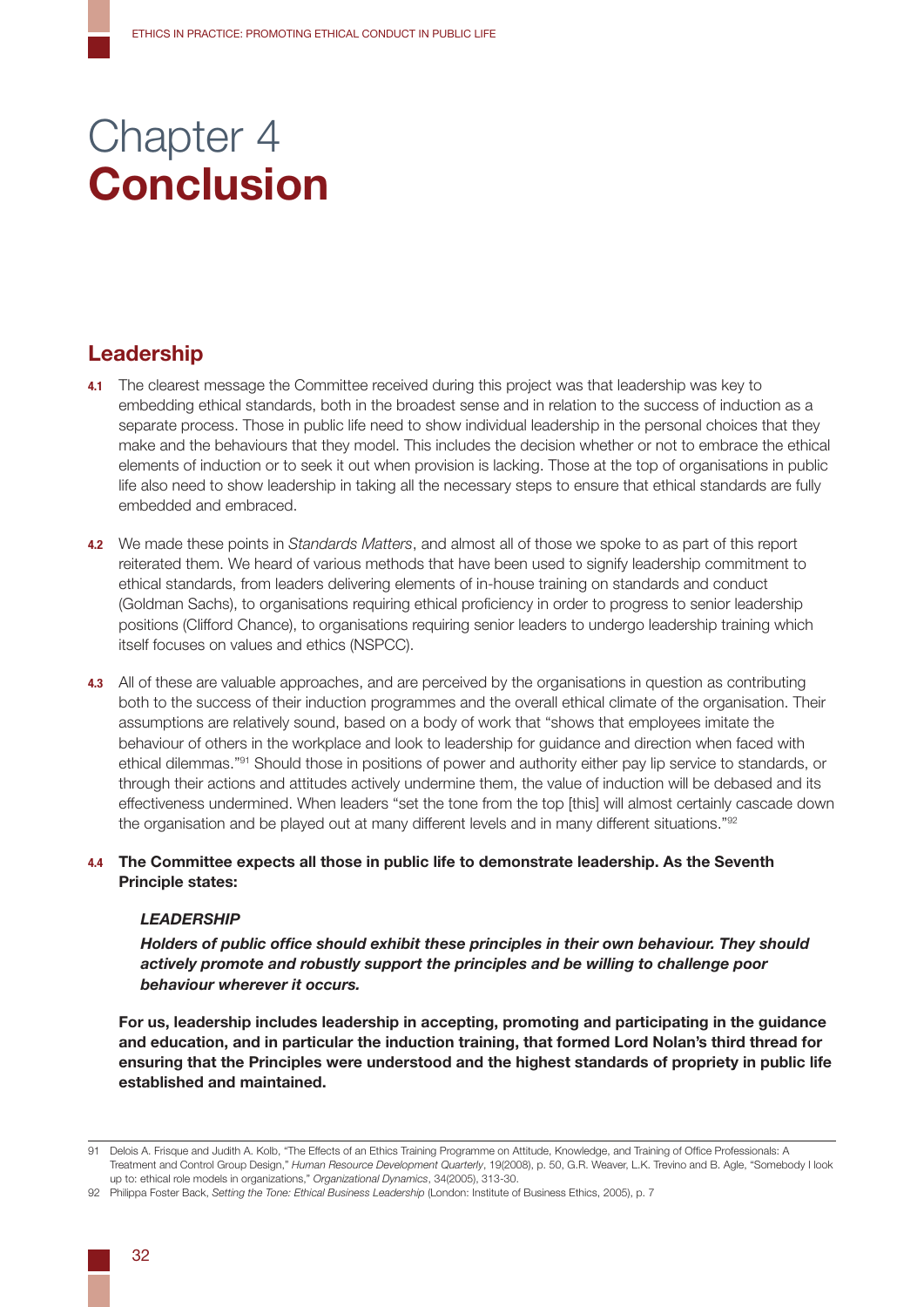**4.5** On the whole, we were pleased with what we found as part of this review. But those in public life can always do more to uphold the Principles that guide their behaviour. We would especially like to see more of an obvious demonstration of leadership in relationship to ethical standards from those in the Westminster Parliament, both elected and appointed. Parliament sits at the apex of public life, legislates on standards for others in terms of regulatory regimes, holds to account those who fall below public expectations in terms of those regulatory regimes, and calls for standards to be imposed where it believes they are necessary.<sup>93</sup> When it comes to ethics in practice, Parliament should lead by example and expect to be judged by the standards it imposes on others.

<sup>93</sup> See, for example, the work of the Parliamentary Commission on Banking Standards, the Home Affairs Select Committee, and the Public Administration Select Committee.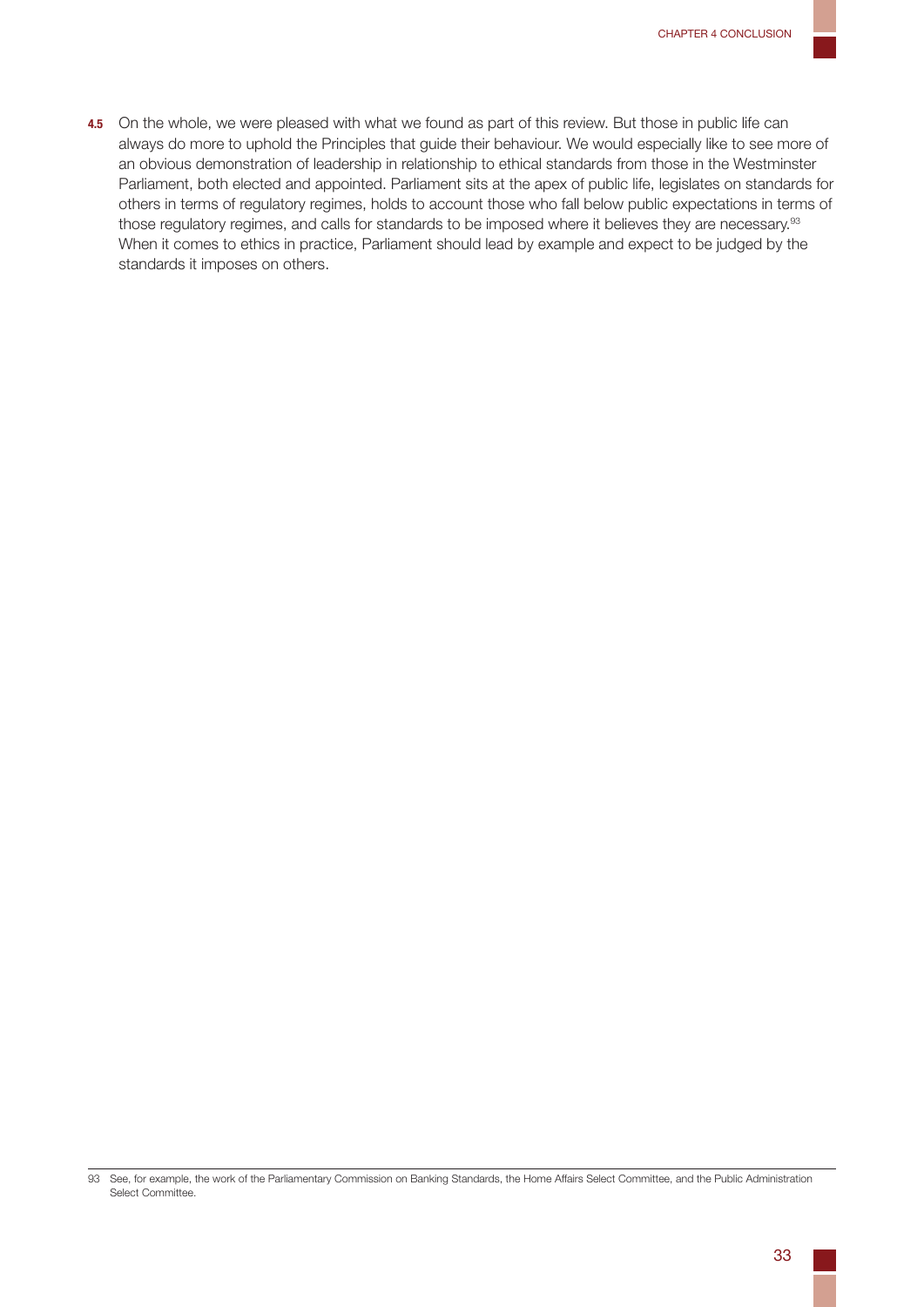## <span id="page-31-0"></span>Appendix 1: **About the Committee on Standards in Public Life**

**1.** The Committee on Standards in Public Life is an advisory Non-Departmental Public Body (NDPB) sponsored by the Cabinet Office. The Chair and members are appointed by the Prime Minister. The Committee was established in October 1994, by the then Prime Minister, with the following terms of reference:

*"To examine current concerns about standards of conduct of all holders of public office, including arrangements relating to financial and commercial activities, and make recommendations as to any changes in present arrangements which might be required to ensure the highest standards of propriety in public life."*

- **2.** The remit of the Committee excludes investigation of individual allegations of misconduct.
- **3.** On 12 November 1997 the terms of reference were extended by the then Prime Minister:

*"To review issues in relation to the funding of political parties, and to make recommendations as to any changes in present arrangements."*

- **4.** A triennial review of the Committee was carried out in 2012, the report of which was published by the Government in February 2013. As a result, on 5 February 2013, the terms of reference of the Committee were clarified in two respects: *"...in future the Committee should not inquire into matters relating to the devolved legislatures and governments except with the agreement of those bodies"* and *"...the Committee's remit to examine "standards of conduct of all holders of public office" [encompasses] all those involved in the delivery of public services, not solely those appointed or elected to public office."*<sup>94</sup>
- **5.** The Committee is a standing Committee. It can not only conduct inquiries into areas of concern about standards in public life, but can also revisit that area and monitor whether and how well its recommendations have been put into effect.

## **Membership of the Committee**

The Lord Bew (Chair) The Lord Alderdice The Rt Hon Dame Margaret Beckett DBE MP Sheila Drew Smith OBE Patricia Moberly Dame Denise Platt DBE (until 30 June 2014) David Prince CBE Richard Thomas CBE Dame Angela Watkinson DBE MP

<sup>94</sup> Hansard (HC) 5 February 2013, col. 7WS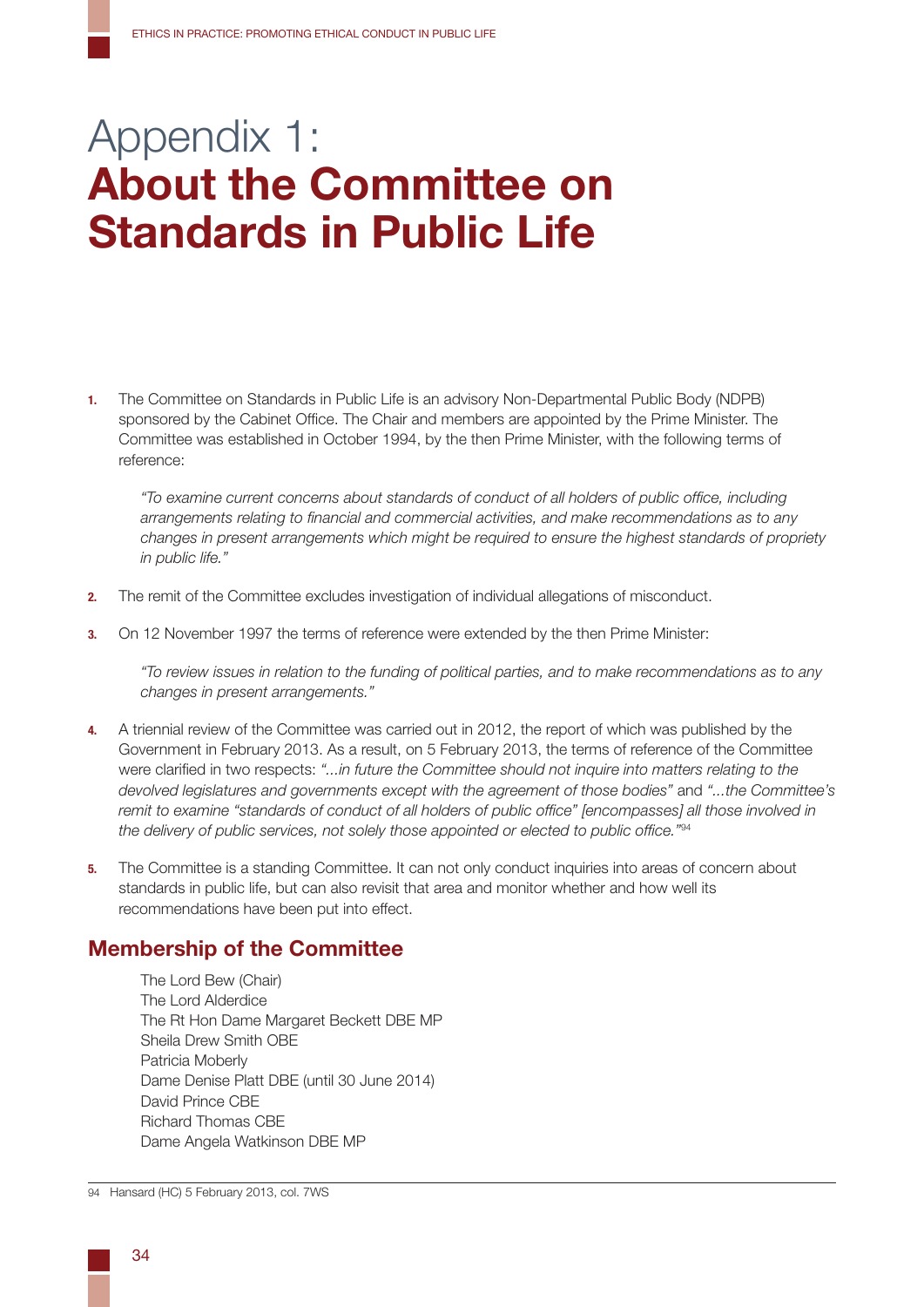## **Secretariat**

**6.** The Committee is assisted by a Secretariat consisting of Ruth Thompson (Secretary), Leila Brosnan (Senior Policy Adviser), Laurie Mousah (Policy Adviser) and James Anderson (Secretariat Coordinator). Press support is provided by Maggie O'Boyle.

## **The Committee's Previous Reports**

- **7.** The Committee has previously published the following reports.
	- *Ethical standards for providers of public services* (June 2014)
	- *Strengthening Transparency Around Lobbying* (November 2013)
	- *Standards Matter: A review of best practice in promoting good behaviour in public life* (Fourteenth Report) (Cm 8519)) (January 2013)
	- *Political party finance: Ending the big donor culture* (Thirteenth Report (Cm8208))(November 2011)
	- *MPs' Expenses and Allowances: Supporting Parliament, Safeguarding the Taxpayer* (Twelfth Report (Cm 7724))(November 2009)
	- *Review of the Electoral Commission* (Eleventh Report (Cm 7006)) (January 2007)
	- *Getting the Balance Right: Implementing Standards of Conduct in Public Life* (Tenth Report (Cm 6407)) (January 2005)
	- *Defining the Boundaries with the Executive: Ministers, Special Advisers and the Permanent Civil Service* (Ninth Report (Cm 5775)) (April 2003)
	- *Standards of Conduct in the House of Commons* (Eight Report (Cm 5663)) (November 2002)
	- *Standards of Conduct in the House of Lords* (Seventh Report (Cm 4903)) (November 2000)
	- *Reinforcing Standards: Review of the First Report of the Committee on Standards in Public Life* (Sixth Report (Cm 4557)) (January 2000)
	- *The Funding of Political Parties in the United Kingdom* (Fifth Report (Cm 4057)) (October 1998)
	- *Review of Standards of Conduct in Executive NDPBs, NHS Trusts and Local Public Spending Bodies* (Fourth Report) (November 1997)
	- *Local Government in England, Scotland and Wales* (Third Report (Cm 3702)) (July 1997)
	- *Local Public Spending Bodies* (Second Report (Cm 3207)) (June 1996)
	- *Members of Parliament, Ministers, Civil Servants and Quangos* (First Report (Cm 2850)) (May 1995)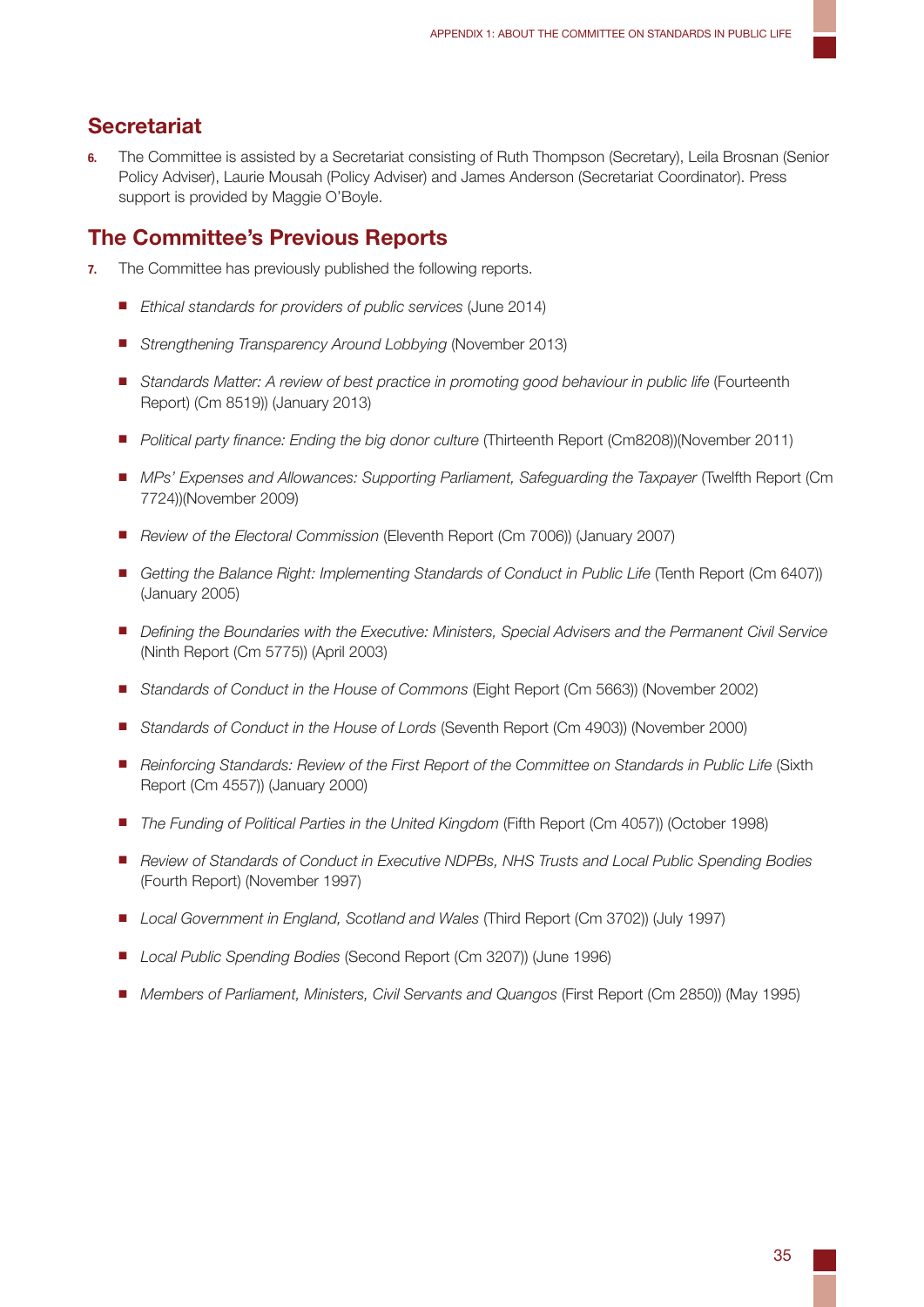# <span id="page-33-0"></span>Appendix 2: **Local Authority Survey Questions**

#### Introduction

The Committee on Standards in Public Life, sometimes called the Nolan Committee, is an independent body which advises Government on ethical standards. The Committee promotes high ethical standards in public life and works to ensure that the Seven Principles of Public Life - selflessness, integrity, objectivity, accountability, openness, honesty and leadership – underpin all aspects of public life. The Seven Principles of Public Life were introduced in 1995.

The Committee on Standards in Public Life is currently looking at how best to embed high ethical standards in public sector organisations through induction, education and training. By high ethical standards we mean actively observing the Seven Principles of Public Life. This could mean, for example, acting in terms of the public rather than personal or private interest and not being improperly influenced by others; being honest, open and transparent and declaring all personal interests; and making decisions impartially, fairly and on merit.

One of the areas we are looking at is whether advice and guidance on ethical standards are covered in induction and training programmes for elected representatives, including local councillors.

This survey asks about your experience of Local Authority induction and training programmes for councillors.

The survey should take about 10 - 15 minutes to complete, and responses will be anonymous.

#### Part One: Induction

#### 1. Are you a

Councillor

Council Official

### 2. Does your Local Authority provide an induction programme for newly elected councillors?

| es |
|----|
| N٥ |

|  | Don't know |  |
|--|------------|--|
|--|------------|--|

### 3. Did the Local Authority councillor induction programme you attended, or which you know about, take place

Less than 2 years ago

Between 2 and 5 years ago

5 to 10 years ago

More than 10 years ago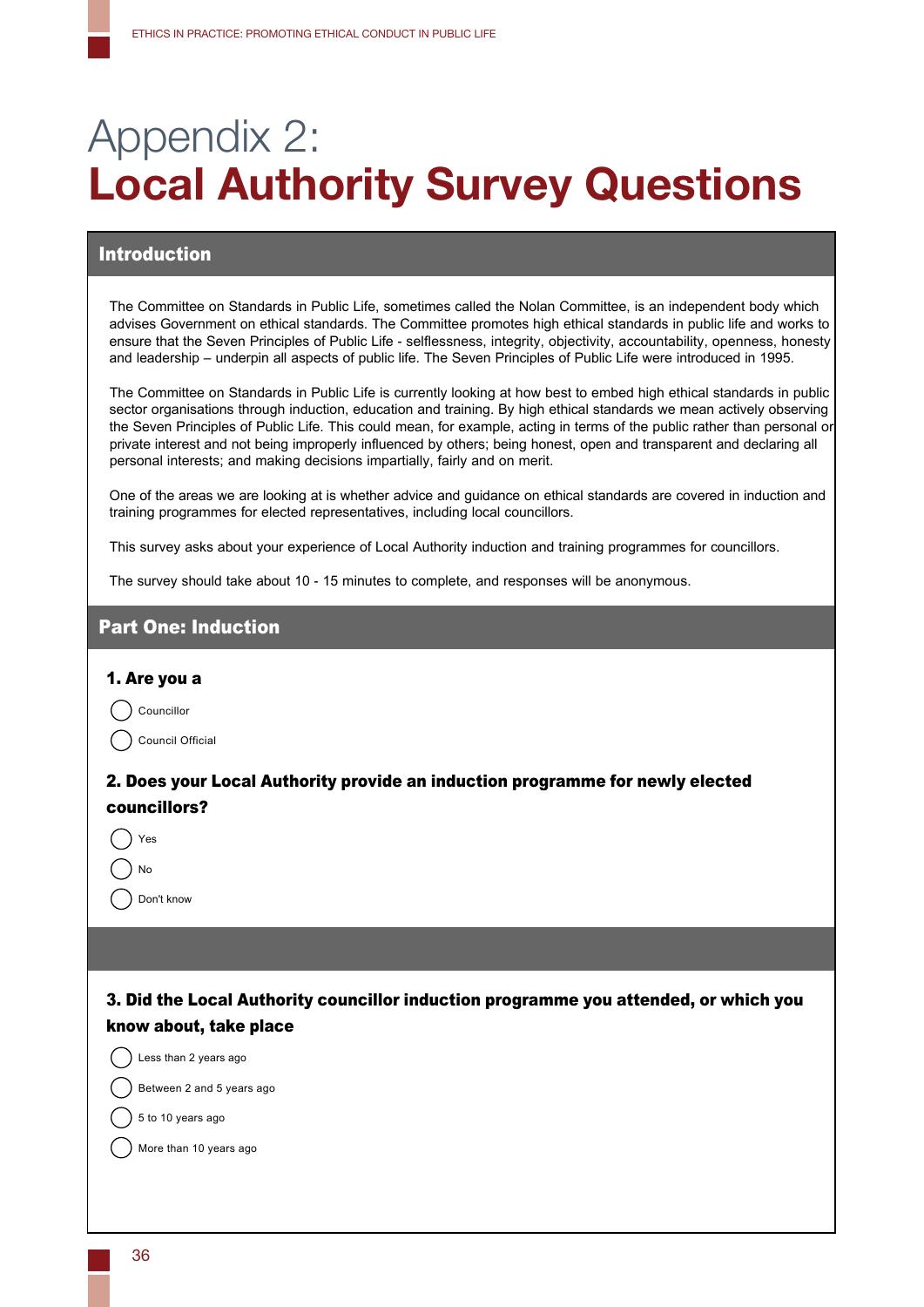| 4. Did your Local Authority's induction programme have a session looking at standards |
|---------------------------------------------------------------------------------------|
| in public life, councillor conduct or ethical behaviour? Please tick all answers that |
| apply.                                                                                |

| Yes, on the Seven Principles of Public Life                                           |  |
|---------------------------------------------------------------------------------------|--|
| Yes, on your Council's Code of Conduct                                                |  |
| Yes, on conflicts of interest and and expenses                                        |  |
| Yes, on a range of ethical, conduct and standards issues (please list in comment box) |  |
| No                                                                                    |  |
| Don't know                                                                            |  |
| <b>Comment Box</b>                                                                    |  |
|                                                                                       |  |
|                                                                                       |  |
|                                                                                       |  |
|                                                                                       |  |
|                                                                                       |  |

## 5. Was the standards in public life, councillor conduct or ethics element of your Local Authority councillor induction programme

| $( )$ A standalone session                                  |
|-------------------------------------------------------------|
| $($ $)$ Part of a longer session covering a range of topics |
| $($ $)$ Don't know                                          |

## 6. Was the standards in public life, councillor conduct or ethics element of your Local Authority councillor induction programme delivered by

| Council staff                                   |  |
|-------------------------------------------------|--|
| A councillor or ex-councillor                   |  |
| Council staff and councillors or ex-councillors |  |
| An external provider                            |  |
| Anyone else (please give details in comment box |  |
| Don't know                                      |  |
| <b>Comment Box</b>                              |  |
|                                                 |  |
|                                                 |  |
|                                                 |  |
|                                                 |  |
|                                                 |  |
|                                                 |  |
|                                                 |  |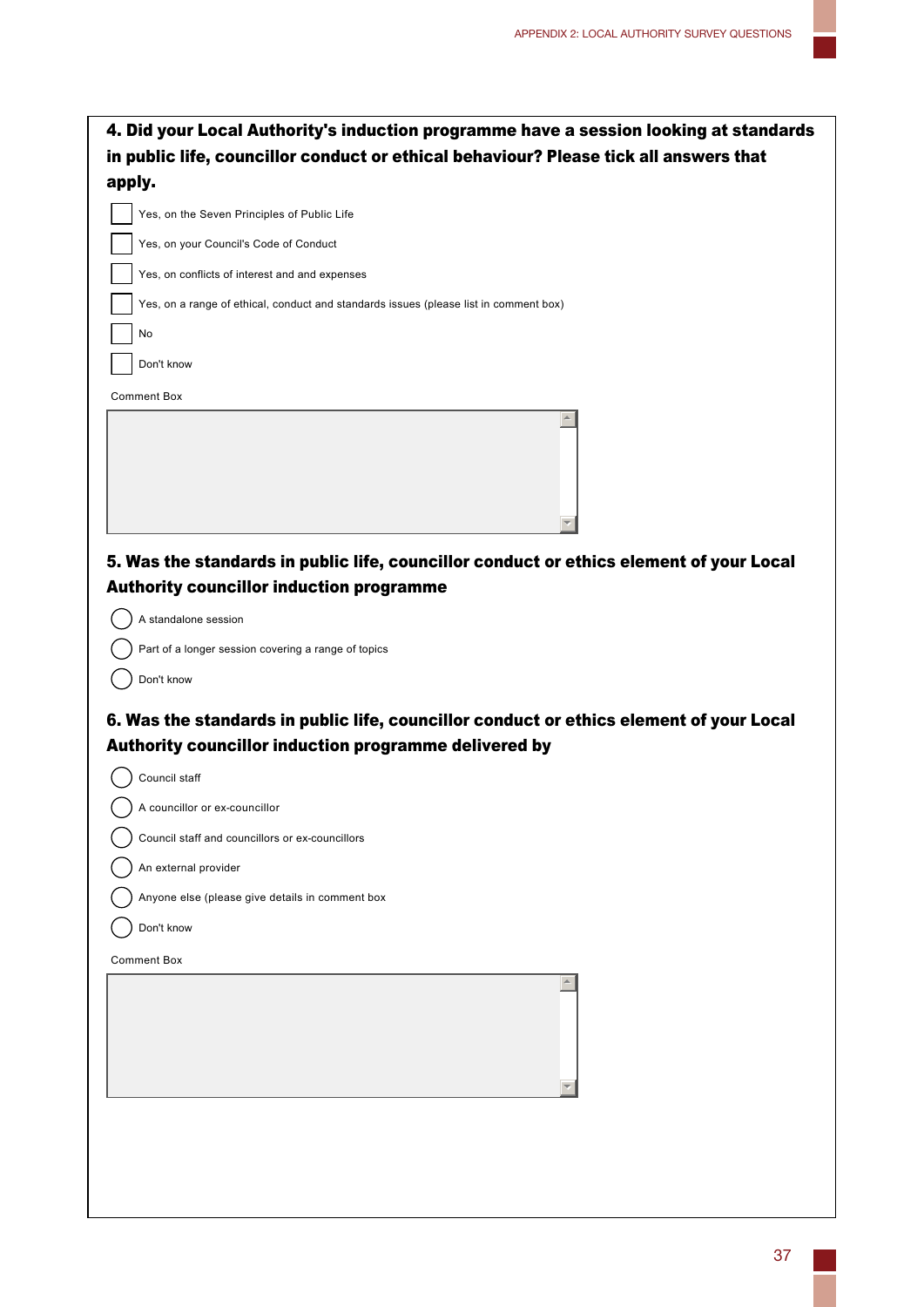| 7. Did the standards in public life, councillor conduct or ethics element of your Local                                    |
|----------------------------------------------------------------------------------------------------------------------------|
| Authority councillor induction programme look at                                                                           |
| The rules to be followed                                                                                                   |
| General principles (like honesty, integrity, accountability etc) to guide behaviour                                        |
| Both rules and principles                                                                                                  |
| Anything else (please give details in comment box)                                                                         |
| Don't know                                                                                                                 |
| <b>Comment Box</b>                                                                                                         |
|                                                                                                                            |
|                                                                                                                            |
|                                                                                                                            |
|                                                                                                                            |
|                                                                                                                            |
| 8. To the best of your knowledge, do you think your Local Authority's most recent                                          |
| councillor induction progamme was attended by                                                                              |
| More than half of newly elected councillors                                                                                |
| Less than half of newly elected councillors                                                                                |
| Don't know                                                                                                                 |
| <b>Part Two: Training and Guidance</b>                                                                                     |
|                                                                                                                            |
| 9. To the best of your knowledge, does your Local Authority offer or recommend other                                       |
| types of training on standards in public life, councillor conduct or ethics?                                               |
| Yes, the Local Authority offers refresher or follow up courses (please give details in Comment Box)                        |
| Yes, the Local Authority recommends councillors attend refresher or follow-up courses (please give details in Comment Box) |
| No                                                                                                                         |
| Don't know                                                                                                                 |
| <b>Comment Box</b>                                                                                                         |
|                                                                                                                            |
|                                                                                                                            |
|                                                                                                                            |
|                                                                                                                            |
|                                                                                                                            |
| 10. Does your Local Authority have a designated individual that councillors can contact                                    |
| if they face an ethical dilemma or have a question about standards and conduct?                                            |
| Yes                                                                                                                        |
| No                                                                                                                         |
| Don't know                                                                                                                 |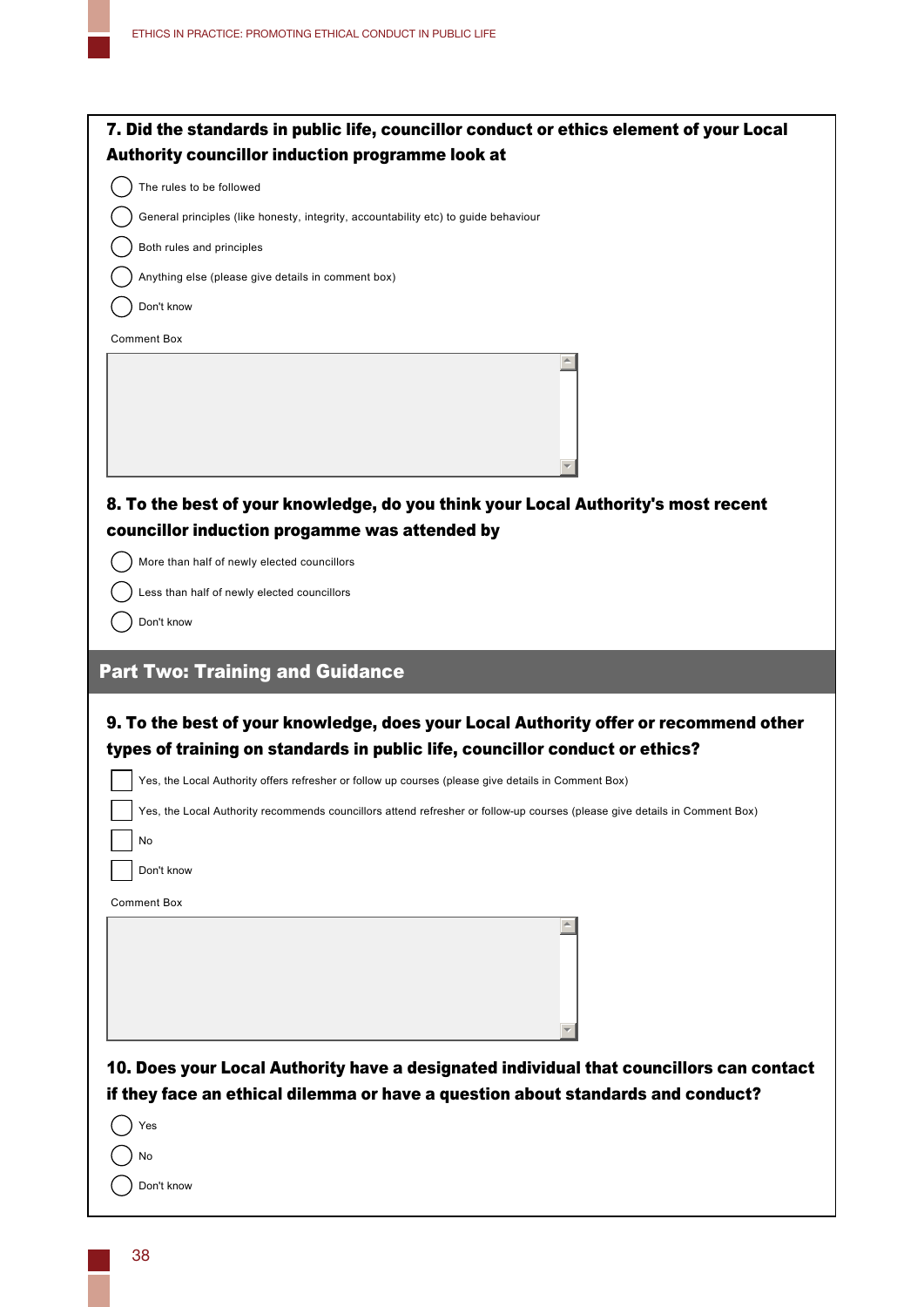| 11. Have you recognised a situation as an ethical dilemma as part of your council role?                                                                                                   |
|-------------------------------------------------------------------------------------------------------------------------------------------------------------------------------------------|
| Yes                                                                                                                                                                                       |
| No                                                                                                                                                                                        |
| Don't know                                                                                                                                                                                |
|                                                                                                                                                                                           |
|                                                                                                                                                                                           |
| 12. Did you seek guidance on the ethical dilemma?                                                                                                                                         |
| Yes (please provide brief details in the Comment Box)                                                                                                                                     |
| No (please provide brief details in the Comment Box)                                                                                                                                      |
| <b>Comment Box</b>                                                                                                                                                                        |
|                                                                                                                                                                                           |
| <b>General Comments</b>                                                                                                                                                                   |
| 13. Who do you regard as providing ethical leadership and maintaining the ethical tone<br>in your Local Authority? Please tick all answers that apply.<br>Elected mayor or council leader |
| Party group leader                                                                                                                                                                        |
| Party whip                                                                                                                                                                                |
| <b>Chief Executive</b>                                                                                                                                                                    |
| Other senior officer                                                                                                                                                                      |
| Other (please describe in Comment box)                                                                                                                                                    |
| No one                                                                                                                                                                                    |
| Don't know                                                                                                                                                                                |
| Other (please specify)                                                                                                                                                                    |
|                                                                                                                                                                                           |
|                                                                                                                                                                                           |
|                                                                                                                                                                                           |
|                                                                                                                                                                                           |
|                                                                                                                                                                                           |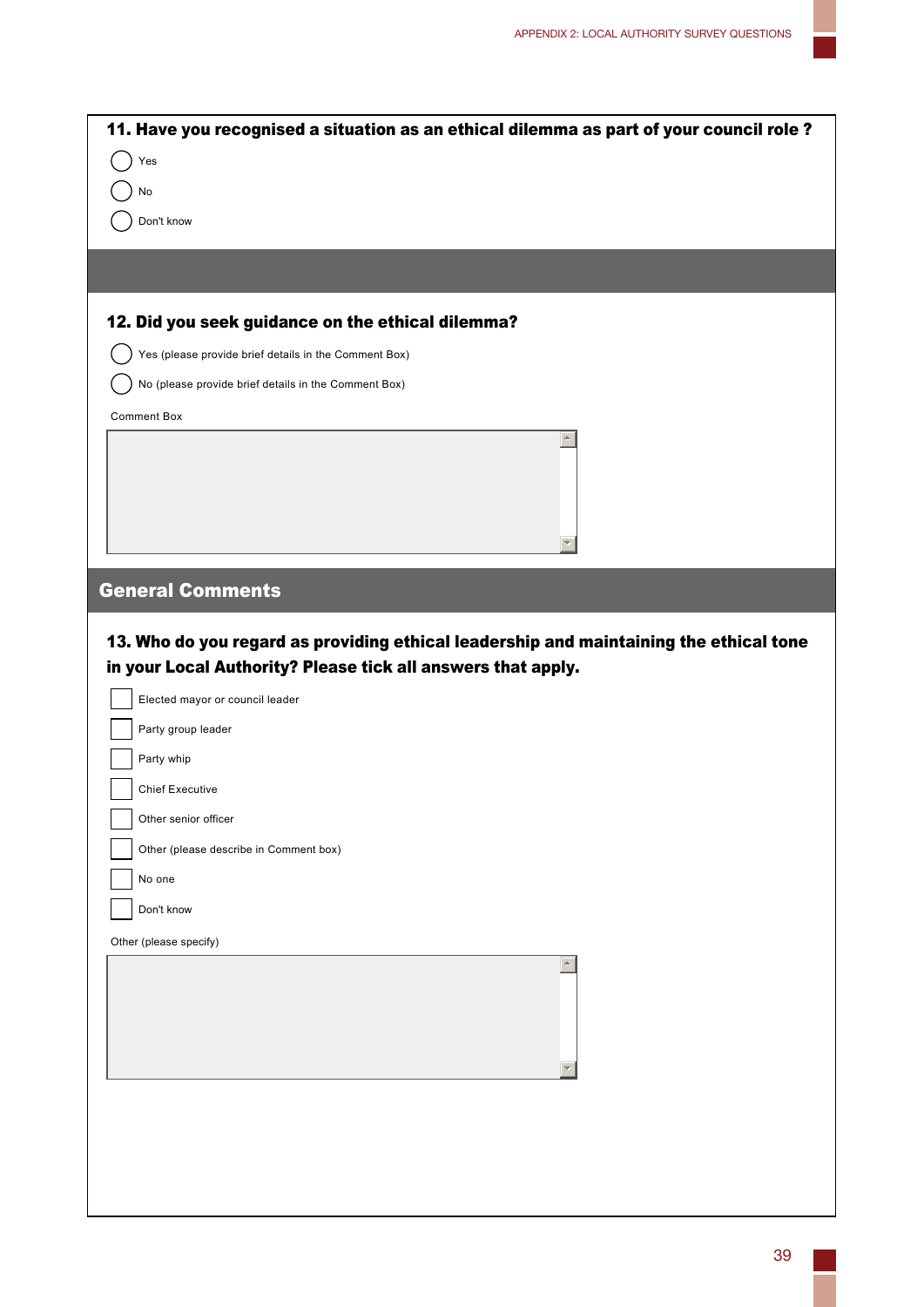| 14. How familiar do you feel councillors at your Local Authority are with the Seven                                                                                                                     |  |
|---------------------------------------------------------------------------------------------------------------------------------------------------------------------------------------------------------|--|
| <b>Principles of Public Life?</b>                                                                                                                                                                       |  |
| Familiar                                                                                                                                                                                                |  |
| Fairly familiar                                                                                                                                                                                         |  |
| Not familiar                                                                                                                                                                                            |  |
| Don't know                                                                                                                                                                                              |  |
|                                                                                                                                                                                                         |  |
| <b>Comment Box</b>                                                                                                                                                                                      |  |
|                                                                                                                                                                                                         |  |
| 15. How do you think your Local Authority would deal with a request from a councillor                                                                                                                   |  |
| for guidance on a particular standards, conduct or ethics issue?                                                                                                                                        |  |
|                                                                                                                                                                                                         |  |
|                                                                                                                                                                                                         |  |
| 16. Do you have any comments or suggestions on induction or training for councillors                                                                                                                    |  |
| on standards in public life, councillor conduct and ethics?                                                                                                                                             |  |
|                                                                                                                                                                                                         |  |
|                                                                                                                                                                                                         |  |
|                                                                                                                                                                                                         |  |
| <b>Thank you</b>                                                                                                                                                                                        |  |
|                                                                                                                                                                                                         |  |
| Thank you for completing this survey.                                                                                                                                                                   |  |
| If you have any queries or would like further information on standards in public life, please visit the website of the<br>Committee on Standards in Public Life at: http://www.public-standards.gov.uk/ |  |
|                                                                                                                                                                                                         |  |
|                                                                                                                                                                                                         |  |
|                                                                                                                                                                                                         |  |
|                                                                                                                                                                                                         |  |
|                                                                                                                                                                                                         |  |
|                                                                                                                                                                                                         |  |
|                                                                                                                                                                                                         |  |
|                                                                                                                                                                                                         |  |
|                                                                                                                                                                                                         |  |
|                                                                                                                                                                                                         |  |
|                                                                                                                                                                                                         |  |
|                                                                                                                                                                                                         |  |
|                                                                                                                                                                                                         |  |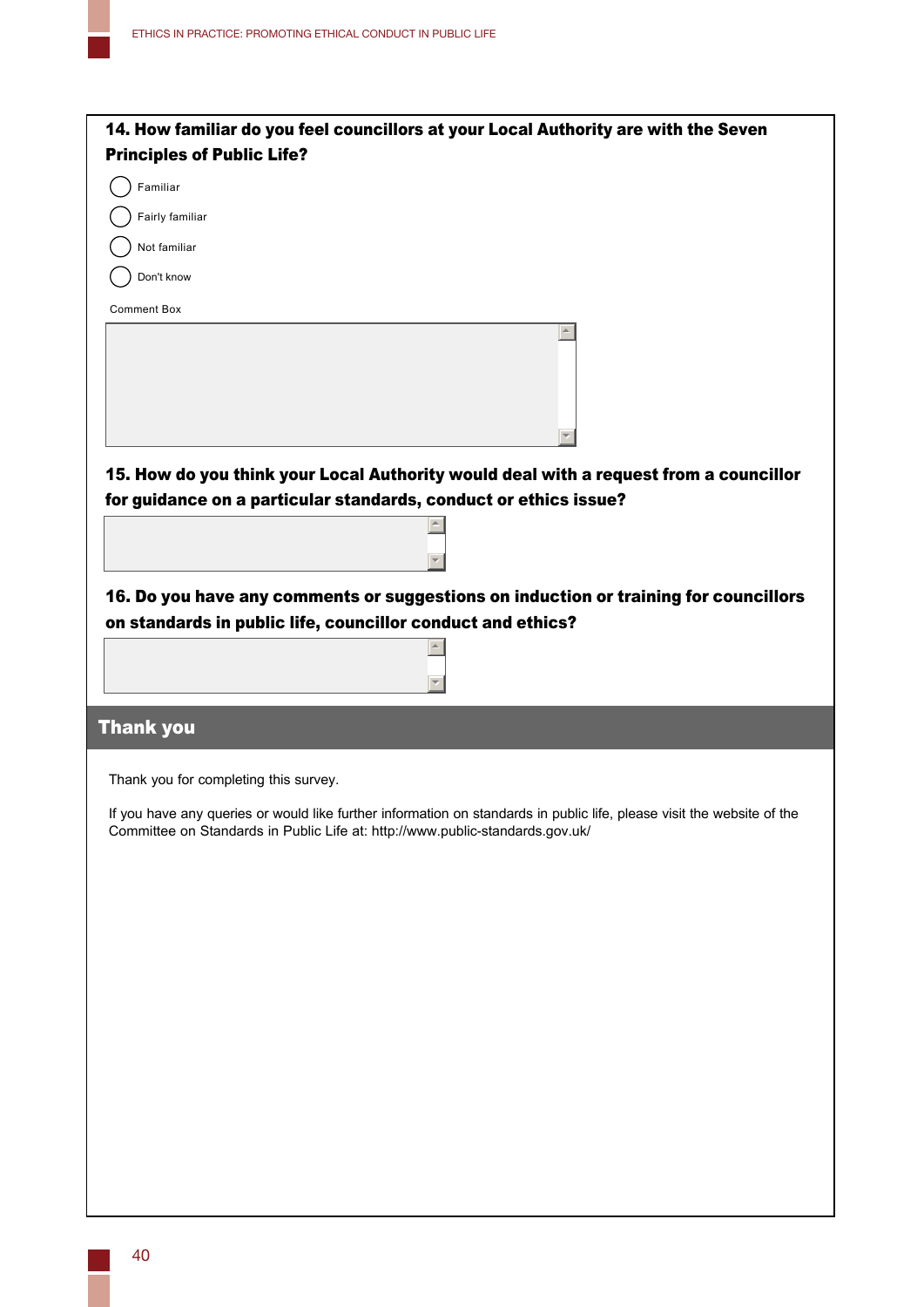## <span id="page-38-0"></span>Appendix 3: **Interviews and Seminar**

## **Interviews**

- Audit Commission
- Civil Service Commission
- Civil Service Learning
- Clerk of the Parliaments
- Clerk to the House of Commons Standards Committee
- Clifford Chance
- College of Policing
- Goldman Sachs
- Government Chief Whip
- Government Deputy Chief Whip
- Paul Grant, Independent Trainer in Parliament & Government
- **Hansard Society**
- Hoey Ainscough Associates
- House of Commons, Department of Information Services
- Independent Parliamentary Standards Authority
- Institute of Business Ethics
- Sir Richard Lambert, Banking Standards Review
- Leader of the House of Commons
- Leadership Centre for Local Government
- NSPCC
- Parliamentary Commissioner for Standards
- Westminster Abbey Institute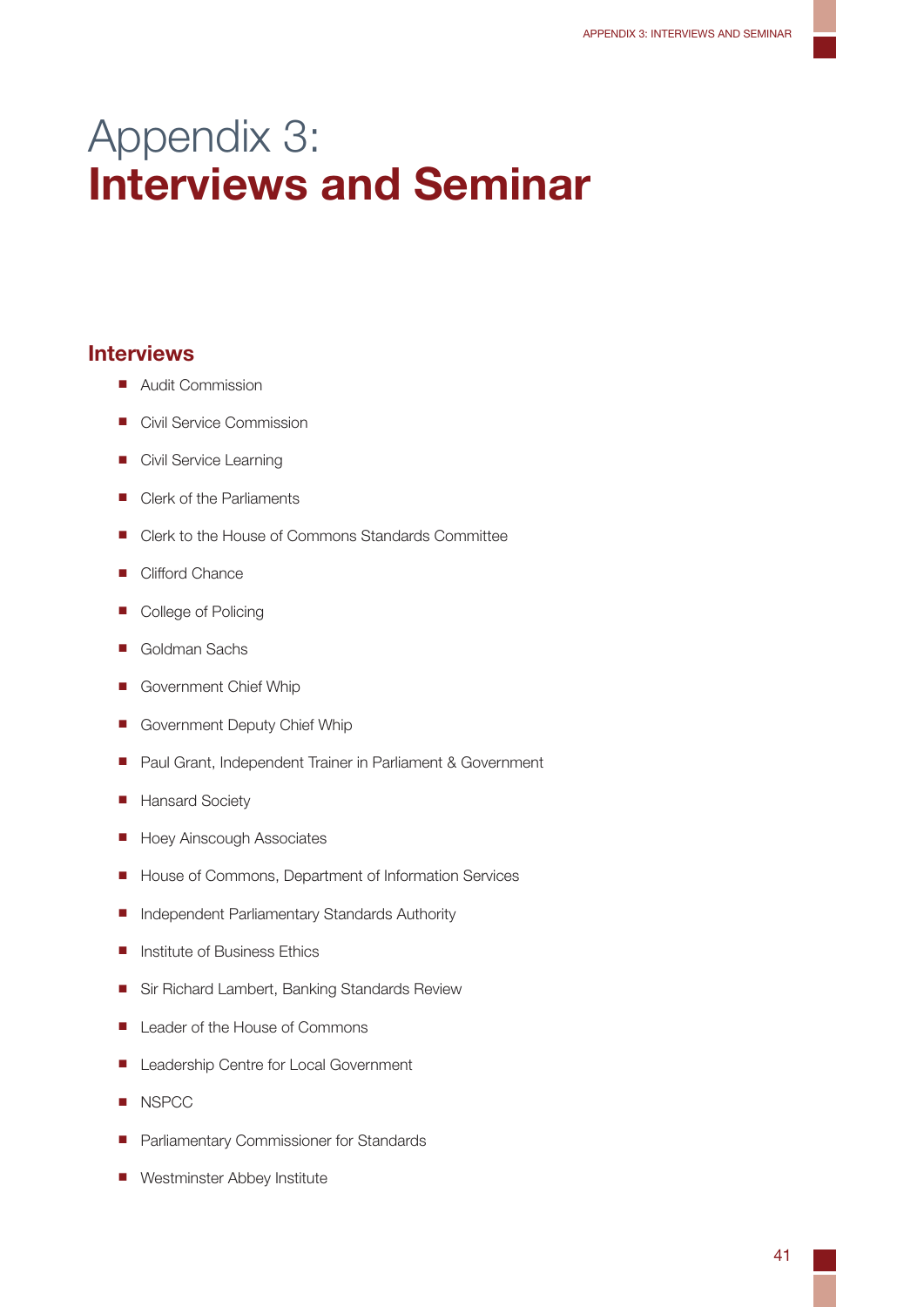## **Seminar Participants**

- Professor Richard Ashcroft, Queen Mary, University of London
- Dr Richard Jarvis, NSGI, Defence Academy
- Professor Peter John, School of Public Policy, University College London
- Dr Ben Kotzee, Jubilee Centre for Character and Virtues, University of Birmingham
- Professor Mark Philp, University of Warwick
- Sheila Drew Smith, Member of the Committee on Standards in Public Life
- Ruth Thompson, Secretary of the Committee on Standards in Public Life
- Dr Regina Rini, Research Fellow, University of Oxford